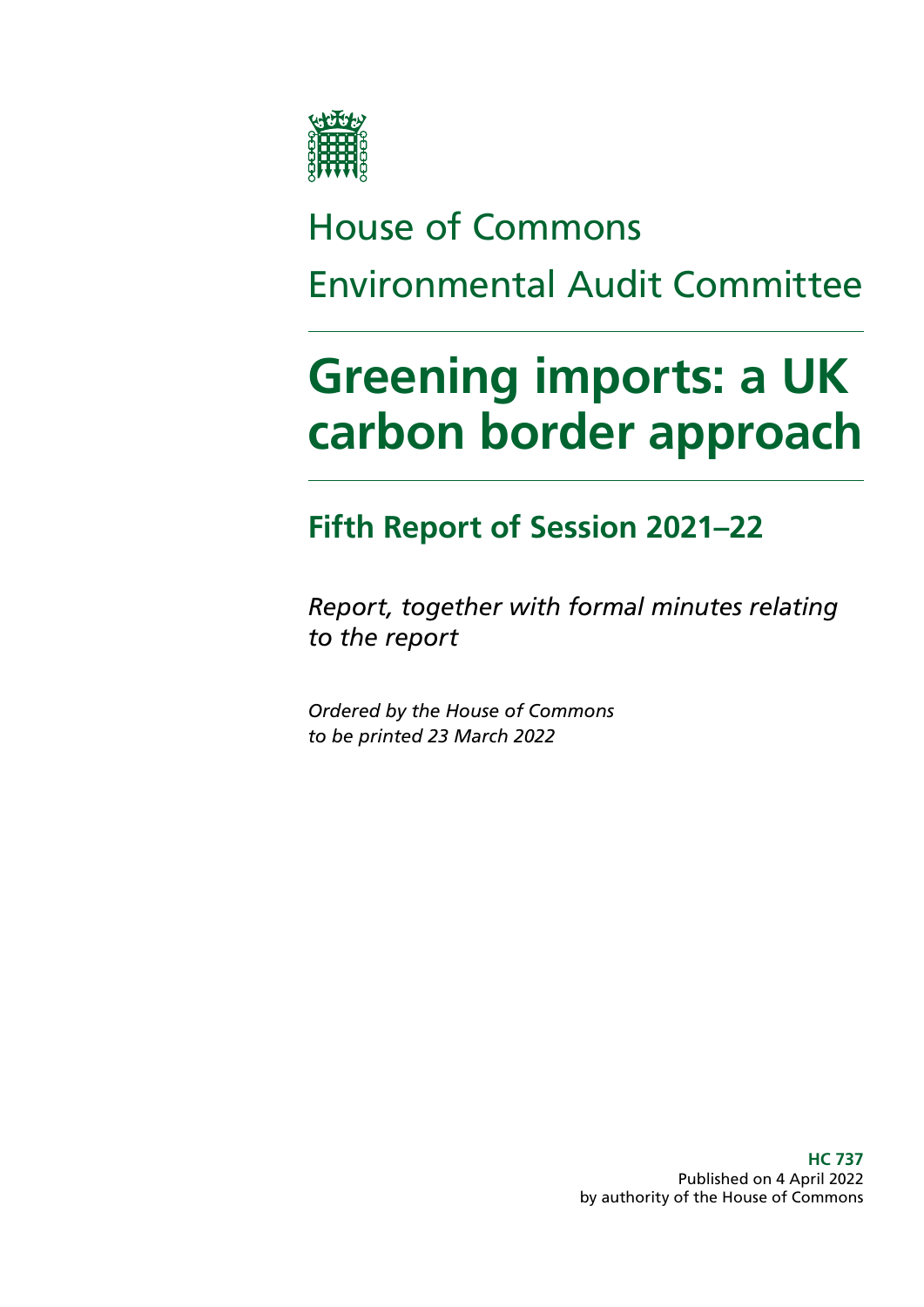#### **Environmental Audit Committee**

The Environmental Audit Committee is appointed by the House of Commons to consider to what extent the policies and programmes of government departments and non-departmental public bodies contribute to environmental protection and sustainable development; to audit their performance against such targets as may be set for them by Her Majesty's Ministers; and to report thereon to the House.

#### **Current membership**

[Rt Hon Philip Dunne MP](https://www.parliament.uk/biographies/commons/mr-philip-dunne/1542) (*Conservative, Ludlow*) (Chair) [Duncan Baker MP](https://members.parliament.uk/member/4784/contact) (*Conservative, North Norfolk*) [Sir Christopher Chope MP](https://members.parliament.uk/member/242/contact) (*Conservative, Christchurch*) [Barry Gardiner MP](https://members.parliament.uk/member/146/contact) (*Labour, Brent North*) [Rt Hon Sir Robert Goodwill MP](https://members.parliament.uk/member/1562/contact) (*Conservative, Scarborough and Whitby*) [James Gray MP](https://members.parliament.uk/member/261/contact) *(Conservative, North Wiltshire)* [Helen Hayes MP](https://members.parliament.uk/member/4510/contact) *(Labour, Dulwich and West Norwood)* [Ian Levy MP](https://members.parliament.uk/member/4749/contact) (*Conservative, Blyth Valley*) [Clive Lewis MP](https://members.parliament.uk/member/4500/contact) *(Labour, Norwich South)* [Caroline Lucas MP](https://members.parliament.uk/member/3930/contact) (*Green Party, Brighton, Pavilion*) [Cherilyn Mackrory MP](https://members.parliament.uk/member/4758/contact) (*Conservative, Truro and Falmouth*) [Jerome Mayhew MP](https://members.parliament.uk/member/4739/contact) (*Conservative, Broadland*) [John McNally MP](https://members.parliament.uk/member/4424/contact) (*Scottish National Party, Falkirk*) [Dr Matthew Offord MP](https://members.parliament.uk/member/4006/contact) (*Conservative, Hendon*) [Rt Hon Valerie Vaz MP](https://members.parliament.uk/member/4076/contact) (*Labour, Walsall South*) [Claudia Webbe MP](https://members.parliament.uk/member/4848/contact) (*Independent, Leicester East*)

The following Members were also members of the Committee during this Parliament:

[Dan Carden MP](https://members.parliament.uk/member/4651/contact) *(Labour, Liverpool, Walton),* [Feryal Clark MP](https://members.parliament.uk/member/4822/contact) *(Labour, Enfield North)*, [Marco Longhi MP](https://members.parliament.uk/member/4789/contact) *(Conservative, Dudley North)*, [Kerry McCarthy MP](https://members.parliament.uk/member/1491/contact) *(Labour, Bristol East)*, [Alex Sobel MP](https://members.parliament.uk/member/4658/contact) *(Leeds, North West)*, [Mr Shailesh Vara MP](https://members.parliament.uk/member/1496/contact) *(Conservative, North West Cambridgeshire),* and [Nadia Whittome MP](https://members.parliament.uk/member/4869/contact) *(Labour, Nottingham East)*.

#### **Powers**

The constitution and powers are set out in House of Commons Standing Orders, principally in SO No 152A. These are available on the internet via [www.parliament.uk](https://www.parliament.uk/).

#### **Publications**

© Parliamentary Copyright House of Commons 2022. This publication may be reproduced under the terms of the Open Parliament Licence, which is published at [www.parliament.uk/site-information/copyright-parliament.](https://www.parliament.uk/site-information/copyright-parliament/)

Committee reports are published on the Committee's website at [www.parliament.uk/eacom](https://www.parliament.uk/eacom) and in print by Order of the House.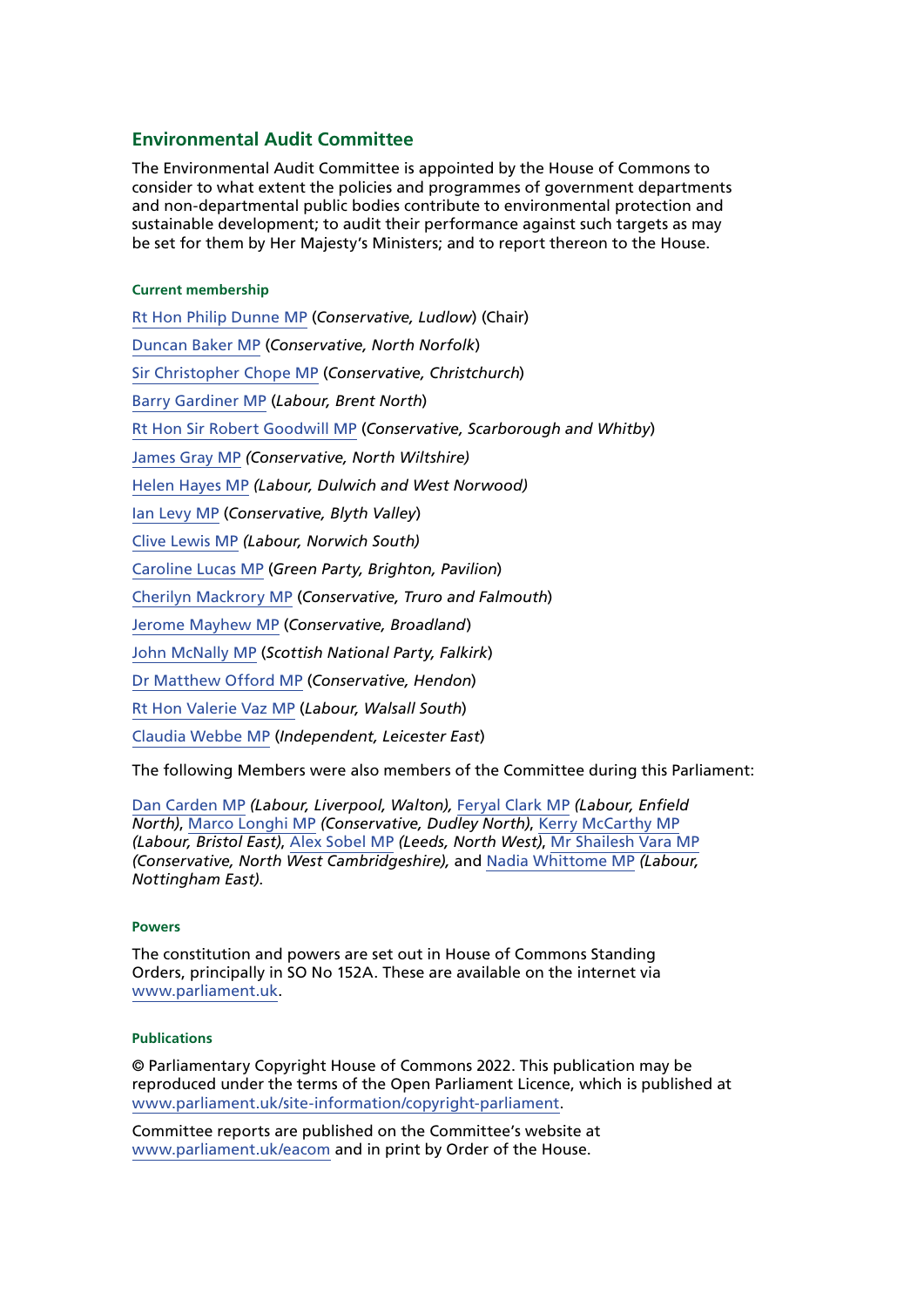#### **Committee staff**

Dawn Amey (Committee kSpecialist), Martyn Atkins (Clerk), Medha Bhasin (Second Clerk), Amy Brew (Committee Specialist), James Camp (Committee Operations Officer), Nick Davies (Senior Committee Specialist), Marc Geddes (Parliamentary Fellow), Laura Grant (Committee Specialist), Caitlin Lewis (Committee Researcher), Kirsty MacLeod (Committee Researcher), Ben Smith (Committee Support Apprentice) and Jonathan Wright (Committee Operations Manager).

#### **Contacts**

All correspondence should be addressed to the Clerk of the Environmental Audit Committee, House of Commons, London SW1A 0AA. The telephone number for general enquiries is 020 7219 8890; the Committee's email address is [eacom@parliament.uk.](mailto:eacom%40parliament.uk?subject=)

You can follow the Committee on Twitter using [@CommonsEAC](https://twitter.com/CommonsEAC).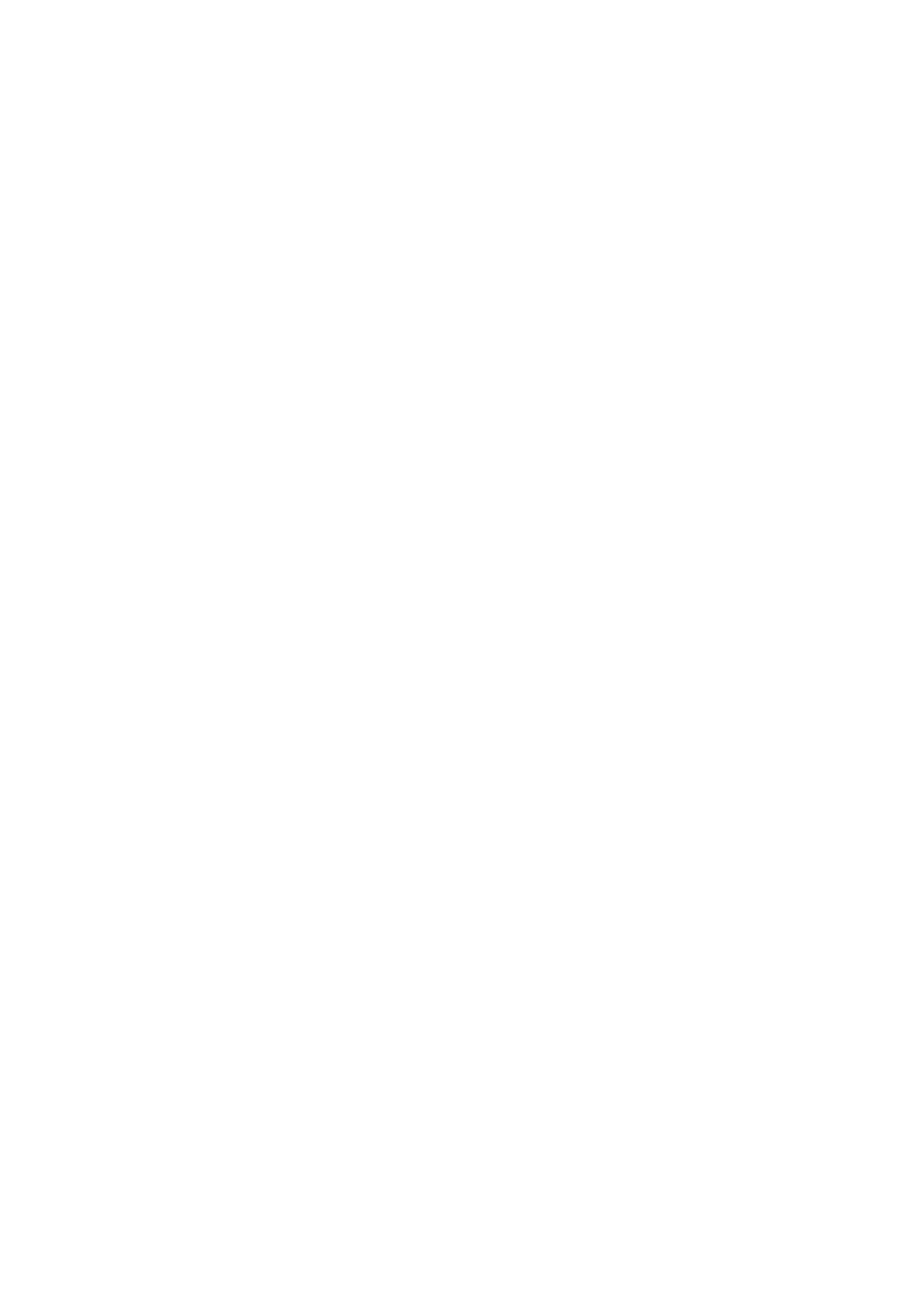### **Contents**

| <b>Summary</b><br>3 |                                                                                        |    |
|---------------------|----------------------------------------------------------------------------------------|----|
| 1                   | A UK carbon border approach                                                            | 4  |
|                     | Introduction                                                                           | 4  |
|                     | The operation of a CBAM and of complementary policies                                  | 5  |
|                     | Carbon pricing                                                                         | 5  |
|                     | Carbon leakage                                                                         | 7  |
|                     | Carbon border adjustment mechanisms                                                    | 9  |
|                     | Complementary policies                                                                 | 14 |
|                     | Commencing work on a comprehensive approach                                            | 15 |
| $\overline{2}$      | <b>Geopolitical considerations</b>                                                     | 19 |
|                     | <b>Trade</b>                                                                           | 19 |
|                     | Low- and middle-income countries                                                       | 19 |
|                     | Compliance with World Trade Organisation rules and engagement with<br>trading partners | 21 |
|                     | <b>Free Trade Agreements</b>                                                           | 23 |
|                     | The European Commission proposal for an EU CBAM                                        | 26 |
|                     | Impact on the UK of the proposed EU CBAM                                               | 26 |
|                     | Northern Ireland                                                                       | 30 |
|                     | Linking the UK and EU ETS                                                              | 30 |
| 3                   | <b>Further design considerations</b>                                                   | 34 |
|                     | Sectors and objectives                                                                 | 34 |
|                     | Defining objectives                                                                    | 34 |
|                     | Engagement with industry                                                               | 37 |
|                     | Effects on small and medium-sized enterprises                                          | 38 |
|                     | <b>Effects on consumers</b>                                                            | 40 |
|                     | Co-ordination and monitoring                                                           | 43 |
|                     | <b>Conclusions and recommendations</b>                                                 | 46 |
|                     | <b>Formal minutes</b>                                                                  | 51 |
|                     | <b>Witnesses</b>                                                                       | 52 |
|                     | <b>Published written evidence</b>                                                      | 53 |
|                     | List of Reports from the Committee during the current Parliament                       | 54 |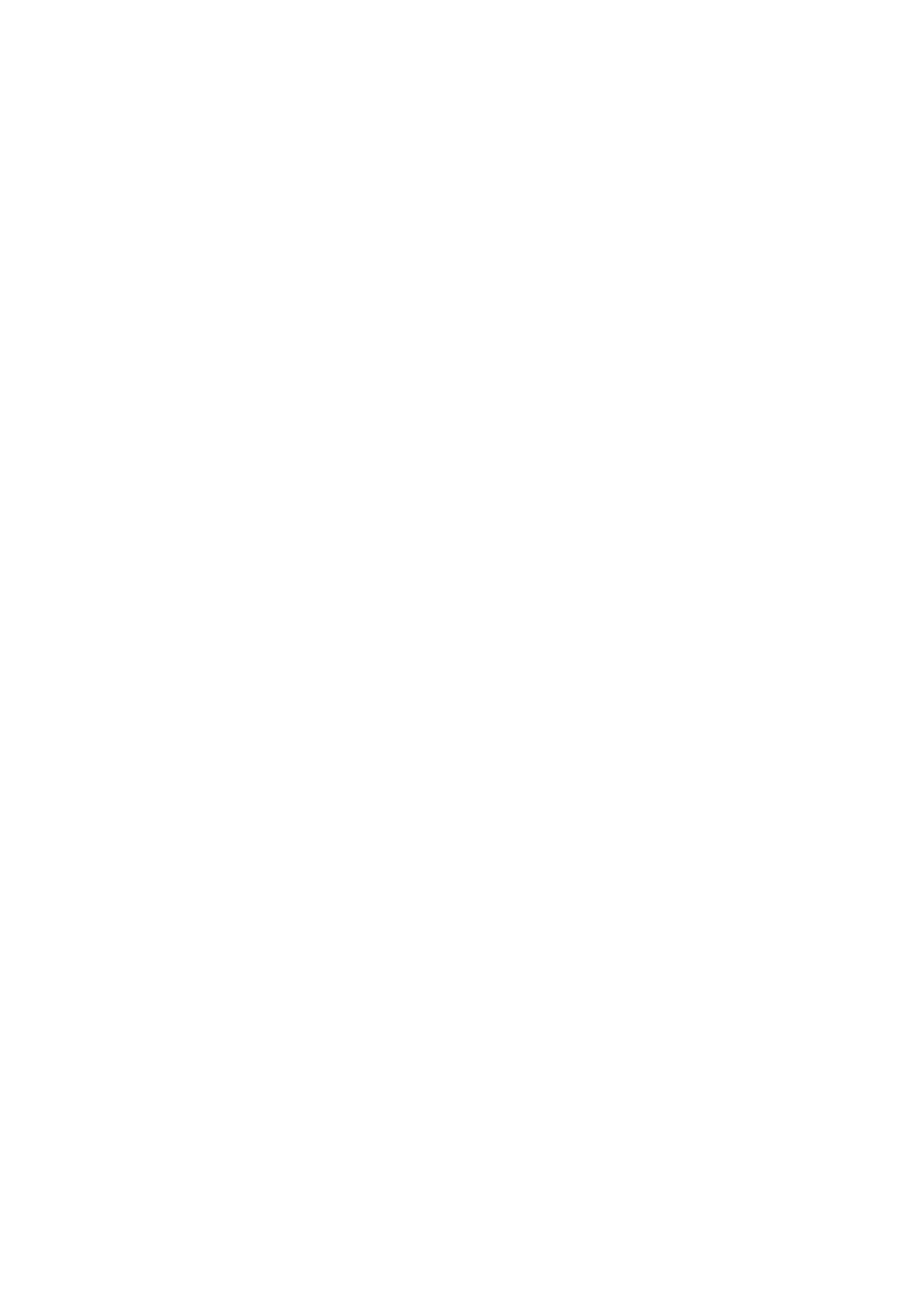### <span id="page-6-0"></span>Summary

An effective carbon price is a crucial lever to combat climate change, and requires an effective anti-carbon leakage approach to enable this; the Government's current approach, principally the allocation of free emissions trading scheme (ETS) allowances, is insufficient to drive effective decarbonisation. The current situation also means that the UK applies a carbon price to domestic production but not to imports, which make up 43% of the UK's consumption emissions.

A policy response in the form of a UK carbon border approach is needed. This should include a carbon border adjustment mechanism (CBAM) to ensure an equivalent carbon price is applied to imports as is applied to domestic production, as part of a co-ordinated set of policies, including product standards. We recommend that the Government commence work on this UK carbon border approach immediately, to enable its implementation during the 2020s. The EU is currently developing plans for a CBAM, which it intends to have in place by 2023; it is important that the Government articulate how it intends to work with stakeholders on, and communicate progress towards, the actions it is taking to ensure no adverse impacts to the UK.

While multilateral solutions remain the most effective way to address carbon leakage, the process to agree these is lengthy, so unilateral action is essential in the short-term. Unilateral action can also spur co-operation on multilateral measures and incentivise countries to strengthen their own carbon pricing and decarbonisation measures. The Government should continue to pursue multilateral solutions, including commencing action towards linking the UK and EU ETS, at the same time as developing its own carbon border approach.

The UK's carbon border approach must be aligned with the UK's international commitments, and adhere to World Trade Organisation rules and the principle of 'common but differentiated responsibilities and respective capabilities' under the Glasgow Climate Pact in respect of low- and middle-income countries. When designing the UK's carbon border approach, the Government should ensure design choices are led by clearly articulated objectives; engage with trade partners; consult with industry sectors; include a strategy to build public awareness and consensus on the need for the approach; carry out assessments to understand any impact on consumers; ensure the carbon border approach is aligned with existing environmental, trade, development and fiscal policy; and establish a plan for monitoring the impact of the approach once implemented.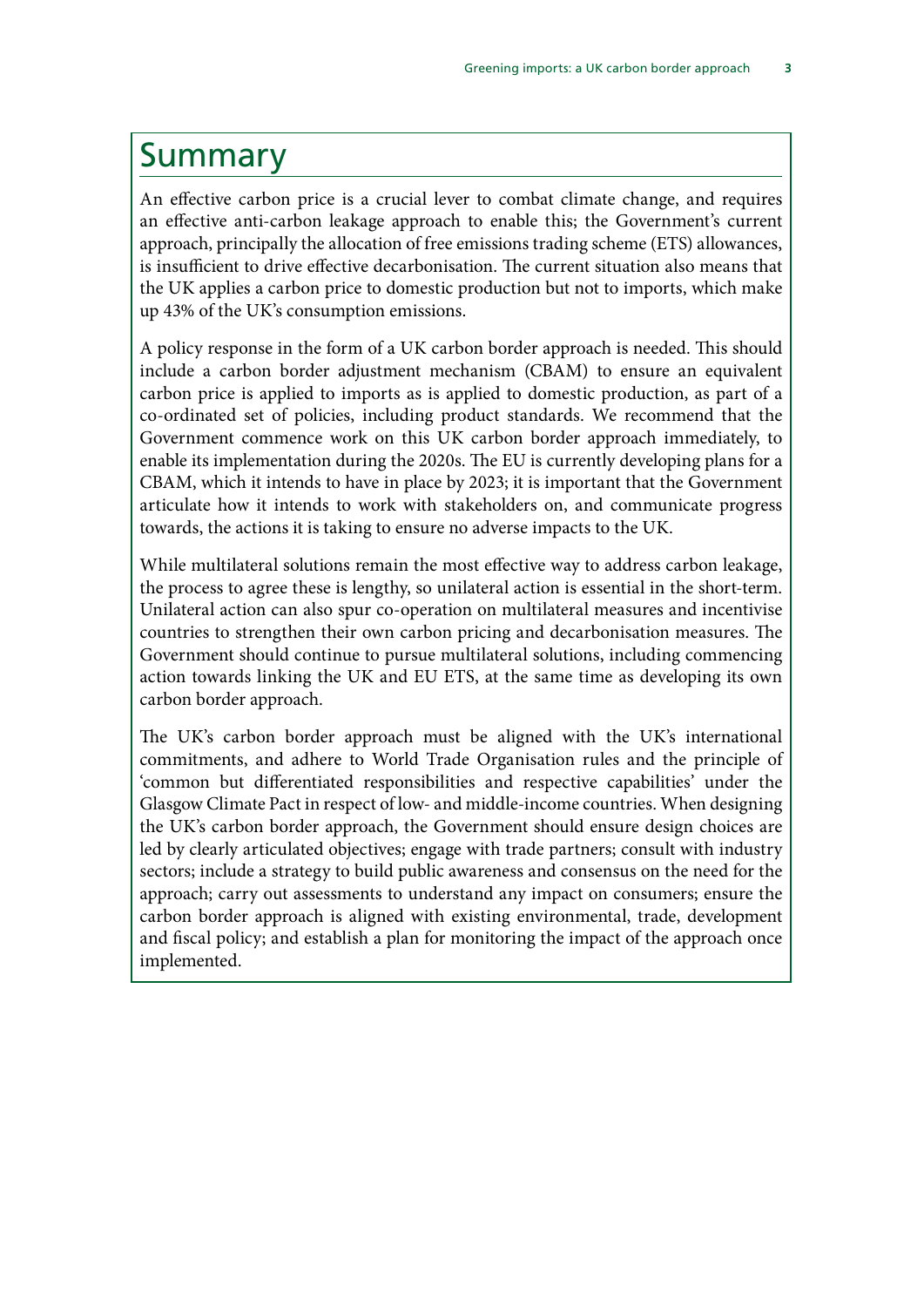# <span id="page-7-0"></span>**1** A UK carbon border approach

#### **Introduction**

1. We launched an inquiry into *Carbon border adjustment mechanisms* in September 2021.<sup>1</sup> This inquiry has sought to explore the role that a carbon border adjustment mechanism (CBAM) could play in meeting the UK's environmental objectives, alongside the wider impacts, risks and opportunities which might arise, in order to make recommendations to the Government on the possibility of introducing such a measure.<sup>2</sup> Evidence presented to our inquiries into *Greening the post-Covid recovery*3 and *Green Jobs*4 highlighted the risks of carbon leakage to the Government's green recovery and green jobs ambitions.<sup>5</sup> In July 2021 the European Commission published a proposal to introduce its own carbon border adjustment mechanism.6

2. We received over 25 submissions of written evidence and heard from 16 witnesses. As the inquiry progressed, promising new multilateral initiatives such as the US and EUled Global Arrangement on Sustainable Steel and Aluminium<sup>7</sup> were announced, and the United Nations Framework Convention on Climate Change (UNFCCC) COP26 in Glasgow generated momentum and increased global ambition toward combating climate change, including through the signing of the Glasgow Climate Pact.<sup>8</sup>

3. This report sets out our findings and recommendations. In this first Chapter, we review the evidence heard on CBAM and complementary policies, concluding that work should start now on a comprehensive UK carbon border approach to address the risks of carbon leakage; reduce the UK's consumption emissions, and spur international action on multilateral approaches to carbon pricing. In Chapters 2 and 3 we set out particular considerations for the Government in the design of a carbon border approach, including its interaction with the UK's trading partners in low- or middle-income countries and high-income countries; the impact of the CBAM proposed for the EU; approaches to navigating design considerations affecting industry, including small and medium sized enterprises (SMEs); the need to consider any impact to consumers, including vulnerable and low-income households, and cross-Departmental arrangements for overseeing the carbon border approach and monitoring its impacts.

1 Environmental Audit Committee, [EAC launches new inquiry weighing up carbon border tax measures](https://committees.parliament.uk/work/1535/carbon-border-adjustment-mechanisms/news/157728/eac-launches-new-inquiry-weighing-up-carbon-border-tax-measures/), [accessed 21 February 2022]

<sup>2</sup> A carbon border adjustment mechanism applies a carbon price at the border to imports of certain products based on their embedded emissions, or carbon footprint, equivalent to the carbon price borne on those products by domestic producers.

<sup>3</sup> Environmental Audit Committee, [Greening the post-Covid recovery](https://committees.parliament.uk/work/306/greening-the-postcovid-recovery/), accessed 21 February 2022

<sup>4</sup> Environmental Audit Committee, [Green Jobs,](https://committees.parliament.uk/work/816/green-jobs/) accessed 21 February 2022

<sup>5</sup> 'Carbon leakage' describes the outcome from policies established to reduce emissions in one country leading to increased production or investment in countries with less ambitious climate policies, risking higher overall emissions and a worse outcome for climate change.

<sup>6</sup> European Union, [European Green Deal: Commission proposes transformation of EU economy and society to](https://ec.europa.eu/commission/presscorner/detail/en/ip_21_3541)  [meet climate ambitions,](https://ec.europa.eu/commission/presscorner/detail/en/ip_21_3541) accessed 21 February 2022

<sup>7</sup> European Union, [Questions and Answers: EU-US negotiations on trade on steel and aluminium](https://ec.europa.eu/commission/presscorner/detail/en/QANDA_21_5722), accessed 21 February 2022; European Union, [Joint EU-US Statement on a Global Arrangement on Sustainable Steel and](https://ec.europa.eu/commission/presscorner/detail/en/IP_21_5724)  [Aluminium](https://ec.europa.eu/commission/presscorner/detail/en/IP_21_5724), accessed 21 February 2022

<sup>8</sup> United Nations Framework Convention on Climate Change, [Glasgow Climate Pact](https://unfccc.int/sites/default/files/resource/cma3_auv_2_cover%20decision.pdf) (November 2021)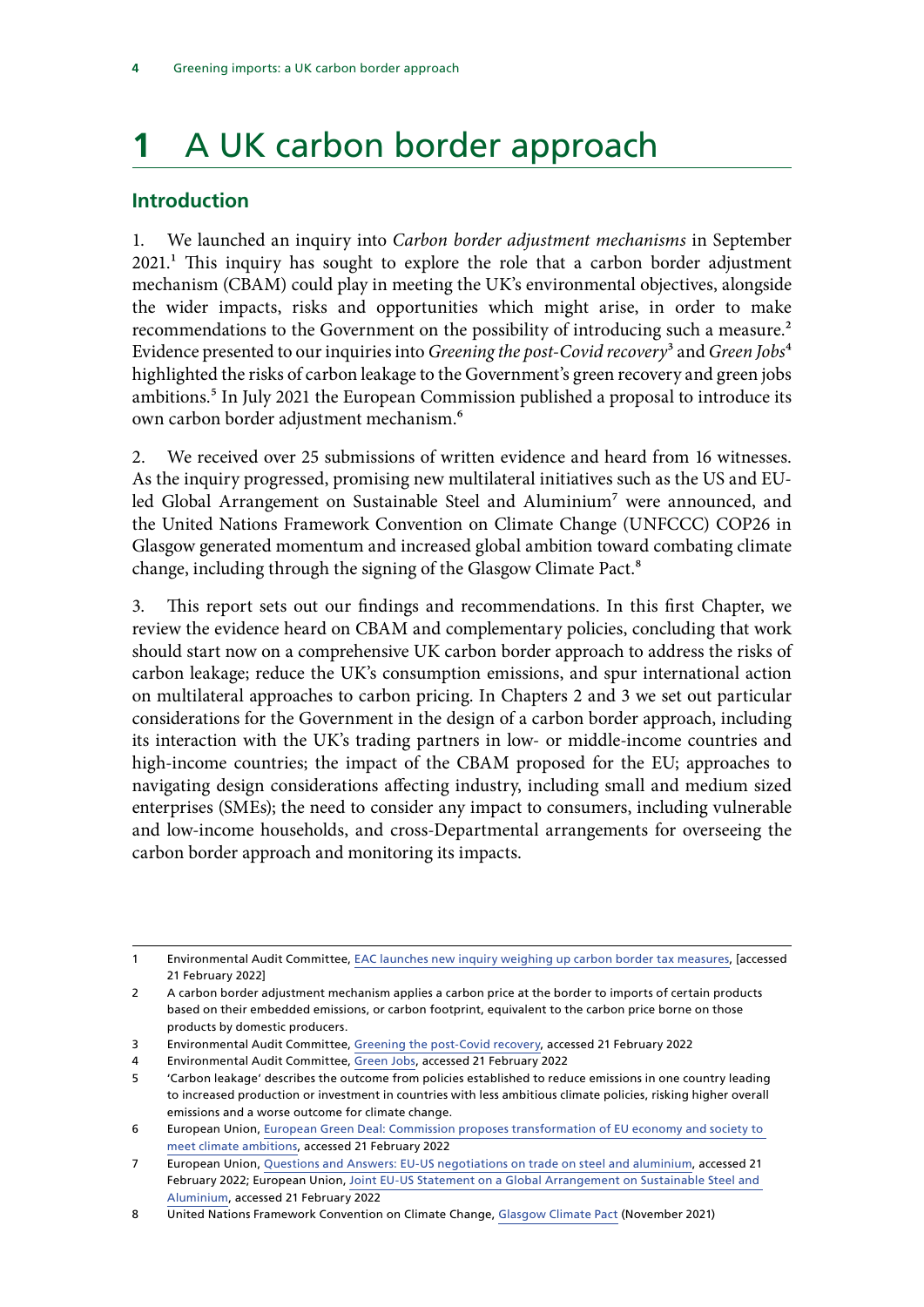#### <span id="page-8-0"></span>**The operation of a CBAM and of complementary policies**

4. A CBAM works by extending the carbon price levied on domestic production to imports of the equivalent products.<sup>9</sup> In this section we consider the evidence we have heard on the role of carbon pricing; the risks of carbon leakage; the potential benefits and risks of a UK CBAM; complementary policies including product standards, and timescales for designing and implementing the required policies.

5. Recent academic literature indicates that 'there is no generic or uniform concept of CBAMs': CBAM is an 'umbrella term encompassing a wide range of measures, which can each achieve different types of purposes depending on their specific legal design'. A 'defined hierarchy of objectives' is required to 'guide the design choices' of a CBAM to ensure its effectiveness.<sup>10</sup>

#### *Carbon pricing*

6. Carbon pricing works by applying a cost to an output to reflect the amount of carbon dioxide emitted in its production.11 As HM Treasury notes, 'carbon pricing directly addresses the core market failure driving climate change: that firms and households do not always face a cost to reflect the impact their actions have on the climate from emitting greenhouse gases.'12 Carbon pricing can be either

- 'explicit'—where a government levies a charge directly on carbon-emitting activities through a carbon tax or a cap-and-trade system, or
- 'implicit'—where climate policies such as standards or regulation result in indirect costs to carbon emitters.<sup>13</sup>

The UK applies both explicit and implicit carbon pricing.<sup>14</sup> An explicit carbon price levied through the UK Emissions Trading Scheme (ETS), a cap-and-trade scheme covering emissions from energy intensive industries, electricity generation and aviation, and Carbon Price Support, a direct carbon tax, levied on electricity generators, of £18 per tonne of carbon emitted.<sup>15</sup> Implicit carbon prices result from regulation designed to encourage energy efficiency measures, such as the Energy Company Obligation applying to medium and large gas and electricity suppliers.<sup>16</sup>

7. As HM Treasury notes, carbon pricing '[incentivises] firms and consumers to switch away from high carbon options without prescribing a specific low carbon alternative, allowing competitive firms to innovate and reduce costs with new options.'17

<sup>9</sup> [Q1](https://committees.parliament.uk/oralevidence/3092/html/) 10 Alice Pirlot, [Carbon Border Adjustment Measures: A Straightforward Multi-Purpose Climate Change](https://academic.oup.com/jel/advance-article/doi/10.1093/jel/eqab028/6423116?login=true)  [Instrument?,](https://academic.oup.com/jel/advance-article/doi/10.1093/jel/eqab028/6423116?login=true) Journal of Environmental Law, eqab028 (2021), pp1–28

<sup>11</sup> Vivid Economics, [The Future of Carbon Pricing in the UK: Report prepared for the Committee on Climate Change](https://www.theccc.org.uk/wp-content/uploads/2019/08/Vivid-Economics-The-Future-of-Carbon-Pricing-in-the-UK.pdf) (August 2019), p.12

<sup>12</sup> GOV.UK, [Net Zero Review: Analysis exploring the key issues](https://assets.publishing.service.gov.uk/government/uploads/system/uploads/attachment_data/file/1026725/NZR_-_Final_Report_-_Published_version.pdf) (October 2021), p. 69

<sup>13</sup> The World Bank, [State and Trends of Carbon Pricing 2021](https://openknowledge.worldbank.org/handle/10986/35620) (May 2021), p. 18–19; High-Level Commission on Carbon Prices, [Report of the High-Level Commission on Carbon Prices](https://static1.squarespace.com/static/54ff9c5ce4b0a53decccfb4c/t/59b7f2409f8dce5316811916/1505227332748/CarbonPricing_FullReport.pdf) (2017), p. 1–2, 11; GOV.UK, [Net Zero](https://assets.publishing.service.gov.uk/government/uploads/system/uploads/attachment_data/file/1026725/NZR_-_Final_Report_-_Published_version.pdf)  [Review: Analysis exploring the key issues](https://assets.publishing.service.gov.uk/government/uploads/system/uploads/attachment_data/file/1026725/NZR_-_Final_Report_-_Published_version.pdf) (October 2021), p. 29, 72

<sup>14</sup> GOV.UK, [Net Zero Review: Analysis exploring the key issues](https://assets.publishing.service.gov.uk/government/uploads/system/uploads/attachment_data/file/1026725/NZR_-_Final_Report_-_Published_version.pdf) (October 2021), p. 29

<sup>15</sup> Ibid., p. 74–75. Under the Northern Ireland Protocol to the EU-UK Withdrawal Agreement, electricity generators in Northern Ireland fall under the EU, rather than UK, ETS: Ibid., p. 75. At Budget 2020 the Treasury confirmed that the price support would be held at £18 for 2021–22.

<sup>16</sup> The Energy Company Obligation will fund the [ECO4 scheme](https://eco4.org.uk/) for energy efficiency measures from 2022.

<sup>17</sup> GOV.UK, [Net Zero Review: Analysis exploring the key issues](https://assets.publishing.service.gov.uk/government/uploads/system/uploads/attachment_data/file/1026725/NZR_-_Final_Report_-_Published_version.pdf) (October 2021), p. 39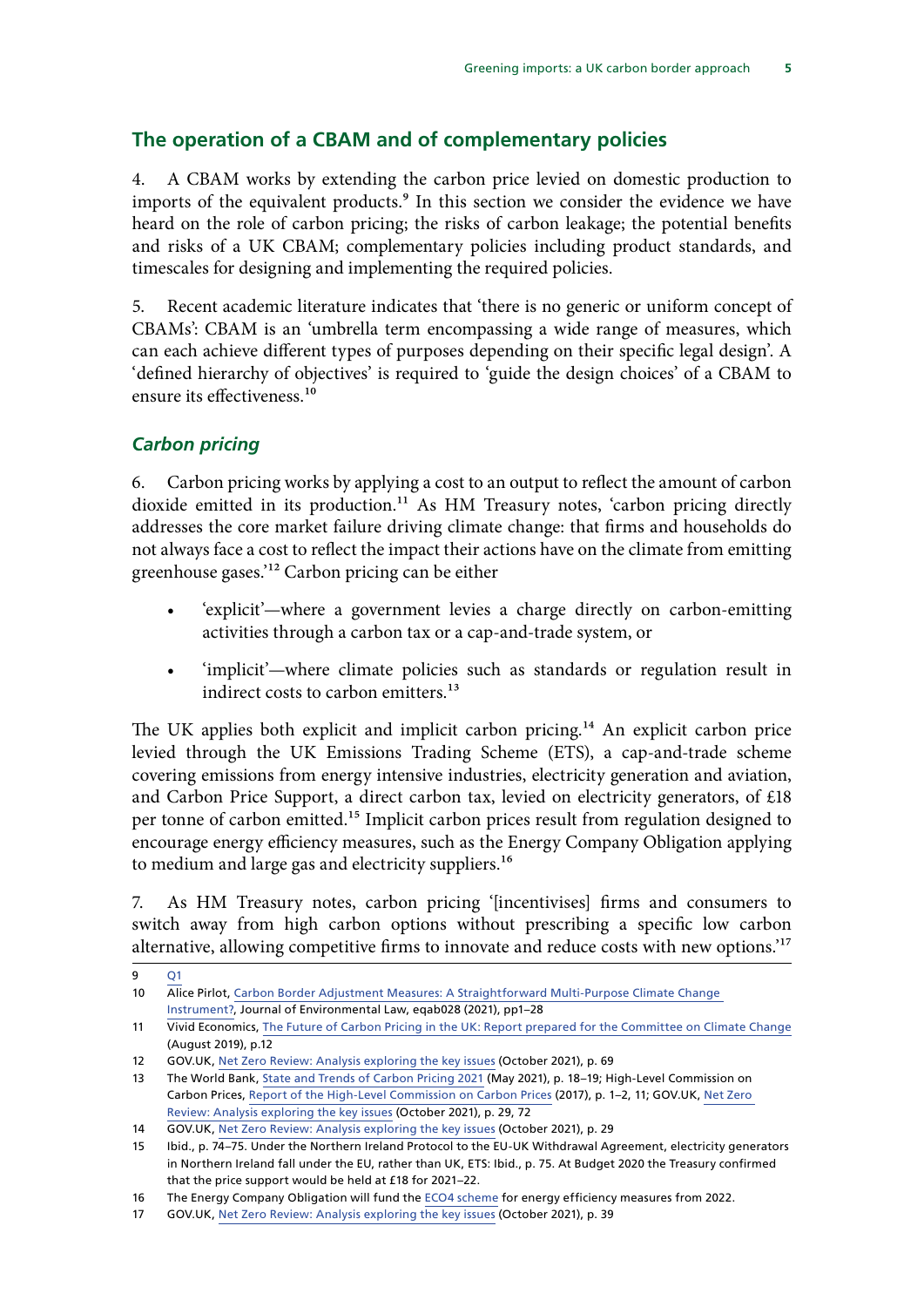Several contributors told us that carbon pricing was an important mechanism for UK decarbonisation.<sup>18</sup> Fergus McReynolds, of Make UK, told us that carbon pricing was 'very' important for UK manufacturing:

> At the beginning of this year, we published our interim road map to net zero […] setting out how we think the manufacturing sector in the UK can make its contribution as a provider of technology […] and also in addressing our own emissions. The use of carbon pricing appears as our chief and first recommendation to Government for a mechanism that helps us along that road. It provides certainty to the UK's ambition, and carbon price can send a clear market signal. That helps secure the investment in low carbon activities.<sup>19</sup>

8. The UK ETS and Carbon Price Support only apply to carbon emissions arising from production in the UK. The UK's carbon footprint—the UK's contribution to climate change through greenhouse gas emissions<sup>20</sup>—can be measured in two ways:

- in terms of the amount of carbon dioxide equivalent emitted in its territorial boundaries, i.e. **production emissions**, which are the target of domestic net zero policies; or
- by measuring the amount of carbon dioxide equivalent emitted in the production of goods which are consumed in the UK, i.e. **consumption emissions**.21

The Climate Change Committee notes that, as for many high-income countries, the UK's consumption emissions exceed its production emissions;<sup>22</sup> the latest available figures show UK consumption emissions in 2018 of 703 million tonnes of carbon dioxide equivalent  $(MtCO2e),<sup>23</sup> exceeding 2018 production emissions of 452  $MtCO2e.<sup>24</sup>$  Imports accounted$ for 43% of the UK's consumption emissions in 2018.25 Sir Dieter Helm CBE, Professor of Economic Policy at the University of Oxford, told us that emissions could not be thought of 'as a purely production activity' as 'in the end everything is produced for us to consume':<sup>26</sup>

> If you unilaterally no longer want to cause climate change, you recognise that climate change is global, that it does not matter where a tonne of carbon is emitted, [and] it really does matter that you do not discriminate between imports and domestic production [as by discriminating] you make things worse.27

27 [Q12](https://committees.parliament.uk/oralevidence/3092/html/)

<sup>18</sup> RWE ([CBM0001](https://committees.parliament.uk/writtenevidence/40167/html/)); Chemical Industries Association [\(CBM0003](https://committees.parliament.uk/writtenevidence/40294/html/)); International Emissions Trading Association (IETA) [\(CBM0012\)](https://committees.parliament.uk/writtenevidence/40331/html/); National Grid Ventures ([CBM0013\)](https://committees.parliament.uk/writtenevidence/40332/html/); Shell International [\(CBM0023](https://committees.parliament.uk/writtenevidence/40361/html/)); [Q121](https://committees.parliament.uk/oralevidence/3179/html/)

<sup>19</sup> [Q95](https://committees.parliament.uk/oralevidence/3179/html/)

<sup>20</sup> The Government's assessment of the UK's carbon footprint 'includes the seven main Greenhouse Gases comprising: [carbon dioxide] CO2, methane (CH4), nitrous oxide (N2O) and Hydro-flourocarbons (HFC), Perflurocarbons (PFC), Nitrogen trifluoride (NF3) and Sulphur hexafluoride (SF6).' (GOV.UK, [UK's Carbon](https://hopuk-my.sharepoint.com/personal/brewa_parliament_uk/Documents/UK)  [Footprint 1997 – 2018](https://hopuk-my.sharepoint.com/personal/brewa_parliament_uk/Documents/UK) (April 2021), p. 1).

<sup>21</sup> Climate Change Committee, [The Sixth Carbon Budget](https://www.theccc.org.uk/wp-content/uploads/2020/12/The-Sixth-Carbon-Budget-The-UKs-path-to-Net-Zero.pdf) (December 2020), p. 344

<sup>22</sup> *Ibid.*

<sup>23</sup> GOV.UK, [Official Statistics: UK's carbon footprint](https://www.gov.uk/government/statistics/uks-carbon-footprint), accessed 20 February 2022; GOV.UK, [UK's Carbon Footprint](https://hopuk-my.sharepoint.com/personal/brewa_parliament_uk/Documents/UK)  [1997 – 2018](https://hopuk-my.sharepoint.com/personal/brewa_parliament_uk/Documents/UK) (April 2021), p. 3. For context, the 2018 consumption emissions figure of 703 MtCO2e represents a slight rise from the equivalent figure in the series for 2017, but forms part of an overall pattern of falling consumption emissions since 2004, when they peaked at over 1,000 MtCO2e. (Ibid, p. 3).

<sup>24</sup> GOV.UK, [2018 UK Greenhouse Gas Emissions, Final figures](https://assets.publishing.service.gov.uk/government/uploads/system/uploads/attachment_data/file/862887/2018_Final_greenhouse_gas_emissions_statistical_release.pdf) (February 2020), p. 1

<sup>25</sup> GOV.UK, [UK's Carbon Footprint 1997 – 2018](https://hopuk-my.sharepoint.com/personal/brewa_parliament_uk/Documents/UK) (April 2021), p. 3

<sup>26</sup> [Q13](https://committees.parliament.uk/oralevidence/3092/html/)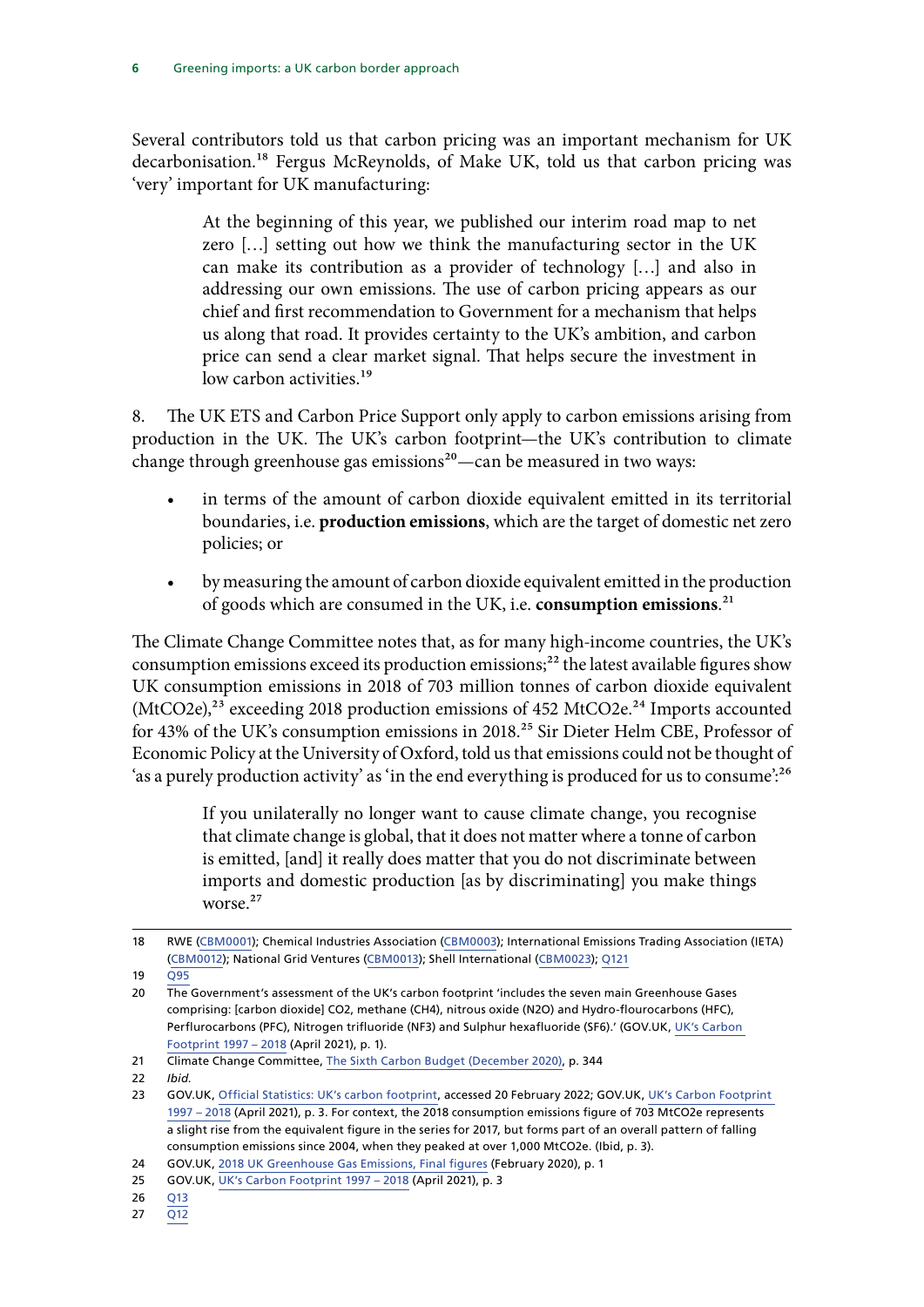#### <span id="page-10-0"></span>*Carbon leakage*

9. As the UK's carbon pricing applies only to UK production, and not to imports of equivalent products into the UK, contributors told us that there was a risk of carbon leakage,<sup>28</sup> whereby policies to reduce emissions in one country simply lead to increased production or investment in countries with less ambitious climate policies, risking higher overall emissions and a worse outcome for climate change.<sup>29</sup> The Grantham Research Institute has highlighted the need to distinguish between climate-policy-induced carbon leakage and broader emissions offshoring, i.e. increased production or investment in other countries 'that results from broader determinants of international trade and investment', rather than climate policies specifically, reiterating that, effective anti-carbon leakage measures must be targeted at the former.<sup>30</sup> The Mineral Products Association told us that

> Carbon leakage is a significant risk to those industries that are internationally traded and face higher energy and carbon costs compared to their international competitors and substantial costs to decarbonise. In our sector, this includes cement and lime. The risk to the UK is that if these strategic, foundation industries are undermined by carbon leakage and close down, the economy loses high-productivity, high-skill jobs, many of which are in areas of the country that need to be 'Levelled Up' but also an increased risk to security and reliability of supply of essential materials.<sup>31</sup>

HM Treasury notes that exposure to carbon leakage risk varies by sector.<sup>32</sup> These sectoral differences were reflected in contributions to our inquiry; for instance, while the Chemical Industries Association told us that 'carbon leakage is already happening' in the chemicals manufacturing sector,<sup>33</sup> National Grid Ventures told us that 'carbon leakage risk for the [Great Britain] electricity sector is very limited, if at all.<sup>34</sup> Several contributors told us that there was little empirical evidence of carbon leakage to date,<sup>35</sup> potentially due to lower carbon prices in the past<sup>36</sup> or the effectiveness of current anti-carbon leakage measures.<sup>37</sup>

10. Several contributors warned that the risk could increase with future carbon price rises.<sup>38</sup> Dr Sanna Markkanen, of the Cambridge Institute for Sustainability Leadership, said she did 'not personally necessarily agree with that argument', highlighting the factors other than carbon price which might affect a manufacturer's decisions on location of operations.<sup>39</sup> She told us that, rather than manufacturers physically relocating production or phasing down UK operations in favour of their overseas operations:

29 GOV.UK, [Industrial Decarbonisation Strategy](https://assets.publishing.service.gov.uk/government/uploads/system/uploads/attachment_data/file/970229/Industrial_Decarbonisation_Strategy_March_2021.pdf) (March 2021), p. 157

<sup>28</sup> Chemical Industries Association ([CBM0003\)](https://committees.parliament.uk/writtenevidence/40294/html/); Mineral Products Association ([CBM0014](https://committees.parliament.uk/writtenevidence/40333/html/)); Third Generation Environmentalism (E3G) ([CBM0018](https://committees.parliament.uk/writtenevidence/40347/html/)); Dr Dominic Hogg (Director at Equanimator Ltd) ([CBM0022](https://committees.parliament.uk/writtenevidence/40360/html/)); Q38

<sup>30</sup> Grantham Research Institute, [What is carbon leakage? Clarifying misconceptions for a better mitigation effort,](https://www.lse.ac.uk/granthaminstitute/news/what-is-carbon-leakage-clarifying-misconceptions-for-a-better-mitigation-effort/) accessed 7 February 2022

<sup>31</sup> Mineral Products Association [\(CBM0014\)](https://committees.parliament.uk/writtenevidence/40333/html/)

<sup>32</sup> GOV.UK, [Net Zero Review: Analysis exploring the key issues](https://assets.publishing.service.gov.uk/government/uploads/system/uploads/attachment_data/file/1026725/NZR_-_Final_Report_-_Published_version.pdf) (October 2021), p. 27

<sup>33</sup> Chemical Industries Association ([CBM0003\)](https://committees.parliament.uk/writtenevidence/40294/html/)

<sup>34</sup> National Grid Ventures [\(CBM0013](https://committees.parliament.uk/writtenevidence/40332/html/))

<sup>35</sup> Zero Carbon Campaign ([CBM0002\)](https://committees.parliament.uk/writtenevidence/40278/html/); Institute for Public Policy Research ([CBM0009](https://committees.parliament.uk/writtenevidence/40311/html/)); Third Generation Environmentalism (E3G) ([CBM0018](https://committees.parliament.uk/writtenevidence/40347/html/)); Green Alliance ([CBM0025\)](https://committees.parliament.uk/writtenevidence/40510/html/); [Q22;](https://committees.parliament.uk/oralevidence/3092/html/) [Q45](https://committees.parliament.uk/oralevidence/3092/html/)

<sup>36</sup> Zero Carbon Campaign ([CBM0002\)](https://committees.parliament.uk/writtenevidence/40278/html/); Third Generation Environmentalism (E3G) [\(CBM0018\)](https://committees.parliament.uk/writtenevidence/40347/html/)

<sup>37</sup> Zero Carbon Campaign ([CBM0002\)](https://committees.parliament.uk/writtenevidence/40278/html/); Institute for Public Policy Research ([CBM0009](https://committees.parliament.uk/writtenevidence/40311/html/)); Third Generation Environmentalism (E3G) ([CBM0018](https://committees.parliament.uk/writtenevidence/40347/html/)); Green Alliance ([CBM0025\)](https://committees.parliament.uk/writtenevidence/40510/html/)

<sup>38</sup> Zero Carbon Campaign ([CBM0002\)](https://committees.parliament.uk/writtenevidence/40278/html/); Chemical Industries Association ([CBM0003\)](https://committees.parliament.uk/writtenevidence/40294/html/); International Emissions Trading Association (IETA) [\(CBM0012\)](https://committees.parliament.uk/writtenevidence/40331/html/); Professor Michael Gasiorek (Professor of Economics at University of Sussex); Dr Camilla Jensen (Senior Research Fellow in International (Economics) at University of Sussex) [\(CBM0028](https://committees.parliament.uk/writtenevidence/40914/html/))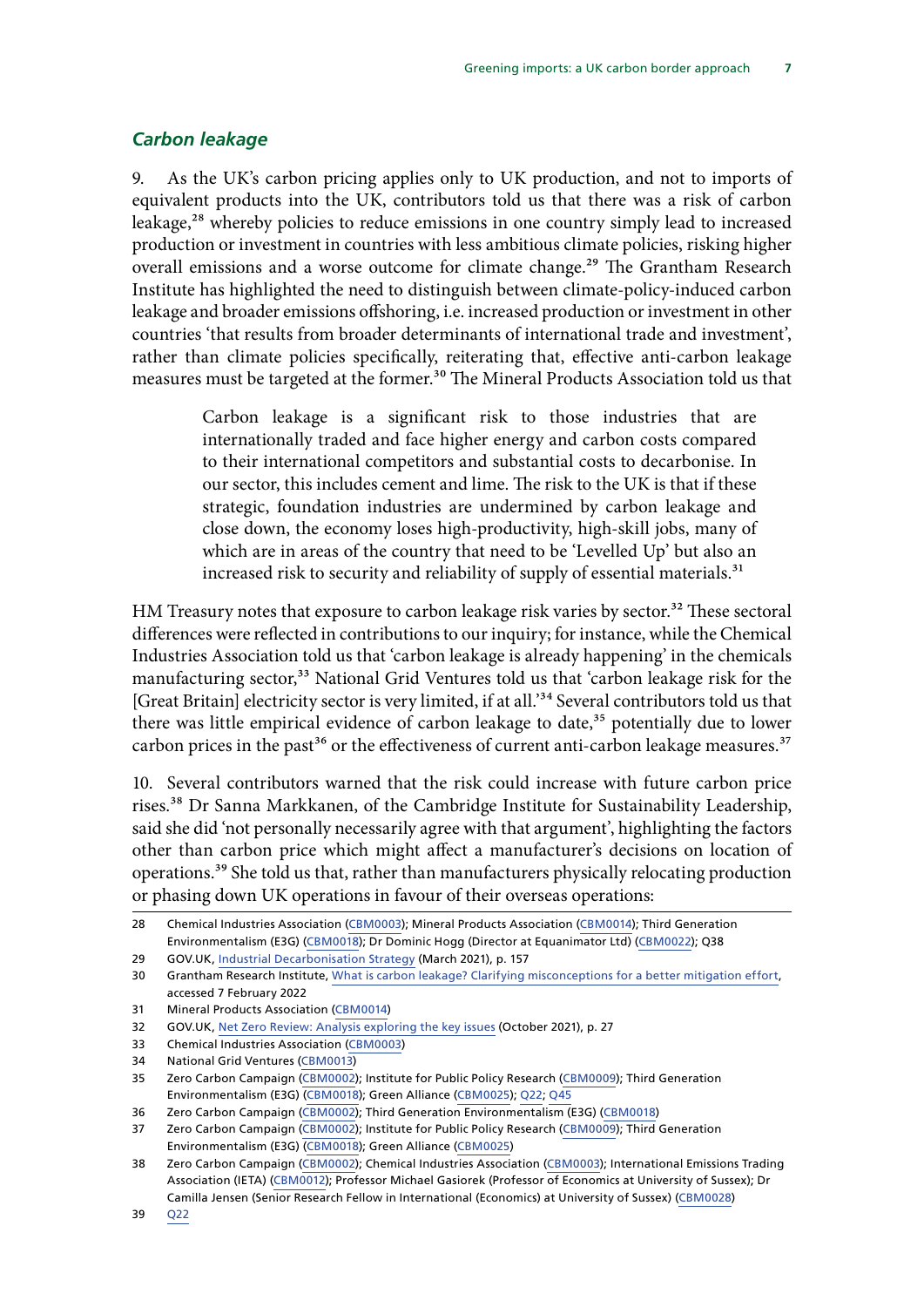The third option, which is probably the greatest risk for carbon leakage, is that an industrial operator in the UK would close down its operations in the UK, not relocate its operations elsewhere but its market share would be taken over by another producer that utilises a lot more carbon intensive technology in its production. That would probably be the most severe form of carbon leakage.40

11. The UK currently addresses carbon leakage risk by requiring large manufacturers to pay for emissions allowances from the UK's Emissions Trading Scheme (ETS),<sup>41</sup> with free allocations of allowances available to manufacturers at risk of carbon leakage.<sup>42</sup> In the report of its Net Zero Review, the Treasury observed that these free allocations 'are worth several billion pounds a year'.<sup>43</sup> Additionally, the UK provides compensation to energy intensive industries for indirect ETS and Carbon Price Support costs, and exemptions to these industries in respect of the indirect costs of funding Contracts for Difference, the Renewables Obligation, and the small scale Feed in Tariff;<sup>44</sup> in the Industrial Decarbonisation Strategy, the Government notes that these financial reliefs amount to  $£470m$  per year.<sup>45</sup>

12. We were told that current anti-carbon leakage measures weaken the incentive for investment in decarbonisation;<sup>46</sup> E3G told us the Government's current approaches 'have been detrimental for climate ambition and go against the polluter-pays-principle'.<sup>47</sup> The Government intends to decrease the number of free allowances throughout the 2020s, and to phase out free allocation for industrial sectors 'less exposed to carbon leakage' by 2030;<sup>48</sup> academics from the UK Trade Policy Observatory at the University of Sussex told us that 'reducing the number of free allowances' would cause the carbon price to ' rise further and increase further the risks of carbon leakage'.<sup>49</sup>

13. The Government has said that to tackle carbon leakage risks, 'as with all global challenges, the best solution [to carbon leakage risks] is international action', citing an OECD proposal for a global emissions price as an example of such an approach.<sup>50</sup> Actions the Government is taking to further multilateral action on carbon leakage include engagement with partners through the UK's G7 Presidency; discussions in the G20 intergovernmental forum, and discussions at the World Trade Organization (WTO) 'including through the Trade, Environment and Sustainability Structured Discussions (TESS-D) grouping, and the Committee on Trade and Environment.'<sup>51</sup> Several contributors agreed that multilateral solutions would be the most effective option,<sup>52</sup> with some supporting a global carbon

<sup>40</sup> *Ibid.*

<sup>41</sup> Further information on the UK and EU ETS is provided below, under 'UK ETS and EU ETS'

<sup>42</sup> Climate Change Committee, [Policies for the Sixth Carbon Budget](https://www.theccc.org.uk/wp-content/uploads/2020/12/Policies-for-the-Sixth-Carbon-Budget-and-Net-Zero.pdf) (December 2020), p. 101

<sup>43</sup> GOV.UK, [Net Zero Review: Analysis exploring the key issues](https://assets.publishing.service.gov.uk/government/uploads/system/uploads/attachment_data/file/1026725/NZR_-_Final_Report_-_Published_version.pdf) (October 2021), p. 36

<sup>44</sup> HM Treasury [\(CBM0027](https://committees.parliament.uk/writtenevidence/40714/html/)). Contracts for Difference, the Renewables Obligation, and the small scale Feed in Tariff form part of electricity costs, arising from schemes to support renewable generation.

<sup>45</sup> GOV.UK, [Industrial Decarbonisation Strategy](https://assets.publishing.service.gov.uk/government/uploads/system/uploads/attachment_data/file/970229/Industrial_Decarbonisation_Strategy_March_2021.pdf) (March 2021), p. 110

<sup>46</sup> Zero Carbon Campaign ([CBM0002\)](https://committees.parliament.uk/writtenevidence/40278/html/); Citizens' Climate Lobby UK ([CBM0007\)](https://committees.parliament.uk/writtenevidence/40304/html/); Institute for Public Policy Research [\(CBM0009](https://committees.parliament.uk/writtenevidence/40311/html/)); Third Generation Environmentalism (E3G) [\(CBM0018](https://committees.parliament.uk/writtenevidence/40347/html/)); Dr Dominic Hogg (Director at Equanimator Ltd) [\(CBM0022](https://committees.parliament.uk/writtenevidence/40360/html/)); Green Alliance ([CBM0025\)](https://committees.parliament.uk/writtenevidence/40510/html/); [Q9](https://committees.parliament.uk/oralevidence/3092/html/); [Q38](https://committees.parliament.uk/oralevidence/3092/html/); [Q40](https://committees.parliament.uk/oralevidence/3092/html/); [Q41](https://committees.parliament.uk/oralevidence/3092/html/)

<sup>47</sup> Third Generation Environmentalism (E3G) [\(CBM0018\)](https://committees.parliament.uk/writtenevidence/40347/html/)

<sup>48</sup> GOV.UK, [Net Zero Review: Analysis exploring the key issues](https://assets.publishing.service.gov.uk/government/uploads/system/uploads/attachment_data/file/1026725/NZR_-_Final_Report_-_Published_version.pdf) (October 2021), p. 36

<sup>49</sup> Professor Michael Gasiorek (Professor of Economics at University of Sussex); Dr Camilla Jensen (Senior Research Fellow in International (Economics) at University of Sussex) [\(CBM0028\)](https://committees.parliament.uk/writtenevidence/40914/html/)

<sup>50</sup> GOV.UK, [Net Zero Review: Analysis exploring the key issues](https://assets.publishing.service.gov.uk/government/uploads/system/uploads/attachment_data/file/1026725/NZR_-_Final_Report_-_Published_version.pdf) (October 2021), p. 34–35

<sup>51</sup> *Ibid.*

<sup>52</sup> RWE ([CBM0001](https://committees.parliament.uk/writtenevidence/40167/html/)); Institute for Public Policy Research [\(CBM0009\)](https://committees.parliament.uk/writtenevidence/40311/html/); WWF-UK ([CBM0015](https://committees.parliament.uk/writtenevidence/40337/html/)); Trades Union Congress [\(CBM0024](https://committees.parliament.uk/writtenevidence/40441/html/))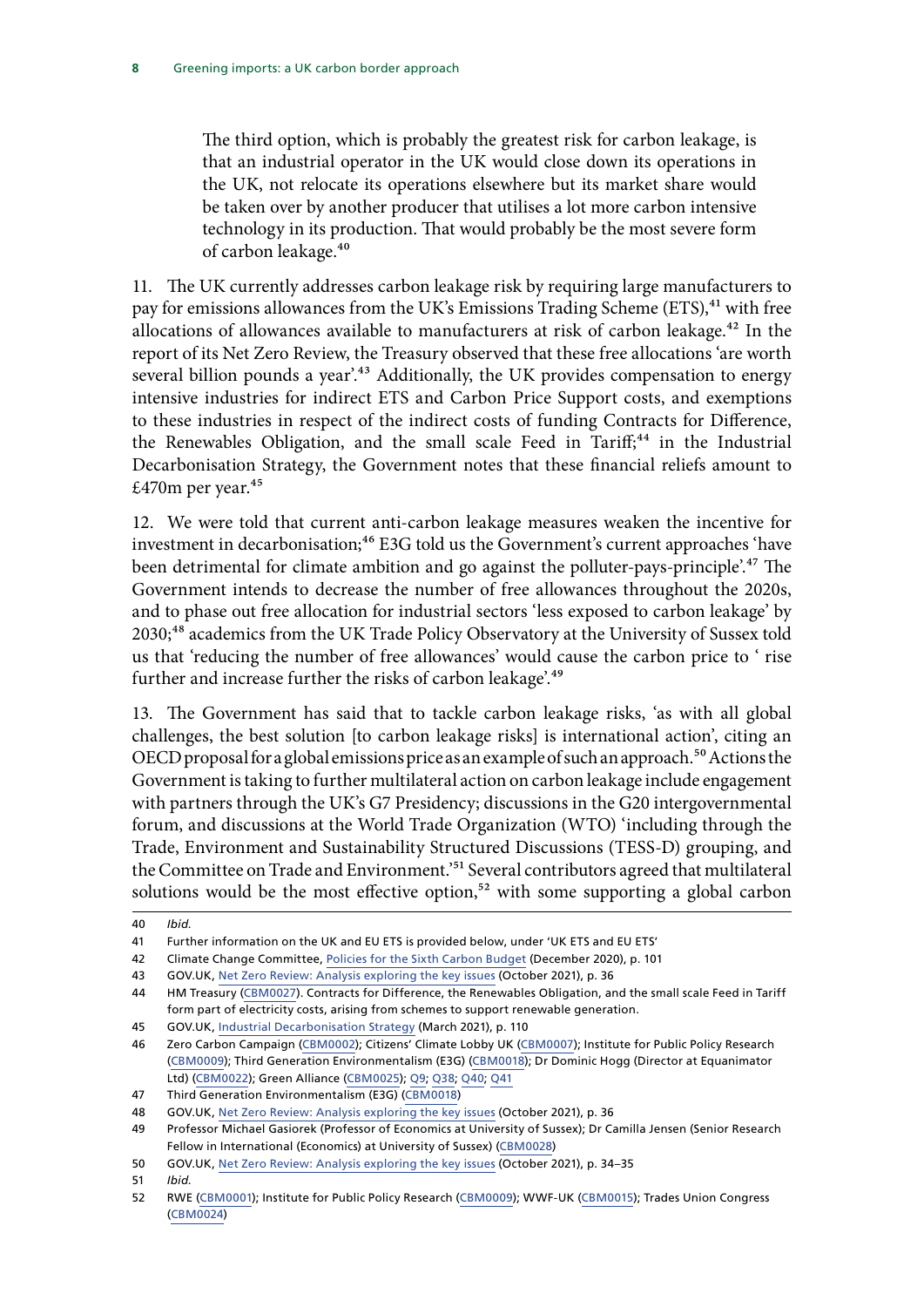<span id="page-12-0"></span>price.<sup>53</sup> We also heard that negotiating multilateral solutions was a lengthy process.<sup>54</sup> The Institute for Public Policy Research told us that 'given the diplomatic challenges involved, it is likely that [multilateral] efforts will need to be complemented by unilateral action in the short to medium term.'55 In a recent letter to the Chair of the European Scrutiny Committee, the Energy Minister said that:

> [...] the Government is not naive about the challenges in building an international consensus to address the risks of carbon leakage. We recognise that in parallel to our multilateral approach, it is important to develop our understanding on the scope for further domestic measures. Whilst such measures are not the preference, we are aware they might be needed in the absence of a multilateral approach.<sup>56</sup>

#### *Carbon border adjustment mechanisms*

14. One potential domestic measure is a carbon border adjustment mechanism.<sup>57</sup> A CBAM applies a carbon price at the border to imports of certain products based on their embedded emissions, or carbon footprint, which is equivalent to the carbon price borne on those products by domestic producers.<sup>58</sup> No country currently applies a CBAM, although since 2013 California has applied an effective CBAM to imports of electricity from other US states, to combat carbon leakage to neighbouring states.<sup>59</sup> The European Commission has proposed that the EU introduce a CBAM from 2023;<sup>60</sup> under the Commission proposal, EU importers of certain iron and steel, cement, fertiliser, aluminium and electricity products would purchase a sufficient number of CBAM certificates, mirroring the EU Emissions Trading System price, to cover the amount of carbon used in the production of the imports, in order to apply a carbon price on imports in line with the carbon price paid by EU producers.<sup>61</sup> In the United States, the Biden administration included consideration of a CBAM in its most recent Trade Policy Agenda.<sup>62</sup> The Government of Canada announced its intention to consult on CBAM in its 2021 Budget.<sup>63</sup>

15. We sought contributors' views on the impacts which might arise if the UK were to introduce its own CBAM. Several contributors recommended that, rather than pursuing

58 Climate Change Committee, [The Sixth Carbon Budget](https://www.theccc.org.uk/wp-content/uploads/2020/12/The-Sixth-Carbon-Budget-The-UKs-path-to-Net-Zero.pdf) (December 2020), p. 34

<sup>53</sup> Chemical Industries Association ([CBM0003\)](https://committees.parliament.uk/writtenevidence/40294/html/); International Emissions Trading Association (IETA) [\(CBM0012\)](https://committees.parliament.uk/writtenevidence/40331/html/); Q47; Q96

<sup>54</sup> WWF-UK [\(CBM0015\)](https://committees.parliament.uk/writtenevidence/40337/html/); Deloitte LLP [\(CBM0021\)](https://committees.parliament.uk/writtenevidence/40351/html/); [Q43;](https://committees.parliament.uk/oralevidence/3092/html/) [Q86](https://committees.parliament.uk/oralevidence/3179/html/)

<sup>55</sup> Institute for Public Policy Research ([CBM0009](https://committees.parliament.uk/writtenevidence/40311/html/))

<sup>56</sup> Cabinet Office, [Letter from the Minister of State for Energy, Clean Growth and Climate Change to the Chair of](https://europeanmemoranda.cabinetoffice.gov.uk/files/2022/01/Response_to_Sir_Cash_CBAM_EM_16.12_.21_.pdf)  [the European Scrutiny Committee,](https://europeanmemoranda.cabinetoffice.gov.uk/files/2022/01/Response_to_Sir_Cash_CBAM_EM_16.12_.21_.pdf) 16 December 2021

<sup>57</sup> Note on terminology: A variety of other terms are also used to describe CBAM, including 'border carbon tariff', 'border carbon adjustment (BCA)' and 'carbon border tax'. As the Climate Change Committee (CCC) notes, some stakeholders use these terms to include product standards for imports (Climate Change Committee, [The Sixth](https://www.theccc.org.uk/wp-content/uploads/2020/12/The-Sixth-Carbon-Budget-The-UKs-path-to-Net-Zero.pdf)  [Carbon Budget](https://www.theccc.org.uk/wp-content/uploads/2020/12/The-Sixth-Carbon-Budget-The-UKs-path-to-Net-Zero.pdf) (December 2020), p. 34); for clarity, this report uses 'CBAM' to refer to a carbon price-based measure, to distinguish this type of measure from import product standards, which are discussed separately later in this Chapter under 'Complementary policies'.

<sup>59</sup> GOV.UK, [Net Zero Review: Analysis exploring the key issues](https://assets.publishing.service.gov.uk/government/uploads/system/uploads/attachment_data/file/1026725/NZR_-_Final_Report_-_Published_version.pdf) (October 2021), p. 39

<sup>60</sup> European Union, [European Green Deal: Commission proposes transformation of EU economy and society to](https://ec.europa.eu/commission/presscorner/detail/en/ip_21_3541)  [meet climate ambitions,](https://ec.europa.eu/commission/presscorner/detail/en/ip_21_3541) accessed 17 November 2021

<sup>61</sup> European Union, [Carbon Border Adjustment Mechanism: Questions and Answers](https://ec.europa.eu/commission/presscorner/detail/en/qanda_21_3661), accessed 16 September 2021. The EU's proposal is discussed in greater detail in Chapter 2 below

<sup>62</sup> United States Trade Representative, [2021 Trade Policy Agenda and 2020 Annual Report of the President of the](https://ustr.gov/sites/default/files/files/reports/2021/2021%20Trade%20Agenda/Online%20PDF%202021%20Trade%20Policy%20Agenda%20and%202020%20Annual%20Report.pdf)  [United States on the Trade Agreements Programme](https://ustr.gov/sites/default/files/files/reports/2021/2021%20Trade%20Agenda/Online%20PDF%202021%20Trade%20Policy%20Agenda%20and%202020%20Annual%20Report.pdf) (March 2021), p. 3

<sup>63</sup> Government of Canada, [Exploring Border Carbon Adjustments for Canada](https://www.canada.ca/en/department-finance/programs/consultations/2021/border-carbon-adjustments/exploring-border-carbon-adjustments-canada.html), accessed 7 February 2022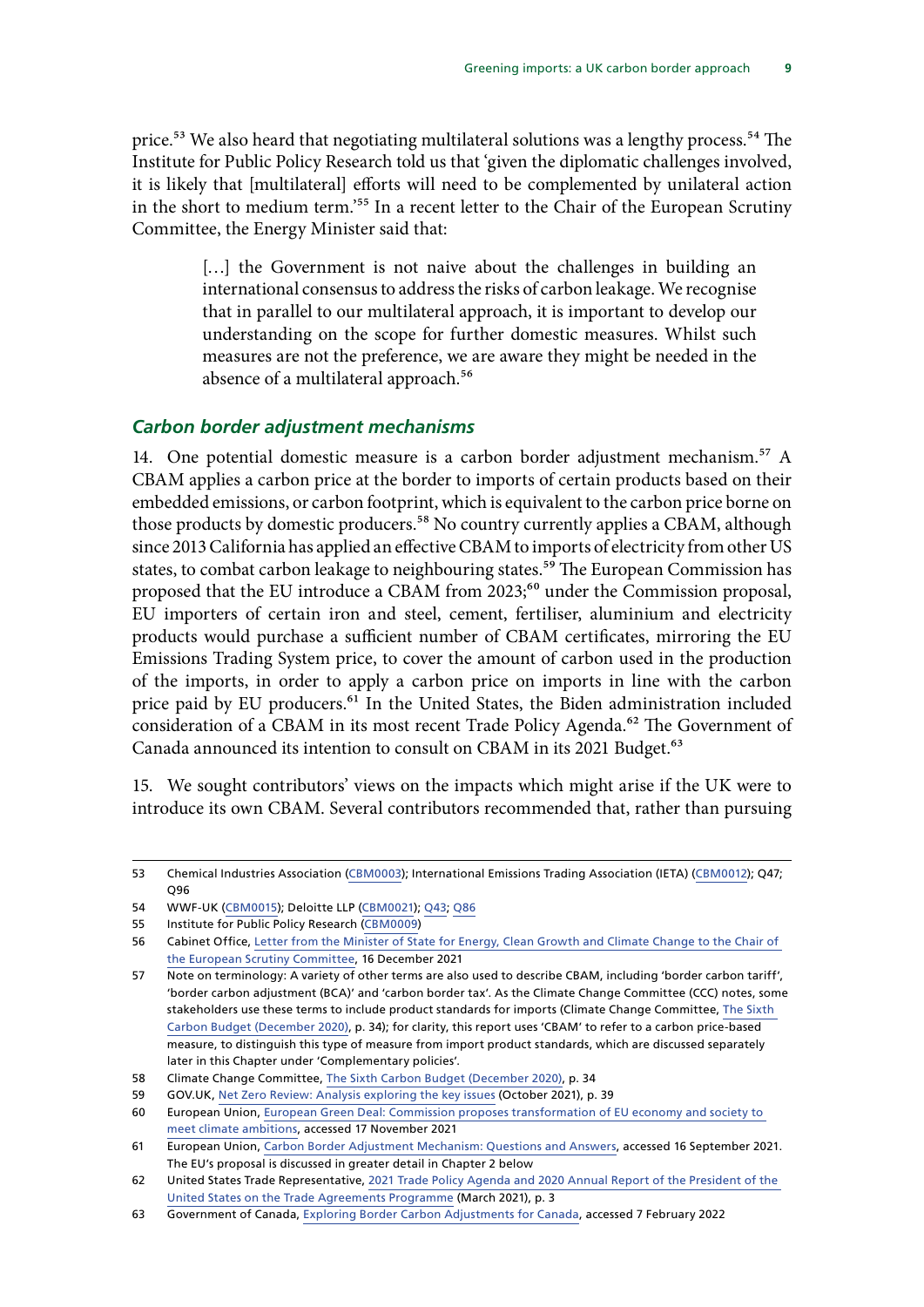a CBAM unilaterally as the EU had, the UK pursue a multilateral CBAM agreement.<sup>64</sup> Green Alliance told us the fact that several jurisdictions are considering CBAM currently 'offers the opportunity for the UK to coordinate action'.65 E3G told us:

> The UK should seek to cooperate with other countries that are exploring CBAMs. This would not only send a strong signal in support of multilateralism, but also avoid multiple, competing CBAMs emerging in different jurisdictions, potentially leading to considerable administrative complexity and additional non-trade barriers. Lastly, cooperating with other countries exploring CBAMs would also strengthen the UK's position vis-à-vis those pushing back against such a mechanism.<sup>66</sup>

Dr Richard Leese, of the Mineral Products Association, told us he was 'fully in agreement with the multilateral approach, particularly where it is with our near neighbour, the EU, but if a multilateral approach is going to delay the introduction of a CBAM, we need to look carefully at the benefits of that multilateral arrangement versus moving now and allowing our energy-intensive industries to invest in decarbonisation<sup>'.67</sup>

16. We heard that a CBAM could contribute positively to the UK's efforts to reduce emissions in three principal ways:

- Supporting a strong carbon price, and therefore investment in decarbonisation, by mitigating the carbon leakage risk for products covered by the CBAM.<sup>68</sup> The Mineral Products Association told us this supports the UK's environmental and levelling up objectives 'by promoting growth in high-productivity jobs in less affluent areas of the UK [supporting] the UK's ambitions to be a global leader on climate change without sacrificing industry.'69
- Helping to tackle consumption emissions as a result of this strong carbon price.<sup>70</sup> E3G told us that 'a CBAM would effectively expand the carbon price signal to cover the consumption of the products and goods covered, next to the production of these products and goods', which would 'raise the price for high-carbon goods, increase the cost-competitiveness of lower-carbon production processes, as well as facilitate substitution by lower-carbon alternatives and substitutes, in turn contributing to lowering the UK's carbon footprint.'71
- Incentivising other countries to strengthen their decarbonisation ambitions, or spur action towards multilateral solutions.72 The Trade Justice Movement

67 [Q87](https://committees.parliament.uk/oralevidence/3179/html/)

<sup>64</sup> Zero Carbon Campaign ([CBM0002\)](https://committees.parliament.uk/writtenevidence/40278/html/); Citizens' Climate Lobby UK ([CBM0007\)](https://committees.parliament.uk/writtenevidence/40304/html/); Institute for Public Policy Research [\(CBM0009](https://committees.parliament.uk/writtenevidence/40311/html/)); Trade Justice Movement [\(CBM0016\)](https://committees.parliament.uk/writtenevidence/40338/html/); Third Generation Environmentalism (E3G) ([CBM0018](https://committees.parliament.uk/writtenevidence/40347/html/)); Trades Union Congress [\(CBM0024\)](https://committees.parliament.uk/writtenevidence/40441/html/); [Q41](https://committees.parliament.uk/oralevidence/3092/html/)

<sup>65</sup> Green Alliance ([CBM0025](https://committees.parliament.uk/writtenevidence/40510/html/))

<sup>66</sup> Third Generation Environmentalism (E3G) [\(CBM0018\)](https://committees.parliament.uk/writtenevidence/40347/html/)

<sup>68</sup> Zero Carbon Campaign ([CBM0002\)](https://committees.parliament.uk/writtenevidence/40278/html/); Citizens' Climate Lobby UK ([CBM0007\)](https://committees.parliament.uk/writtenevidence/40304/html/); Mineral Products Association [\(CBM0014\)](https://committees.parliament.uk/writtenevidence/40333/html/); Third Generation Environmentalism (E3G) ([CBM0018](https://committees.parliament.uk/writtenevidence/40347/html/)); Green Alliance ([CBM0025\)](https://committees.parliament.uk/writtenevidence/40510/html/)

<sup>69</sup> Mineral Products Association [\(CBM0014\)](https://committees.parliament.uk/writtenevidence/40333/html/)

<sup>70</sup> Chemical Industries Association ([CBM0003\)](https://committees.parliament.uk/writtenevidence/40294/html/); Deloitte LLP [\(CBM0021\)](https://committees.parliament.uk/writtenevidence/40351/html/); Green Alliance [\(CBM0025](https://committees.parliament.uk/writtenevidence/40510/html/)); Professor Michael Gasiorek (Professor of Economics at University of Sussex); Dr Camilla Jensen (Senior Research Fellow in International (Economics) at University of Sussex) ([CBM0028\)](https://committees.parliament.uk/writtenevidence/40914/html/); CCm Technologies ([CBM0030\)](https://committees.parliament.uk/writtenevidence/41310/html/); [Q42](https://committees.parliament.uk/oralevidence/3092/html/)

<sup>71</sup> Third Generation Environmentalism (E3G) [\(CBM0018\)](https://committees.parliament.uk/writtenevidence/40347/html/)

<sup>72</sup> RWE ([CBM0001](https://committees.parliament.uk/writtenevidence/40167/html/)); Zero Carbon Campaign [\(CBM0002](https://committees.parliament.uk/writtenevidence/40278/html/)); Citizens' Climate Lobby UK ([CBM0007](https://committees.parliament.uk/writtenevidence/40304/html/)); Mineral Products Association [\(CBM0014\)](https://committees.parliament.uk/writtenevidence/40333/html/); Trade Justice Movement [\(CBM0016\)](https://committees.parliament.uk/writtenevidence/40338/html/); Third Generation Environmentalism (E3G) [\(CBM0018\)](https://committees.parliament.uk/writtenevidence/40347/html/); [Q5](https://committees.parliament.uk/oralevidence/3092/html/); [Q40](https://committees.parliament.uk/oralevidence/3092/html/); [Q42](https://committees.parliament.uk/oralevidence/3092/html/); [Q43](https://committees.parliament.uk/oralevidence/3092/html/)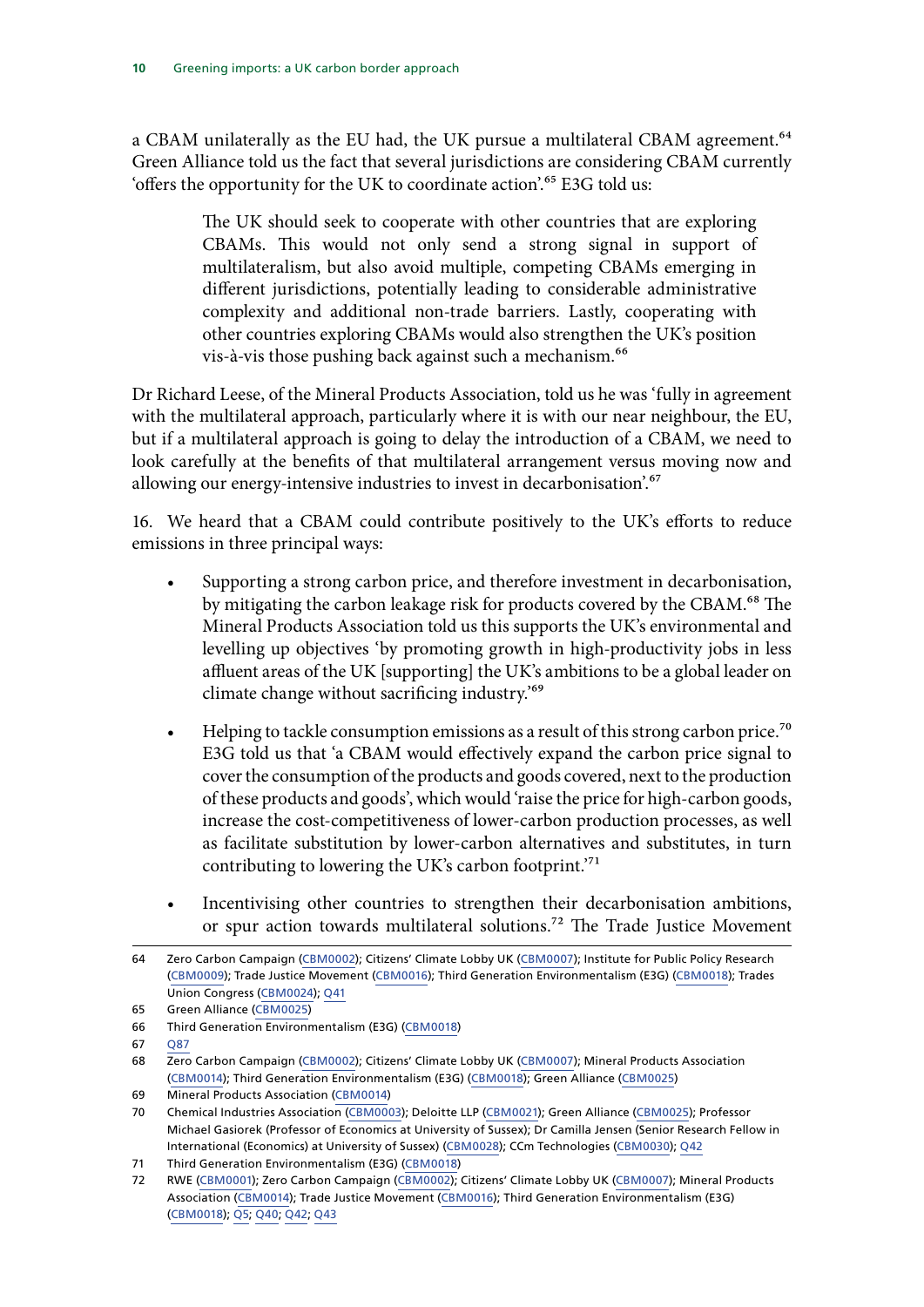told us that 'a CBAM could potentially reward countries which adopt greener production techniques and incentivise carbon transition.'73 Michael Mehling, Professor of Practice at the University of Strathclyde School of Law and Deputy Director of the Center for Energy and Environmental Policy Research at the Massachusetts Institute of Technology, observed that 'a surprising effect of just debating and discussing border carbon adjustment measures in the EU and elsewhere, is the impact it has had on climate policy debates in other countries' leading to 'an acceleration of discussions on how to progress carbon pricing and climate policies more generally [where] it had been dormant or stagnated for many years', representing 'a very important development because ultimately the first best alternative is if we can get co-operation across the board and convergence on climate policies, which we will not do in the short term.'74

Several contributors said that a CBAM could be a 'transitory'<sup>75</sup> measure, acting as a 'stepping stone'76 towards multilateral solutions.77

17. Contributors also raised a number of risks that would need to be managed if the UK were to introduce its own CBAM. These included the risk of adverse impacts to low- and middle-income countries; legal and retaliatory action from trading partners; uncertainty as to how measures might apply in Northern Ireland, given that, electricity generators in Northern Ireland remain under the EU ETS; the risk that carbon leakage might shift from the products covered by the CBAM to downstream industries using those products; negative impacts on small and medium-sized enterprises (SMEs), and the potential negative impact on consumers, particularly in vulnerable and low-income households. These are each discussed in further detail in Chapters 2 and 3.

18. We were also told that it would be important for any CBAM not to lead to administrative burdens for UK businesses.78 Contributors expressed a range of views on potential design choices for the CBAM (set out in further detail in Chapter 3), particularly on product coverage. We heard that in order to comply with WTO rules on non-discrimination, the products to be covered by any CBAM would be likely to be a subset of those covered by the UK ETS (discussed further in Chapter 2).<sup>79</sup>

19. Contributors also raised the technical and methodological challenges posed in calculating an import's carbon footprint.<sup>80</sup> E3G told us that

> there [is] a suite of technical risks that need to be taken into consideration, including how the CO2 embedded in products will be measured, reported and verified; how climate policies in third countries can be accounted for;

<sup>73</sup> Trade Justice Movement ([CBM0016](https://committees.parliament.uk/writtenevidence/40338/html/))

<sup>74</sup> [Q24](https://committees.parliament.uk/oralevidence/3092/html/)

<sup>75</sup> WWF-UK [\(CBM0015\)](https://committees.parliament.uk/writtenevidence/40337/html/)

<sup>76</sup> Zero Carbon Campaign ([CBM0002\)](https://committees.parliament.uk/writtenevidence/40278/html/)

<sup>77</sup> Zero Carbon Campaign ([CBM0002\)](https://committees.parliament.uk/writtenevidence/40278/html/); Citizens' Climate Lobby UK ([CBM0007\)](https://committees.parliament.uk/writtenevidence/40304/html/); International Emissions Trading Association (IETA) [\(CBM0012\)](https://committees.parliament.uk/writtenevidence/40331/html/); WWF-UK ([CBM0015](https://committees.parliament.uk/writtenevidence/40337/html/)); Third Generation Environmentalism (E3G) [\(CBM0018](https://committees.parliament.uk/writtenevidence/40347/html/))

<sup>78</sup> Chemical Industries Association ([CBM0003\)](https://committees.parliament.uk/writtenevidence/40294/html/); National Grid Ventures ([CBM0013](https://committees.parliament.uk/writtenevidence/40332/html/)); [Q124](https://committees.parliament.uk/oralevidence/3179/html/)

<sup>79</sup> Green Alliance ([CBM0025](https://committees.parliament.uk/writtenevidence/40510/html/))

<sup>80</sup> RWE ([CBM0001](https://committees.parliament.uk/writtenevidence/40167/html/)); Zero Carbon Campaign [\(CBM0002](https://committees.parliament.uk/writtenevidence/40278/html/)); Chemical Industries Association [\(CBM0003](https://committees.parliament.uk/writtenevidence/40294/html/)); Citizens' Climate Lobby UK ([CBM0007\)](https://committees.parliament.uk/writtenevidence/40304/html/); Council on Geostrategy ([CBM0008](https://committees.parliament.uk/writtenevidence/40307/html/)); Institute for Public Policy Research [\(CBM0009](https://committees.parliament.uk/writtenevidence/40311/html/)); CCm Technologies [\(CBM0011](https://committees.parliament.uk/writtenevidence/40327/html/)); International Emissions Trading Association (IETA) ([CBM0012\)](https://committees.parliament.uk/writtenevidence/40331/html/); Green Alliance ([CBM0025\)](https://committees.parliament.uk/writtenevidence/40510/html/); Professor Michael Gasiorek (Professor of Economics at University of Sussex); Dr Camilla Jensen (Senior Research Fellow in International (Economics) at University of Sussex) [\(CBM0028](https://committees.parliament.uk/writtenevidence/40914/html/)); [Q39; Q47](https://committees.parliament.uk/oralevidence/3092/html/); [Q102;](https://committees.parliament.uk/oralevidence/3179/html/) [Q109](https://committees.parliament.uk/oralevidence/3179/html/)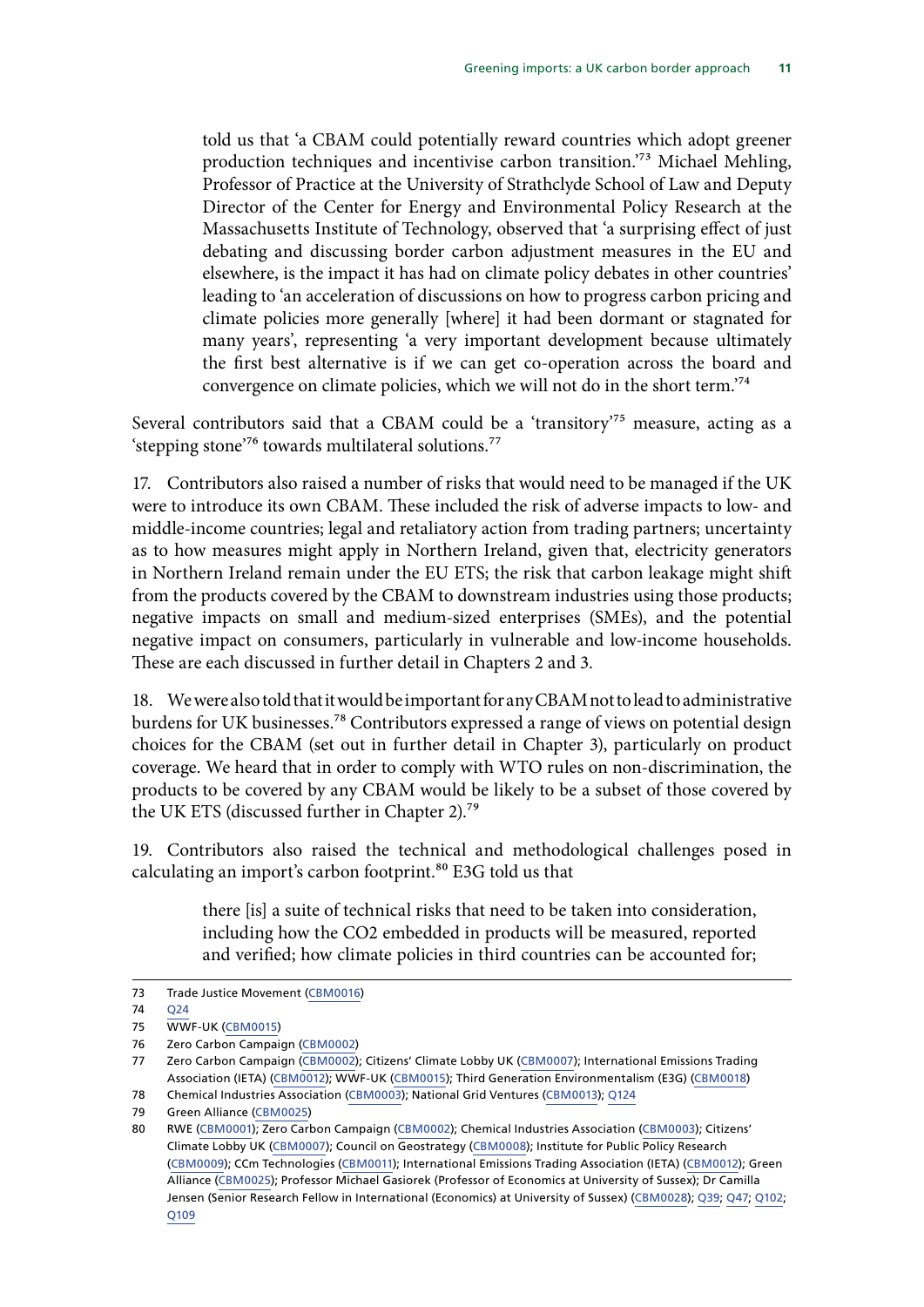and how to address the risk of resource shuffling (the situation where foreign producers would allocate or attribute less emissions-intensive materials or production processes towards exports to the UK).<sup>81</sup>

Paul Dawson, of RWE, told us that for electricity, where the 'degree of carbon intensity, specifically the marginal source of generation at any one time on either side of the border [...] changes every 30 minutes', a CBAM 'would have to cope with that complexity to maximise the efficiency of the flows and avoid unnecessary imports at times when it would be inefficient to do so.<sup>82</sup> Professor Sir Dieter Helm suggested that a pragmatic approach to calculating the embedded carbon in imported goods might be to apply default values and offer importers the option to demonstrate lower carbon intensity in order to receive reduction in the CBAM:

> Now, globally, there are precise ways of doing this that I think are beyond practical reach and then there are pragmatic ones. The precise way of doing it, the speed with which digital technologies can map what is happening virtually anywhere without actually having to be in the country, is just a revolution in the making. […] If you start small, you use the digital data that is available so you can double check, you offer the option of dispute […] and you build that into the huge exercise of basically building our carbon database of what is going on, our sequestration database, you will get a long way down the track..<sup>83</sup>

He illustrated the virtues of a pragmatic approach:

You can always find a very picky technicality that tells you that you are never going to get this perfectly right, and I just tell you, yes, and you will have the nice result that you will be perfectly wrong.<sup>84</sup>

CCm Technologies told us that 'the increased appetite for, and availability of, data relating to emissions reduction', due to demand from corporate net zero business plans and reporting requirements, meant that 'data capture on the scale necessary to accurately assess emissions should not be seen as a significant hurdle to overcome.'85

20. Dr Sanna Markkanen told us that, in deciding whether to pursue a CBAM:

it is a valid question to ask whether this is worth it, whether the benefits in emission savings would be sufficiently high to impose these adverse shortterm impacts on consumers and businesses in the UK and on businesses abroad and worth the potential reputational risk on the UK of implementing a CBAM.86

<sup>81</sup> Citizens' Climate Lobby UK ([CBM0007\)](https://committees.parliament.uk/writtenevidence/40304/html/); Institute for Public Policy Research ([CBM0009\)](https://committees.parliament.uk/writtenevidence/40311/html/); CCm Technologies [\(CBM0011](https://committees.parliament.uk/writtenevidence/40327/html/)); Third Generation Environmentalism (E3G) [\(CBM0018\)](https://committees.parliament.uk/writtenevidence/40347/html/); British Standards Institution ([CBM0020](https://committees.parliament.uk/writtenevidence/40349/html/)); Green Alliance ([CBM0025\)](https://committees.parliament.uk/writtenevidence/40510/html/)

<sup>82</sup> [Q53](https://committees.parliament.uk/oralevidence/3179/html/)

<sup>83</sup> [Q20](https://committees.parliament.uk/oralevidence/3092/html/)

<sup>84</sup> *Ibid.*

<sup>85</sup> CCm Technologies [\(CBM0030](https://committees.parliament.uk/writtenevidence/41310/html/)). CCm Technologies is a cleantech company which optimises resource use through Carbon Capture and Utilisation (CCU) solutions, including the production of net zero carbon fertilisers [\(CBM0011](https://committees.parliament.uk/writtenevidence/40327/html/)).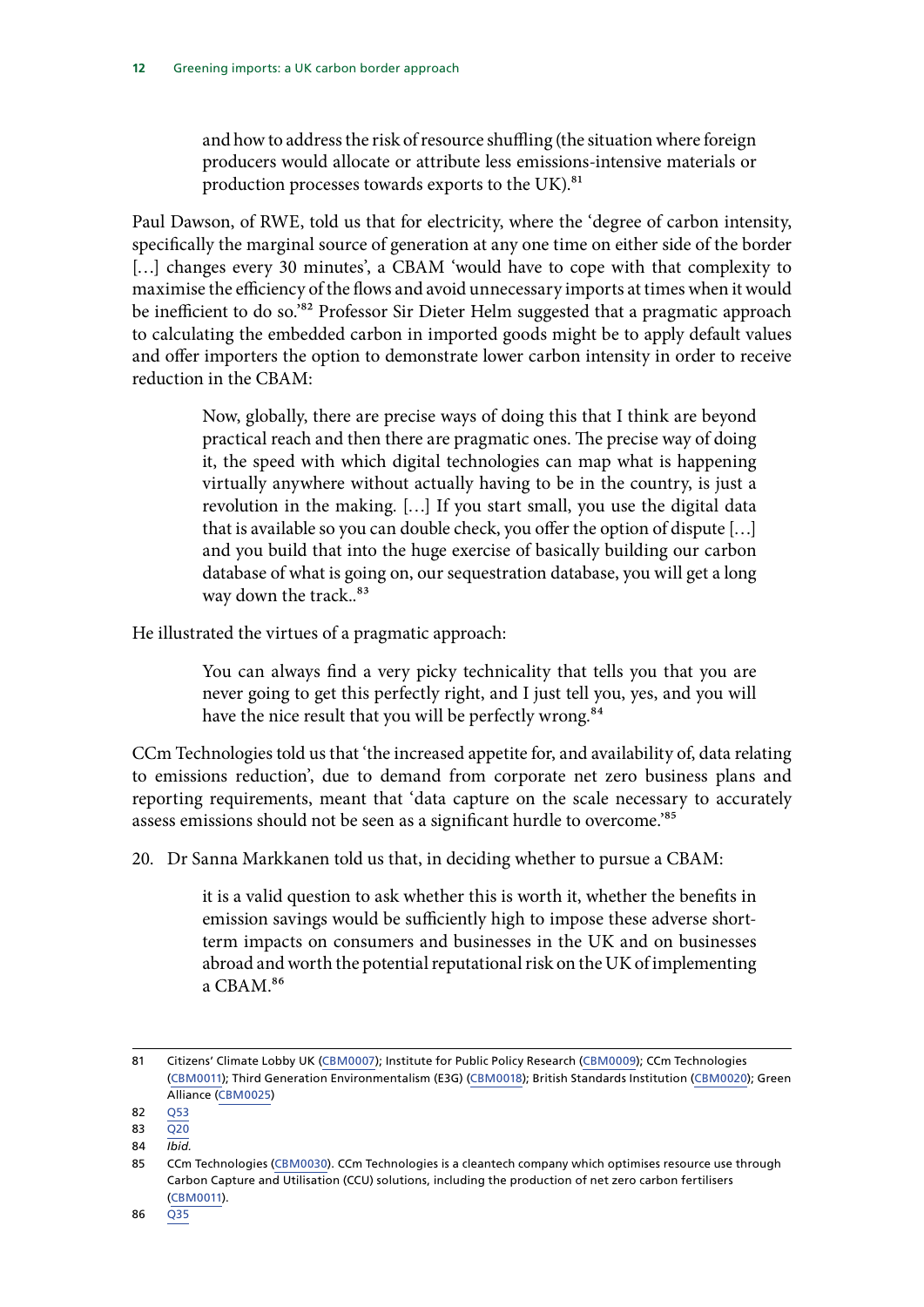Dr Misato Sato, of the Grantham Research Institute on Climate Change and the Environment at the London School of Economics, told us that while 'in theory, CBAM is very intuitive […] in reality, implementing CBAM faces quite a few limitations' and that 'how effective CBAM is as an alternative to free allocation and preventing leakage, achieving the domestic goals, […] depends on the precise design of the CBAM that can be implemented in practice.<sup>87</sup> Michael Mehling remarked that it was important to factor in CBAM's ability to spur action globally on climate change:

> While I [...] agree that purely focusing on the static environmental benefit may suggest the political, legal and administrative costs of introducing a CBAM seem perhaps not so worthwhile, [the] politics of it, and how it affects the political debate both domestically and internationally, should not be underestimated. [We] have seen direct reaction, even citing the EU's announcement of a CBAM, from officials [from countries neighbouring the EU] saying, "Here is our plan. We're going to come up with a carbon price or we're going to move forward much quicker than we initially intended." Therefore, I think it is also really important to factor in these dynamic bigger-picture implications. That is not to mention, of course, also assuaging domestic constituencies, labour unions, trade associations and so on that you have their back as the country moves forward with decarbonisation.<sup>88</sup>

Professor Sir Dieter Helm told us:

I think not having a CBAM is to be precisely wrong, and I want to be roughly right and I want to go in the right direction. In my pragmatism, even small steps are helpful. I think there are good reasons for going careful because you want to start relatively low and you want to take some time, because you are trying to get people to change their capital stocks. You are trying to change the structure of economies to be more low carbon otherwise.<sup>89</sup>

#### *Our view*

21. The current situation, whereby a carbon price is applied to domestic production but not equivalent imports, is clearly unsatisfactory from the point of view of effectively addressing the risks of climate change; the risk of carbon leakage could result in increased global emissions overall alongside opportunities lost in developing green jobs in lowcarbon production and technologies in the UK, while current anti-carbon leakage policies fail to sufficiently incentivise investment in industrial decarbonisation or address the 43% of UK consumption emissions arising from imports. It also risks encouraging the further offshoring of productive capacity away from the UK.

22. We agree that a global solution to carbon leakage would be the most effective, and welcome the Government's actions towards developing multilateral approaches to carbon leakage risk. But these will at best take time to negotiate and implement; and climate change will not wait.

<sup>87</sup> [Q23](https://committees.parliament.uk/oralevidence/3092/html/)

<sup>88</sup> [Q36](https://committees.parliament.uk/oralevidence/3092/html/)

<sup>89</sup> [Q17](https://committees.parliament.uk/oralevidence/3092/html/)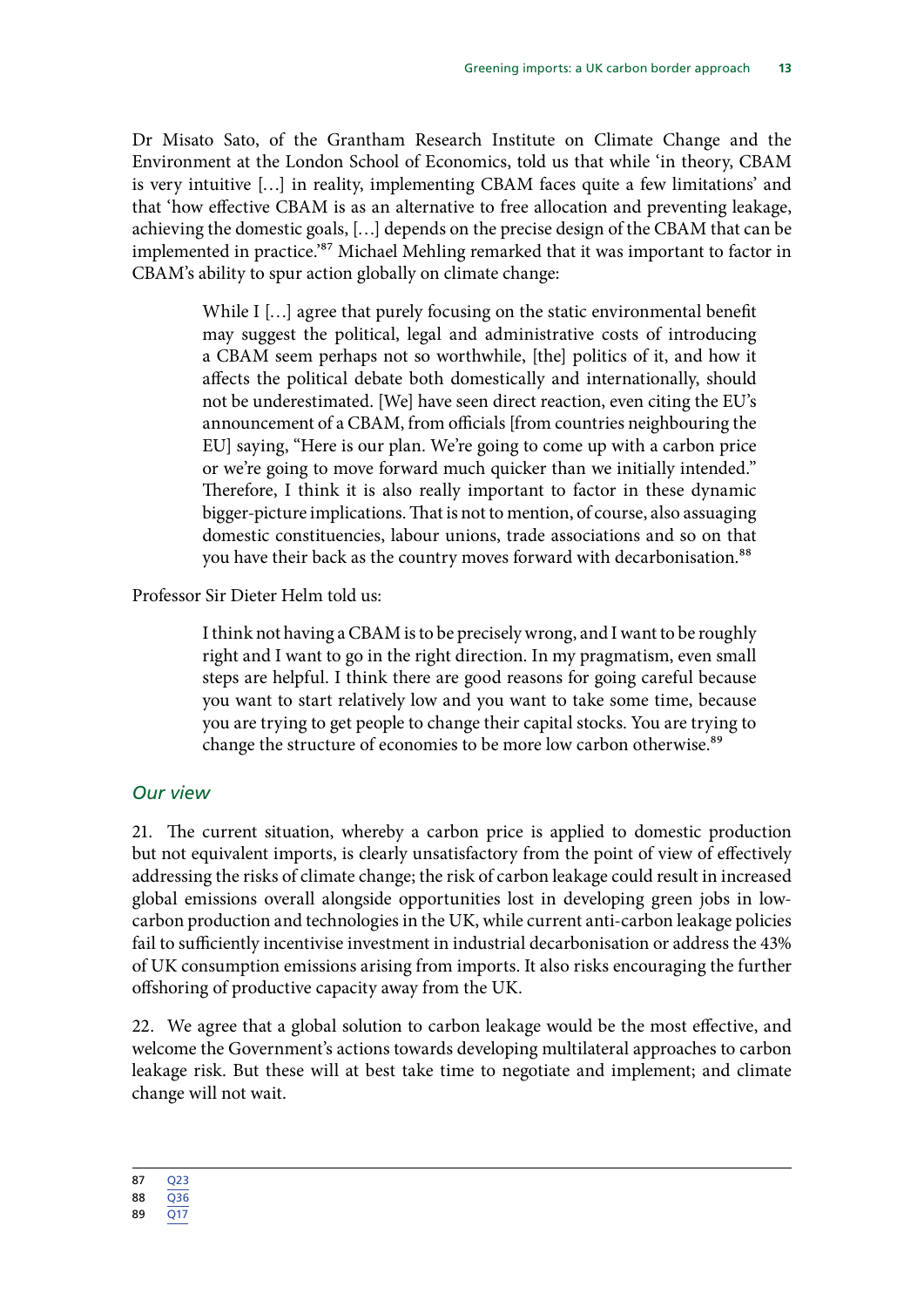<span id="page-17-0"></span>23. Given the potential of a CBAM to incentivise industrial decarbonisation and address consumption emissions while also galvanising international climate change action, a UK CBAM represents a valuable policy to pursue alongside progressing longer-term solutions. This UK CBAM might be implemented multilaterally in co-ordination with like-minded jurisdictions, or unilaterally, and, in light of the range of risks raised above, must be carefully developed to ensure it is able to deliver its environmental objectives while mitigating the risk of adverse impacts. In Chapters 2 and 3 we set out specific considerations for the Government in the design of the CBAM in respect of these risks.

#### *Complementary policies*

24. The Zero Carbon Campaign told us that 'CBAMs are not a silver bullet when it comes to driving global ambition on decarbonisation':

> CBAMs are not the only tool required to drive global emissions reductions, and additional mechanisms will be required to ensure that CBAMs do not lead to adverse consequences elsewhere as a result of their focus on emissions-intensity alone […]. Additional 'flanking policies' should include the implementation of product standards […], as well as outright bans where appropriate - for example on goods that don't meet the UK's minimum environmental or animal welfare thresholds in the way they are produced.<sup>90</sup>

Several contributors stressed the need for complementary policies, including product standards, wider regulation and direct support for industries in decarbonisation.<sup>91</sup> WWF told us that a UK CBAM 'would need to be accompanied by an appropriate set of policies so as not to hinder development in the Global South';<sup>92</sup> WWF also considered there to be an important role for environmental product standards in respect of food imports, as, while the UK has food safety standards for imports, 'the standards that are set on the environmental impact of farming only apply to food produced in the UK' and not to imported food.<sup>93</sup> E3G said that there was also a need to 'align current and new trade policies to promote environmentally friendly outcomes'.<sup>94</sup> In this respect, the recent Government commitment that the Secretary of State for International Trade will "work closely with other government departments to assess the environmental impacts of new free trade agreements, and to improve their coverage and approach" is an encouraging sign, as is the explicit inclusion of environmental protection measures in the provisions of the free trade agreement recently negotiated between the UK and New Zealand.<sup>95</sup> Green Alliance told us that it was 'important that further measures […] are implemented to encourage consumers to switch to more sustainable options, ensuring lower income households are also supported in the transition<sup>', 96</sup> Several contributors called for the UK to link its ETS

<sup>90</sup> Zero Carbon Campaign ([CBM0002\)](https://committees.parliament.uk/writtenevidence/40278/html/)

<sup>91</sup> Institute for Public Policy Research ([CBM0009](https://committees.parliament.uk/writtenevidence/40311/html/)); International Emissions Trading Association (IETA) ([CBM0012\)](https://committees.parliament.uk/writtenevidence/40331/html/); Trade Justice Movement ([CBM0016](https://committees.parliament.uk/writtenevidence/40338/html/)); Third Generation Environmentalism (E3G) [\(CBM0018\)](https://committees.parliament.uk/writtenevidence/40347/html/); British Standards Institution ([CBM0020\)](https://committees.parliament.uk/writtenevidence/40349/html/); Trades Union Congress ([CBM0024\)](https://committees.parliament.uk/writtenevidence/40441/html/); Green Alliance [\(CBM0025](https://committees.parliament.uk/writtenevidence/40510/html/)); [Q40;](https://committees.parliament.uk/oralevidence/3092/html/) [Q41;](https://committees.parliament.uk/oralevidence/3092/html/) [Q47; Q49;](https://committees.parliament.uk/oralevidence/3092/html/) [Q97](https://committees.parliament.uk/oralevidence/3179/html/); [Q105](https://committees.parliament.uk/oralevidence/3179/html/)

<sup>92</sup> WWF-UK [\(CBM0015\)](https://committees.parliament.uk/writtenevidence/40337/html/). Complementary standards are discussed further in Chapter 2 below.

<sup>93</sup> WWF-UK [\(CBM0015\)](https://committees.parliament.uk/writtenevidence/40337/html/)

<sup>94</sup> Third Generation Environmentalism (E3G) [\(CBM0018\)](https://committees.parliament.uk/writtenevidence/40347/html/). The alignment required is discussed in Chapter 2.

<sup>95</sup> Environmental Audit Committee, *The UK's footprint on global biodiversity: Government Response to the Committee's Second Report*, Fifth Special Report of Session 2021–22, HC 1060, p. 7; Department for International Trade, *[Informational Copy of the UK-New Zealand Free Trade Agreement and associated](https://www.gov.uk/government/collections/free-trade-agreement-between-the-united-kingdom-of-great-britain-and-northern-ireland-and-new-zealand)  [documents, including the Impact Assessment and draft Explanatory Memorandum](https://www.gov.uk/government/collections/free-trade-agreement-between-the-united-kingdom-of-great-britain-and-northern-ireland-and-new-zealand)*, Chapter 22: Environment, 28 February 2022.

<sup>96</sup> Green Alliance ([CBM0025](https://committees.parliament.uk/writtenevidence/40510/html/)). This is discussed further in Chapter 3.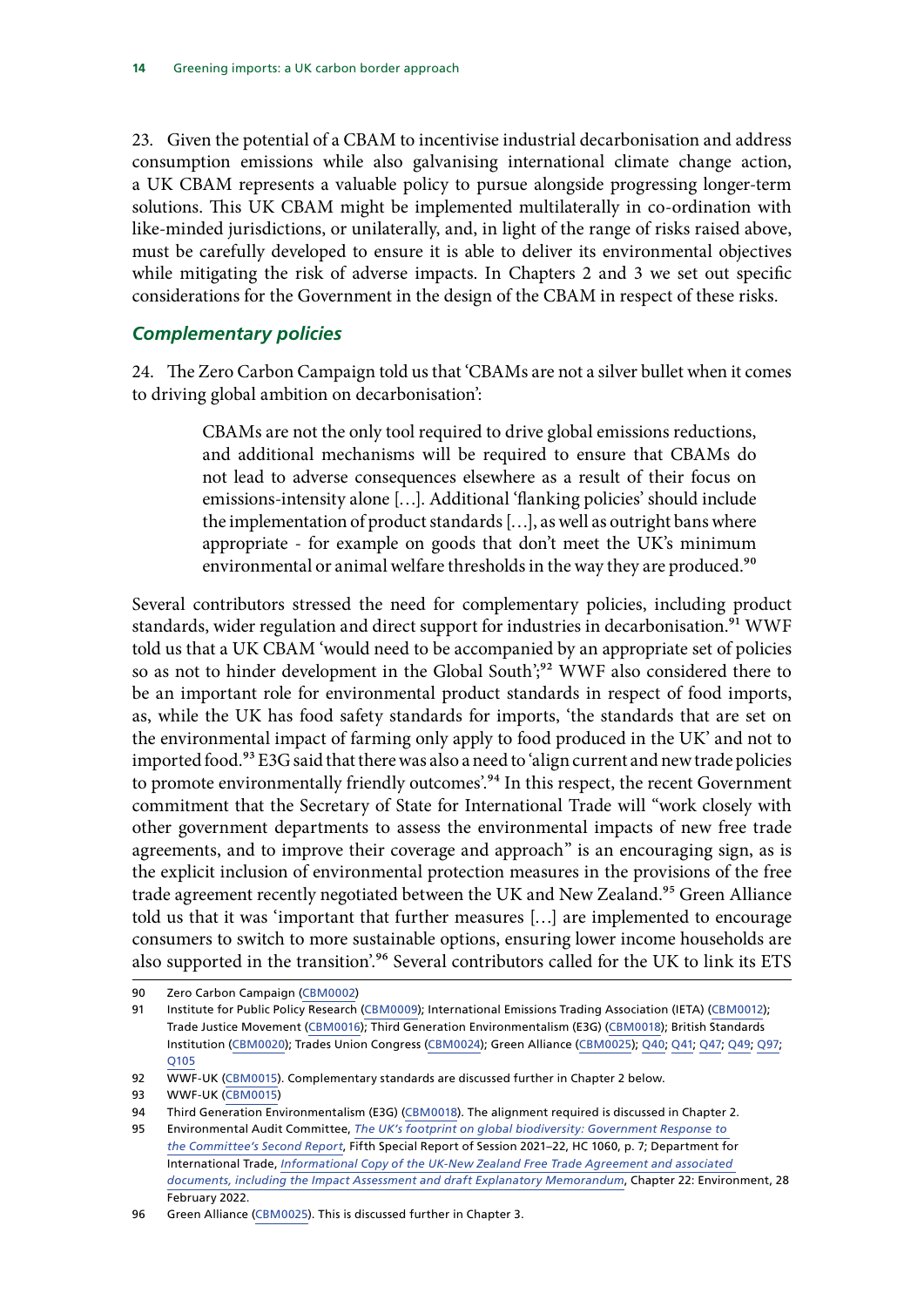<span id="page-18-0"></span>with the EU ETS;<sup>97</sup> this is discussed further in Chapter 2.

25. Dr Scott Steedman, of the British Standards Institution, told us that 'both' CBAM and product standards are needed, explaining that:

> You have to have standards to make border adjustments work. […] I think you need to look at industry in the round. You have innovative companies, innovative SMEs […] you have the big group in the middle and then you have the people who are really struggling or are deliberately producing substandard products. What we aspire to do through an intelligent use of standards with regulation to drive behavioural change—and it is all about culture change; you need companies and their employees to want to do this, then you will stimulate the result. […] If you can do that using a combination of better practices, standards, which lead to a competitive advantage in the marketplace, that is win/win, but if you neglect one part, you are not going to make it and if you think you can only do it with standards you cannot. You need a market structure.<sup>98</sup>

Pawel Kisielewski, of CCm Technologies, agreed:

[I]f I have a CBAM for my domestic marketplace and I have international standards, which means I do not have to navigate multiple regulatory environments, which I will never be able to do, this is clearly the route map to giving us the springboard as an SME. […] Back to the original point, this is about the complementary benefits of having both standards and a CBAM and why it accelerates the business opportunities that we and other green tech will have.99

#### *Commencing work on a comprehensive approach*

26. In its proposal for the Sixth Carbon Budget, published in December 2020, the CCC said that

> Work should begin immediately to develop the longer-term options of applying either [a CBAM] or minimum standards to imports of selected emissions intense products. This will provide Governments with the option to reduce the proportion of the cost of manufacturing decarbonisation that is borne by the taxpayer. With these options developed, Government will be able to decide on the appropriate mix of instruments, in consultation with the affected industrial sectors. It is particularly crucial to start work now, as many of the barriers could take substantial time to overcome.<sup>100</sup>

Mike Thompson, of the CCC, told us that 'broadly speaking, the current mechanisms do work for addressing carbon leakage where we are now […] but it is not something you can keep doing for ever, realistically':

<sup>97</sup> RWE ([CBM0001](https://committees.parliament.uk/writtenevidence/40167/html/)); Institute for Public Policy Research [\(CBM0009\)](https://committees.parliament.uk/writtenevidence/40311/html/); International Emissions Trading Association (IETA) [\(CBM0012\)](https://committees.parliament.uk/writtenevidence/40331/html/); Shell International [\(CBM0023\)](https://committees.parliament.uk/writtenevidence/40361/html/); Cambridge Institute for Sustainability Leadership ([CBM0029\)](https://committees.parliament.uk/writtenevidence/41145/html/)

<sup>98</sup> [Q107](https://committees.parliament.uk/oralevidence/3179/html/), [Q108](https://committees.parliament.uk/oralevidence/3179/html/)

<sup>99</sup> [Q125](https://committees.parliament.uk/oralevidence/3179/html/)

<sup>100</sup> Climate Change Committee, [Policies for the Sixth Carbon Budget](https://www.theccc.org.uk/wp-content/uploads/2020/12/Policies-for-the-Sixth-Carbon-Budget-and-Net-Zero.pdf) (December 2020), p. 104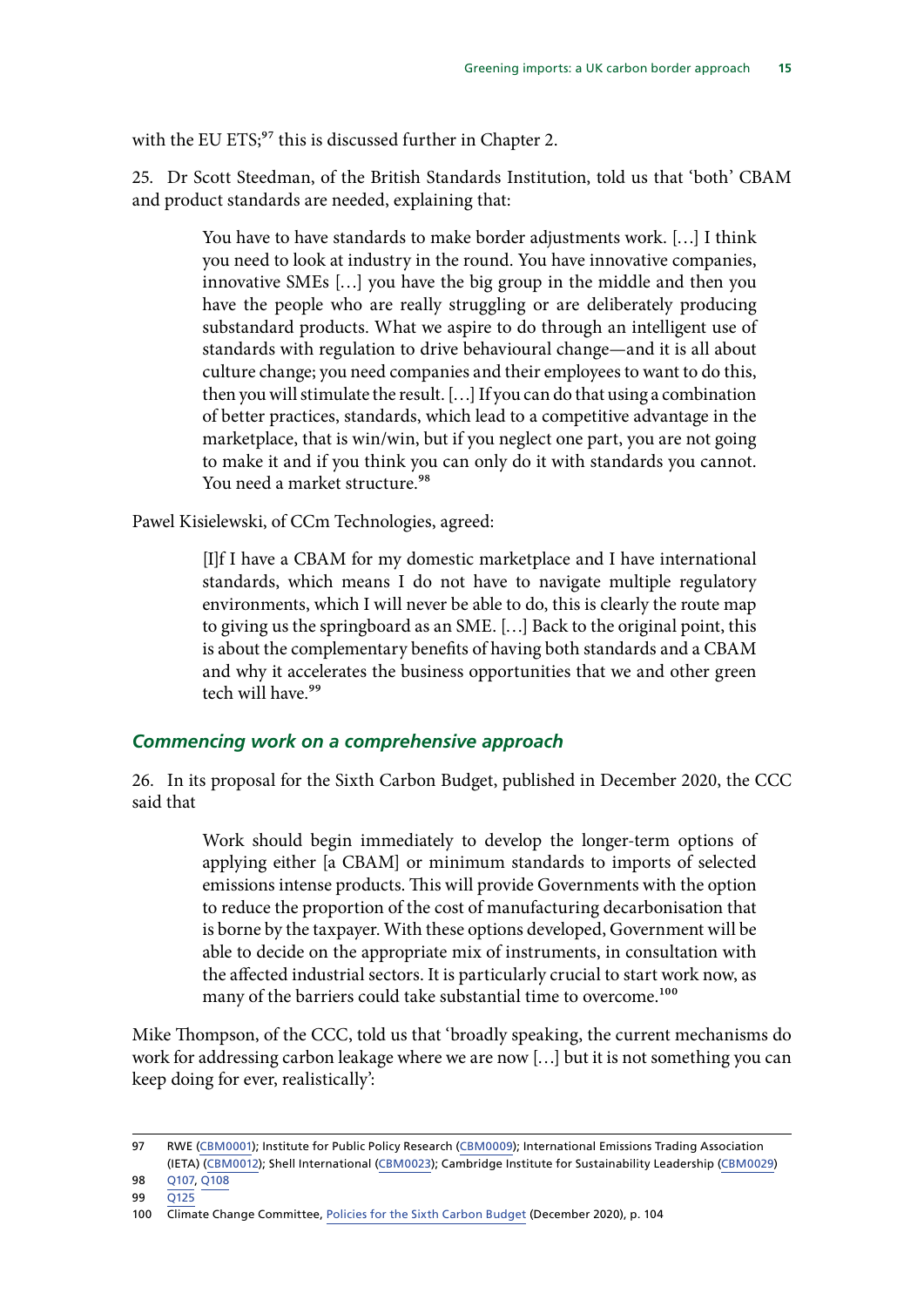What we would like to see is a bit more rapid progress in developing these alternative mechanisms, developing the carbon border adjustment or developing the product standards. We know that there is a lot of tricky work to do there in the measurement, reporting and verification. We know that there is a lot of tricky diplomacy and politics to be got through, and we know that there will be a transition period. Even once we have committed to going in this direction, it will take a while to get it implemented. At the same time, we have already a review of the free allocation process that is going on.<sup>101</sup> Other things are moving, and we feel that the CBAM and the product standard could do with catching up a bit with those policies.<sup>102</sup>

27. The final report of the Treasury's Net Zero Review discussed CBAM and imports standards as possible policy options to tackle carbon leakage, concluding that 'further work is required' to understand the risks of carbon leakage, the relative merits of different policy responses and the implications of other jurisdictions' actions to address carbon leakage concerns.<sup>103</sup> The Government says that its current approach, including ETS free allowances, will continue to be its preferred method for mitigating carbon leakage risk in the immediate future, with treatment of imports considered within a range of wider measures 'particularly in the 2030s and 2040s'.104 Professor Sir Dieter Helm told us that while 'the next two or three years should be about getting this right', measures to bring treatment of imports in line with domestic production should be 'fully up and running' during the 2020s.<sup>105</sup> The Institute for Public Policy Research told us 'before introducing the CBAM, the government should provide a five-year warning to give supply chains time to adapt' and 'to give the UK time to develop low-carbon domestic supply chains.<sup>106</sup>

28. The Financial Secretary to the Treasury, Rt Hon Lucy Frazer QC MP, told us:

[...] we are not just pursuing multilateral approaches, and we are not sitting on our toes. We are looking at a number of options, and we are interested in considering and exploring a CBAM and product standards as options. We are doing our own domestic work—the carbon pricing and the ETS. […] We are exploring all options that are on the table.<sup>107</sup>

On timescales for implementation, she said that:

We are progressing these things, but they take time to develop and once they are developed, they are quite complicated. I could take CBAMs for instance. […] There are very complicated questions that you have to ask yourself in terms of what would need to be decided. That would include what sectors are covered, how we measure carbon emissions, how we ensure that the international measurement is the same across the globe, how we report

105 [Q18](https://committees.parliament.uk/oralevidence/3092/html/)

107 [Q156](https://committees.parliament.uk/oralevidence/3460/html/)

<sup>101</sup> BEIS launched a 'Free Allocation Review', with a call for evidence issued during March and April 2021 on how free allowances could 'better incentivise emissions reduction'; as of February 2022, responses to the call for evidence were under analysis (GOV.UK, [UK ETS Free Allocation Review: Call for Evidence](https://assets.publishing.service.gov.uk/government/uploads/system/uploads/attachment_data/file/969576/uk-ets-call-for-evidence.pdf) (March 2021), p. 5; GOV. UK, [Closed consultation - UK Emissions Trading Scheme free allocation review: call for evidence](https://www.gov.uk/government/consultations/uk-emissions-trading-scheme-free-allocation-review-call-for-evidence), accessed 25 February 2022)

<sup>102</sup> [Q39](https://committees.parliament.uk/oralevidence/3092/html/)

<sup>103</sup> GOV.UK, [Net Zero Review: Analysis exploring the key issues](https://assets.publishing.service.gov.uk/government/uploads/system/uploads/attachment_data/file/1026725/NZR_-_Final_Report_-_Published_version.pdf) (October 2021), p. 22, 37–39, 42

<sup>104</sup> GOV.UK, [Industrial Decarbonisation Strategy](https://assets.publishing.service.gov.uk/government/uploads/system/uploads/attachment_data/file/970229/Industrial_Decarbonisation_Strategy_March_2021.pdf) (March 2021), p. 35, 36

<sup>106</sup> Institute for Public Policy Research ([CBM0009](https://committees.parliament.uk/writtenevidence/40311/html/))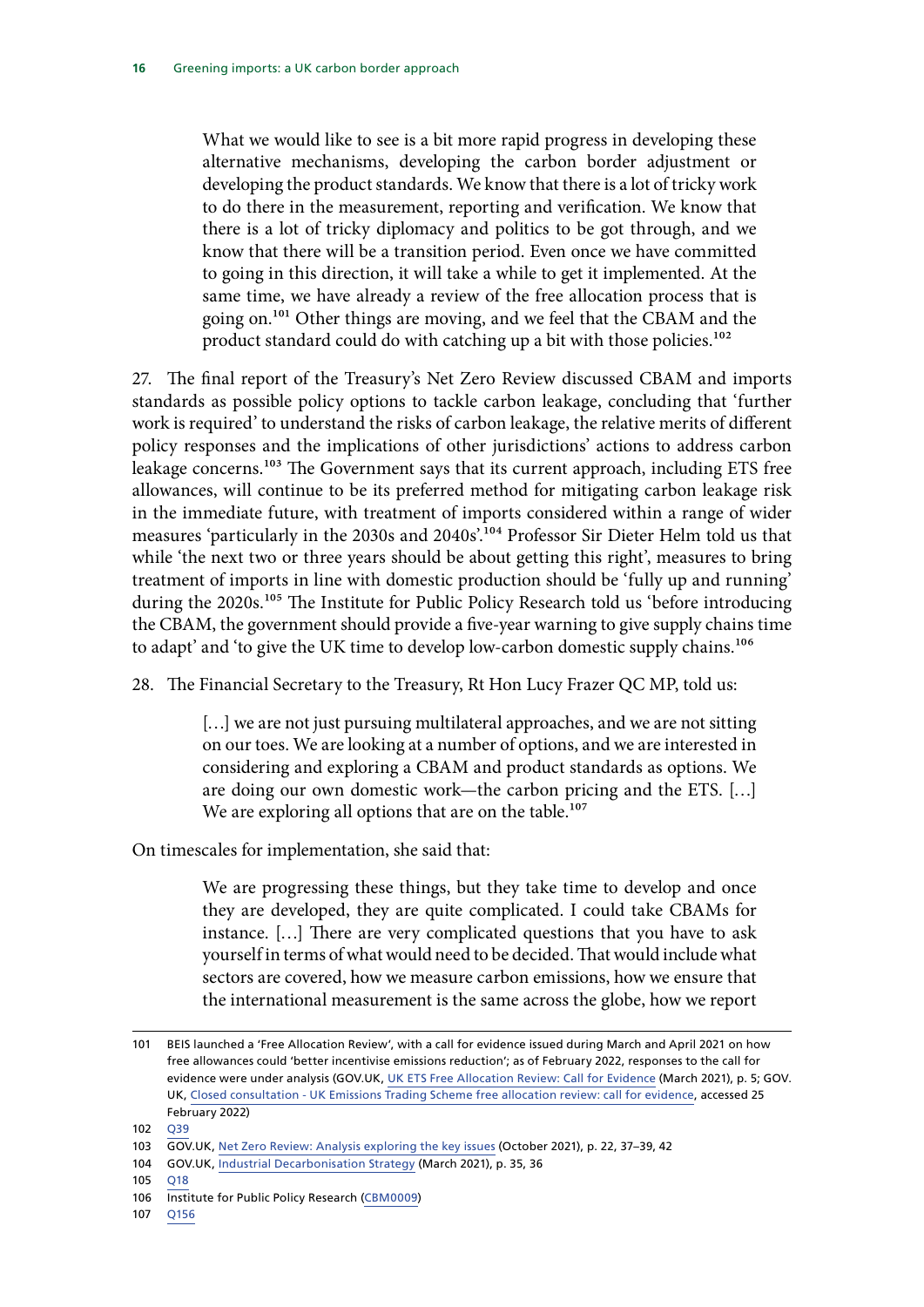on the carbon emissions, how we verify what people are saying about their carbon emissions, and how we ensure that we comply with WTO rules.<sup>108</sup>

#### *Our view*

29. While we agree that sufficient time is needed to develop and implement effective policies, we consider that the current situation regarding the treatment of carbonintensive imports represents a policy gap for the UK, which requires addressing much sooner than the 2030s or 2040s as Ministers currently envision. It is encouraging to hear that, alongside the important multilateral action the Government is taking, including in relation to the implementation of agreements made at COP26, exploratory work is taking place on measures such as CBAM and product standards. We consider that work must now commence on developing this into an ambitious policy response; we consider that a comprehensive UK carbon border approach, including a carefully-designed CBAM alongside complementary policies including product standards, is needed to address this policy gap. This approach is necessary to provide certainty to businesses planning for decarbonisation, to provide a clear demand signal for low-carbon products, and to address the 43% of consumption emissions arising from the UK's imports: it will also serve to galvanise international action on climate change.

30. **Effective carbon pricing is crucial to decarbonisation, but cannot be achieved without effective anti-carbon leakage policies in place. The Government's current approach to addressing the risks of carbon leakage, including free allocation of Emissions Trading Scheme (ETS) allowances, is insufficient on its own to incentivise industrial decarbonisation effectively. A clear policy response is needed to address this; we consider that a UK carbon border approach is the most appropriate response.**

31. **Multilateral and global approaches to carbon pricing represent the most appropriate way to support global decarbonisation. Since the process to negotiate and agree these is lengthy, they cannot provide the urgent action necessary in the short term. Pursuing a unilateral carbon border approach does not preclude continuing to push for global action; rather, unilateral action may support these efforts by encouraging other jurisdictions to strengthen their own decarbonisation policies and spurring co-operation on multilateral solutions, while delivering the action needed to address emissions in the meantime. It is important that unilateral action is aligned with the UK's international obligations and commitments.**

32. **While net zero policies address the UK's territorial production emissions, 43% of the UK's consumption emissions arise from imports. The UK's principal carbon pricing mechanism, the ETS, applies to domestic production, but no carbon price is currently applied to imports of the same products. A CBAM could address this, enabling a carbon price to be applied to consumption emissions arising from both domestic production and imports of products covered by the ETS. In particular, CBAM has the potential to help build support for green policies in historic manufacturing areas where opportunities for a renaissance in low-carbon UK-based manufacturing are likely to be greatest.**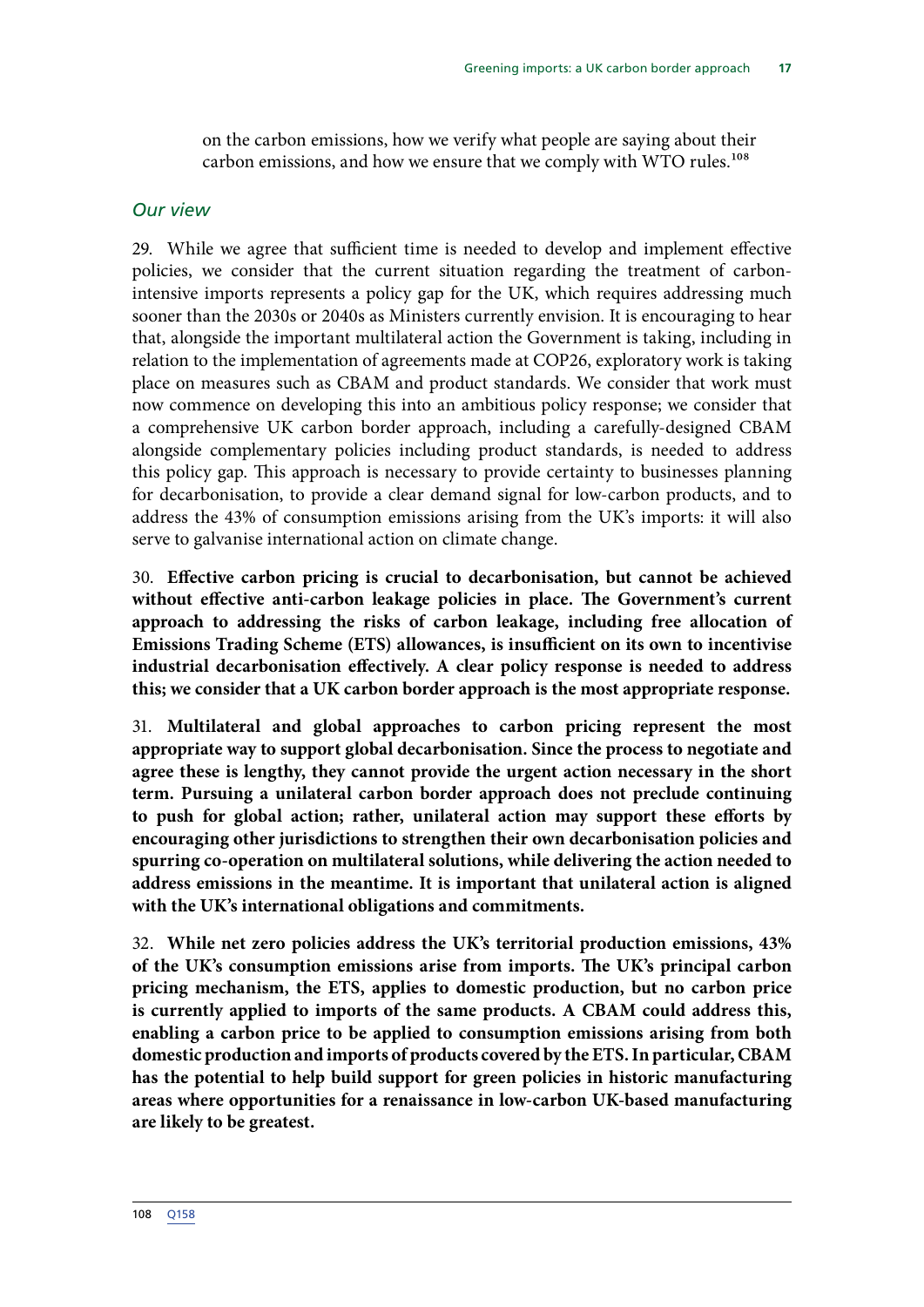33. **Alongside CBAM, the UK's carbon border approach needs to comprise a set of complementary policies, including product standards, to tackle consumption emissions beyond those covered by explicit carbon pricing, and support decarbonisation across the economy. Careful design is needed to ensure the carbon border approach is successful in achieving its environmental objectives while mitigating the risks of adverse impacts.**

34. *We recommend that the Government commence work immediately on developing a comprehensive UK carbon border approach, in order that this might be implemented during the 2020s. We recommend that this include a CBAM as part of a co-ordinated set of policies including product standards, alongside work to build consensus with trading partners, industry and consumers on the need for this policy response. The Chancellor of the Exchequer should provide an initial report to the House on progress on a CBAM not later than Budget 2023. We recommend that the Government build on its COP26 climate leadership internationally through pursuing long-term multilateral solutions alongside this ambitious UK approach.*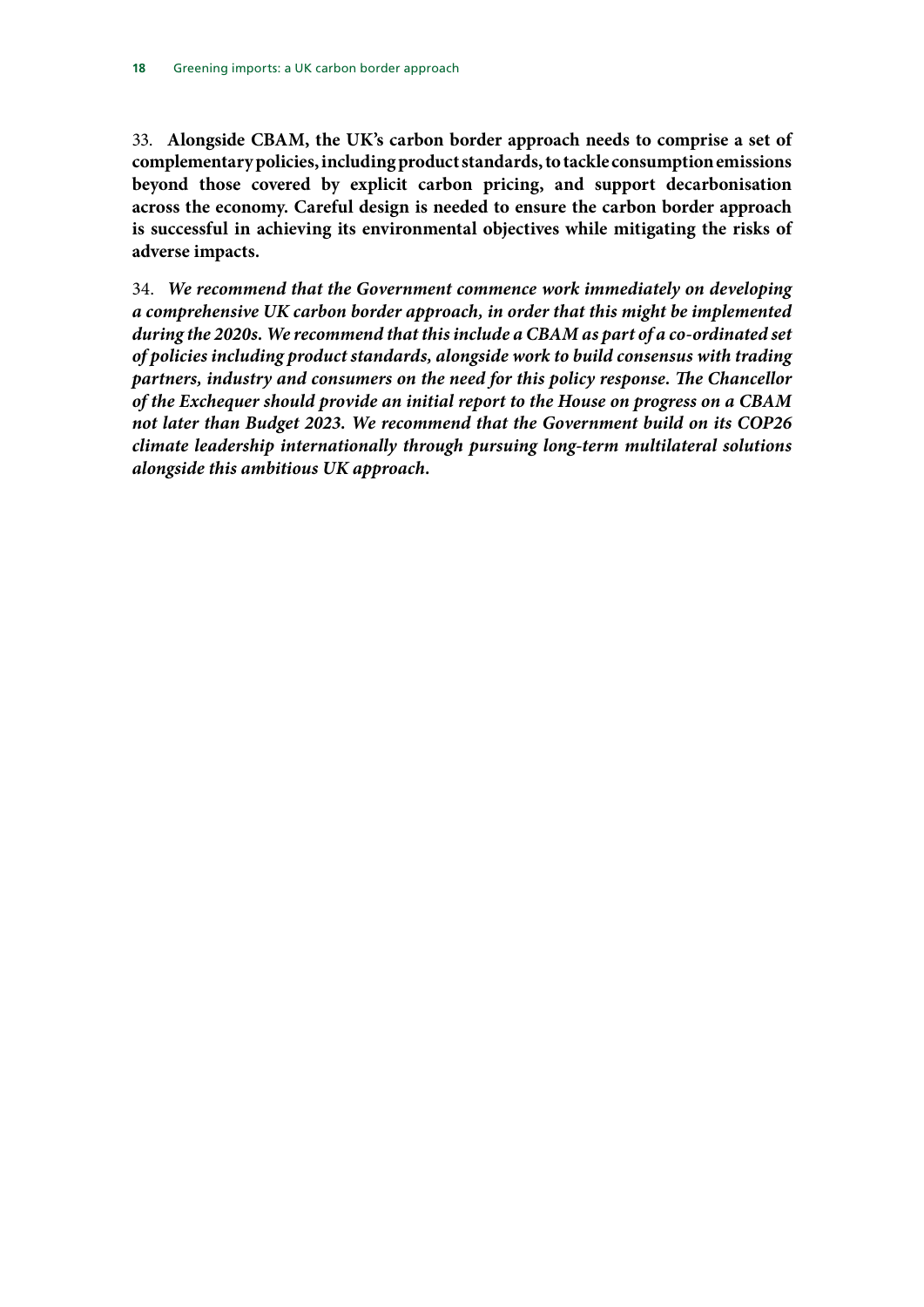# <span id="page-22-0"></span>**2** Geopolitical considerations

#### **Trade**

35. The UK is an open, trading economy. As we noted in our recent report on the UK and global biodiversity, the UK's exit from the EU has provided an opportunity to promote the highest environmental standards in trade.<sup>109</sup> A carbon border approach would allow the UK to capitalise on its leadership in climate action, to influence decarbonisation beyond its borders and to contribute to a positive outcome to climate change globally.

36. This inherent interaction with trade comes with risks to be mitigated. In this section, we highlight four important areas for consideration in the design of a UK carbon border approach:

- impacts on low- and middle-income countries;
- compliance with World Trade Organisation rules;
- the need for transparent and inclusive engagement with trading partners, and
- interaction with Free Trade Agreement negotiations.

#### *Low- and middle-income countries*

37. The Glasgow Climate Pact, agreed at COP26 in November 2021, acknowledges the importance of 'showing solidarity particularly with developing country Parties' in the global recovery from covid-19. It reaffirms the principle, expressed in the United Nations Framework Convention on Climate Change and the Paris Agreement, that action to protect the climate should be 'on the basis of equity and in accordance with [the] common but differentiated responsibilities and respective capabilities' of different countries.<sup>110</sup>

38. Contributors told us that it was important any UK CBAM reflected this principle in respect of the impact on low- and middle-income countries.<sup>111</sup> The Institute for Public Policy Research said:

> For many countries, CBAMs are viewed as a potential cover for protectionism. Developing countries are concerned that they could be especially disadvantaged, given they face greater barriers to financing a green transition.<sup>112</sup>

Concern over the potential for adverse impacts on low- and middle-income countries was raised by numerous contributors.<sup>113</sup> Dr Sanna Markkanen, of the Cambridge Institute

<sup>109</sup> Environmental Audit Committee, Second Report of Session 2021–22, *[The UK's footprint on global biodiversity](https://committees.parliament.uk/publications/7462/documents/78136/default/)*, HC 674, para 35

<sup>110</sup> United Nations Framework Convention on Climate Change, [Glasgow Climate Pact](https://unfccc.int/sites/default/files/resource/cma3_auv_2_cover%20decision.pdf) (November 2021), p. 1; United Nations Framework Convention on Climate Change, [United Nations Framework Convention on Climate Change](https://unfccc.int/files/essential_background/background_publications_htmlpdf/application/pdf/conveng.pdf) (1992), Article 3(1); United Nations Framework Convention on Climate Change, [Paris Agreement](https://unfccc.int/sites/default/files/english_paris_agreement.pdf), p. 1

<sup>111</sup> Third Generation Environmentalism (E3G) [\(CBM0018\)](https://committees.parliament.uk/writtenevidence/40347/html/); Brazilian National Confederation of Industry - CNI [\(CBM0019\)](https://committees.parliament.uk/writtenevidence/40348/html/); Green Alliance [\(CBM0025](https://committees.parliament.uk/writtenevidence/40510/html/))

<sup>112</sup> Institute for Public Policy Research ([CBM0009](https://committees.parliament.uk/writtenevidence/40311/html/))

<sup>113</sup> Zero Carbon Campaign ([CBM0002\)](https://committees.parliament.uk/writtenevidence/40278/html/); Council on Geostrategy ([CBM0008](https://committees.parliament.uk/writtenevidence/40307/html/)); Institute for Public Policy Research [\(CBM0009](https://committees.parliament.uk/writtenevidence/40311/html/)); WWF-UK ([CBM0015](https://committees.parliament.uk/writtenevidence/40337/html/)); Trade Justice Movement ([CBM0016](https://committees.parliament.uk/writtenevidence/40338/html/)); Third Generation Environmentalism (E3G) [\(CBM0018\)](https://committees.parliament.uk/writtenevidence/40347/html/); Trades Union Congress ([CBM0024\)](https://committees.parliament.uk/writtenevidence/40441/html/); Green Alliance [\(CBM0025](https://committees.parliament.uk/writtenevidence/40510/html/))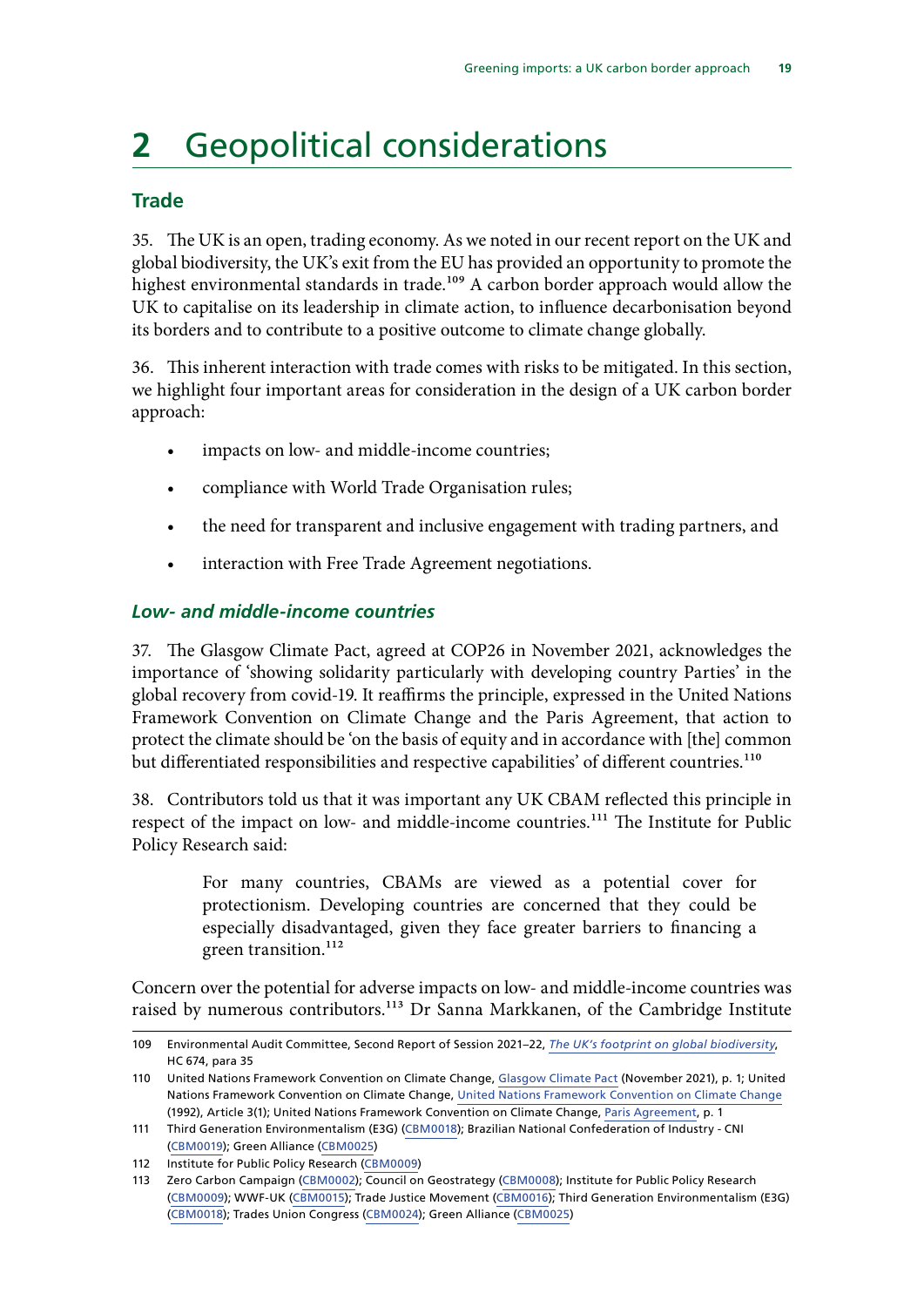for Sustainability Leadership, told us that for low- and middle-income country SMEs producing innovative low-carbon products 'there is a good chance' that the administrative costs to demonstrate for CBAM purposes that their production was low-carbon 'would be too high for them and, therefore, imports from those companies would decline.'<sup>114</sup>

39. Contributors were divided as to how best to ensure that low- and middle-income countries would not be adversely affected by a UK CBAM. Several contributors suggested this could be incorporated into the design of the CBAM itself through exemptions<sup>115</sup> or carbon price reductions<sup>116</sup> for products originating in such countries; however, RWE and the Mineral Products Association expressed concern that exemptions would lead to high-carbon products being re-routed through exempted countries,<sup>117</sup> and E3G told us that it risked leaving low- and middle-income countries 'stranded with carbon intensive production methods'.118 Dr Alice Pirlot, Research Fellow in Law at the University of Oxford Centre for Business Taxation, told us that it seemed 'contrary to the bottom-up and differentiated approach of the Paris Agreement […] to put a price on the emissions generated in foreign countries, including developing ones' and that a CBAM design in which the CBAM would apply only to 'imports from countries that do not comply with the Paris Agreement' would 'strengthen the Paris Agreement by targeting non-cooperative countries'.119 Professor Sir Dieter Helm supported an equal carbon price applied to all countries, and said that support for low- and middle-income countries would be better addressed through a separate policy rather than through the design of the CBAM itself.<sup>120</sup>

40. Several contributors told us the revenues generated from the CBAM could be used to provide technical and financial support for industrial decarbonisation in low- and middle-income countries,<sup>121</sup> with Hannah Dillon, of the Zero Carbon Campaign, noting that 'helping developing nations produce products in a more environmentally friendly way [...] will have an impact on our consumption emissions too'.<sup>122</sup> Green Alliance told us that these countries should 'be helped with the technical and administrative burden of introducing accounting practices for carbon in supply chains and involved in designing accounting mechanisms from the outset rather than simply taking rules from wealthier nations';<sup>123</sup> further contributors also stressed the importance of close consultation with trading partners in low- and middle-income countries in the design of the CBAM.124 WWF told us that support for such countries would also be needed in respect of any environmental product standards applied to agriculture, 'to build capacity for a transition to greener farming, and to build the infrastructure needed for the required checks.<sup>'125</sup>

<sup>114</sup> [Q34](https://committees.parliament.uk/oralevidence/3092/html/)

<sup>115</sup> Zero Carbon Campaign ([CBM0002\)](https://committees.parliament.uk/writtenevidence/40278/html/); Citizens' Climate Lobby UK ([CBM0007\)](https://committees.parliament.uk/writtenevidence/40304/html/); Trade Justice Movement [\(CBM0016](https://committees.parliament.uk/writtenevidence/40338/html/)); Trades Union Congress [\(CBM0024](https://committees.parliament.uk/writtenevidence/40441/html/)); Green Alliance ([CBM0025\)](https://committees.parliament.uk/writtenevidence/40510/html/); [Q28](https://committees.parliament.uk/oralevidence/3092/html/); [Q30](https://committees.parliament.uk/oralevidence/3092/html/)

<sup>116</sup> Zero Carbon Campaign ([CBM0002\)](https://committees.parliament.uk/writtenevidence/40278/html/); Citizens' Climate Lobby UK ([CBM0007\)](https://committees.parliament.uk/writtenevidence/40304/html/)

<sup>117</sup> RWE ([CBM0001](https://committees.parliament.uk/writtenevidence/40167/html/)); Mineral Products Association [\(CBM0014\)](https://committees.parliament.uk/writtenevidence/40333/html/)

<sup>118</sup> Third Generation Environmentalism (E3G) [\(CBM0018\)](https://committees.parliament.uk/writtenevidence/40347/html/)

<sup>119</sup> Dr Alice Pirlot (Research Fellow at Oxford University Centre for Business Taxation) [\(CBM0031\)](https://committees.parliament.uk/writtenevidence/42611/html/)

<sup>120</sup> [Q5, Q16](https://committees.parliament.uk/oralevidence/3092/html/)

<sup>121</sup> Citizens' Climate Lobby UK ([CBM0007\)](https://committees.parliament.uk/writtenevidence/40304/html/); Mineral Products Association ([CBM0014](https://committees.parliament.uk/writtenevidence/40333/html/)); Third Generation Environmentalism (E3G) ([CBM0018](https://committees.parliament.uk/writtenevidence/40347/html/)); [Q28](https://committees.parliament.uk/oralevidence/3092/html/); [Q30; Q42](https://committees.parliament.uk/oralevidence/3092/html/)

<sup>122</sup> [Q42](https://committees.parliament.uk/oralevidence/3092/html/)

<sup>123</sup> Green Alliance ([CBM0025](https://committees.parliament.uk/writtenevidence/40510/html/)); [Q28](https://committees.parliament.uk/oralevidence/3092/html/)

<sup>124</sup> Institute for Public Policy Research ([CBM0009](https://committees.parliament.uk/writtenevidence/40311/html/)); Third Generation Environmentalism (E3G) [\(CBM0018\)](https://committees.parliament.uk/writtenevidence/40347/html/), [Q14](https://committees.parliament.uk/oralevidence/3092/html/)

<sup>125</sup> WWF-UK [\(CBM0015\)](https://committees.parliament.uk/writtenevidence/40337/html/)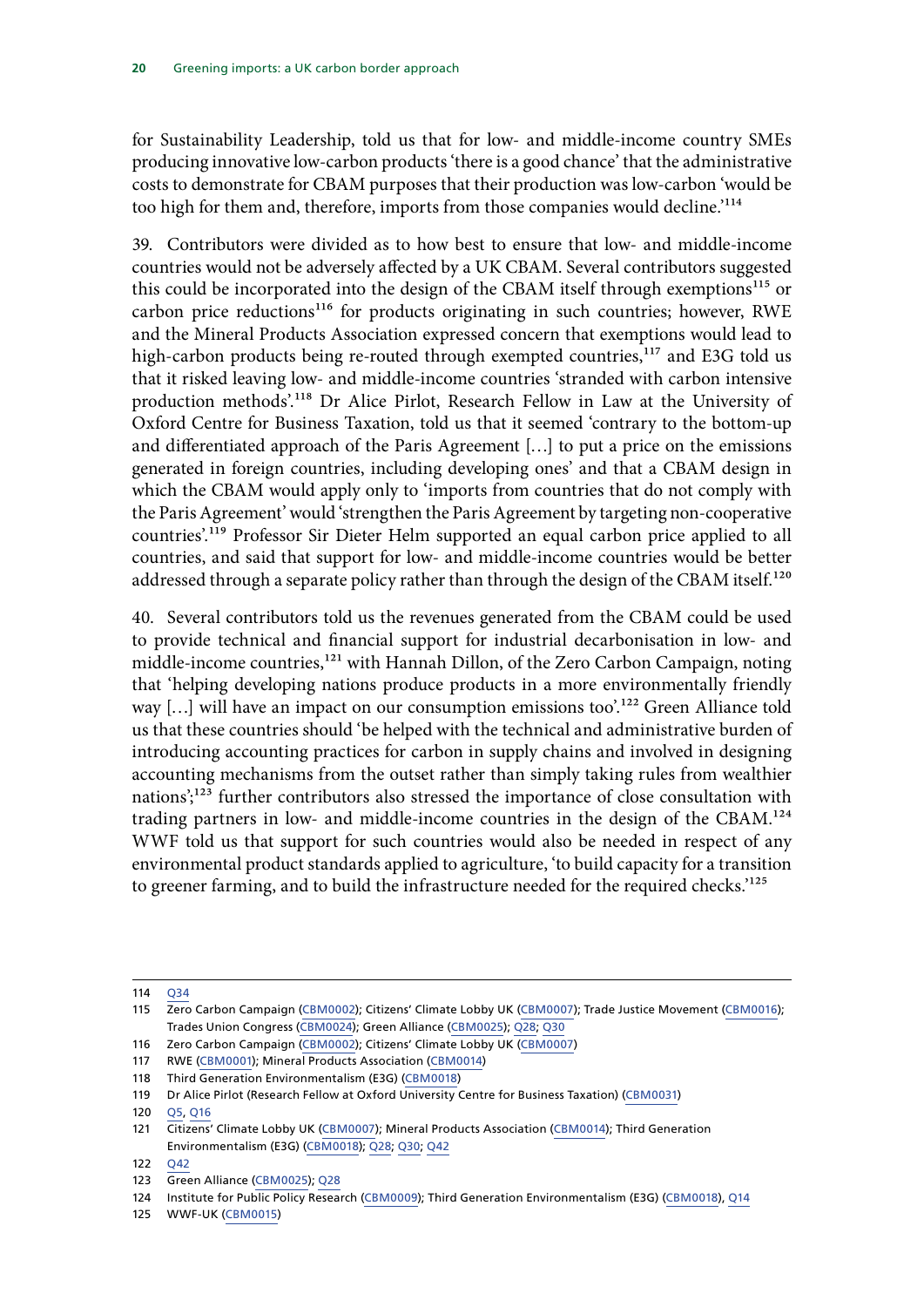<span id="page-24-0"></span>41. Asked whether the Government had considered how adverse impacts to low- and middle-income countries could be mitigated, Lucy Frazer replied that

> [t]here would really be two options if we did bring in a CBAM. One would be to exclude developing countries, and another would be—as I think the EU is proposing—to support developing countries to ensure that they bring their standards up to the standard that we expect. That could be supporting them in technical production or in developing their own industries to our standards. Of course, we will have to look at those things in due course.<sup>126</sup>

#### *Compliance with World Trade Organisation rules and engagement with trading partners*

42. Numerous contributors raised the need for any CBAM to be designed to comply with World Trade Organization (WTO) rules,<sup>127</sup> particularly the General Agreement on Tariffs and Trade rules governing non-discrimination of trade measures between different countries<sup>128</sup> or between domestic and imported products,<sup>129</sup> notwithstanding the exceptions specified within this agreement in respect of environmental measures.<sup>130</sup> Contributors told us that CBAM, as a novel measure, was untested under WTO law,<sup>131</sup> leading to uncertainty over whether it might give rise to legal challenges from trading partners, and that ultimately, its compliance with WTO rules would depend on the specific features of its design.<sup>132</sup>

<sup>126</sup> [Q164](https://committees.parliament.uk/oralevidence/3460/html/)

<sup>127</sup> RWE ([CBM0001](https://committees.parliament.uk/writtenevidence/40167/html/)); Zero Carbon Campaign [\(CBM0002](https://committees.parliament.uk/writtenevidence/40278/html/)); Chemical Industries Association [\(CBM0003](https://committees.parliament.uk/writtenevidence/40294/html/)); Citizens' Climate Lobby UK ([CBM0007\)](https://committees.parliament.uk/writtenevidence/40304/html/); Mineral Products Association [\(CBM0014](https://committees.parliament.uk/writtenevidence/40333/html/)); Third Generation Environmentalism (E3G) [\(CBM0018\)](https://committees.parliament.uk/writtenevidence/40347/html/); Brazilian National Confederation of Industry - CNI [\(CBM0019](https://committees.parliament.uk/writtenevidence/40348/html/)); Deloitte LLP ([CBM0021](https://committees.parliament.uk/writtenevidence/40351/html/)); Dr Dominic Hogg (Director at Equanimator Ltd) ([CBM0022\)](https://committees.parliament.uk/writtenevidence/40360/html/); Shell International [\(CBM0023\)](https://committees.parliament.uk/writtenevidence/40361/html/); Trades Union Congress [\(CBM0024](https://committees.parliament.uk/writtenevidence/40441/html/)); Green Alliance ([CBM0025](https://committees.parliament.uk/writtenevidence/40510/html/)); Professor Michael Gasiorek (Professor of Economics at University of Sussex); Dr Camilla Jensen (Senior Research Fellow in International (Economics) at University of Sussex) [\(CBM0028](https://committees.parliament.uk/writtenevidence/40914/html/)); [Q28](https://committees.parliament.uk/oralevidence/3092/html/)

<sup>128</sup> World Trade Organization, The General Agreement on Tariffs and Trade (GATT 1947): Text of the General [Agreement](https://www.wto.org/english/docs_e/legal_e/gatt47_e.pdf) (1986). For instance, under *Article I: General Most-Favoured-Nation Treatment* (para 1), 'any advantage, favour, privilege or immunity granted by any contracting party to any product originating in or destined for any other country shall be accorded immediately and unconditionally to the like product originating in or destined for the territories of all other contracting parties.'

<sup>129</sup> *Ibid*. For instance, under *Article III: National Treatment on Internal Taxation and Regulation* (para 2), 'the products of the territory of any contracting party imported into the territory of any other contracting party shall not be subject, directly or indirectly, to internal taxes or other internal charges of any kind in excess of those applied, directly or indirectly, to like domestic products.'

<sup>130</sup> *Ibid*. From *Article XX: General Exceptions*: 'Subject to the requirement that such measures are not applied in a manner which would constitute a means of arbitrary or unjustifiable discrimination between countries where the same conditions prevail, or a disguised restriction on international trade, nothing in this Agreement shall be construed to prevent the adoption or enforcement by any contracting party of measures: […] (b) necessary to protect human, animal or plant life or health; […] (g) relating to the conservation of exhaustible natural resources if such measures are made effective in conjunction with restrictions on domestic production or consumption'.

<sup>131</sup> Zero Carbon Campaign ([CBM0002\)](https://committees.parliament.uk/writtenevidence/40278/html/); Deloitte LLP [\(CBM0021\)](https://committees.parliament.uk/writtenevidence/40351/html/)

<sup>132</sup> Third Generation Environmentalism (E3G) [\(CBM0018\)](https://committees.parliament.uk/writtenevidence/40347/html/)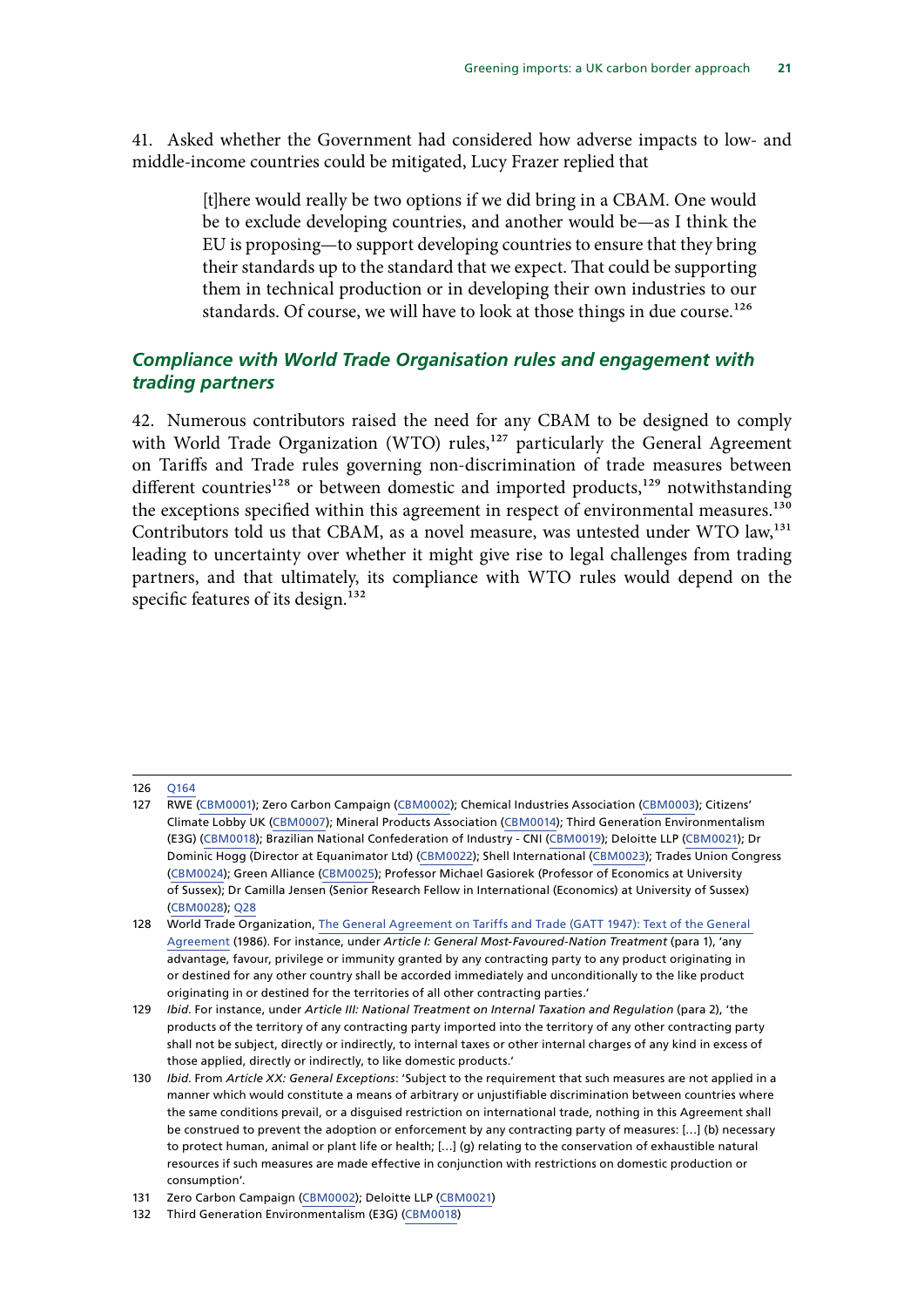- 43. Particular design considerations<sup>133</sup> raised with us included:
	- the treatment of domestic exports, where Dr Misato Sato, of the Grantham Research Institute on Climate Change and the Environment, told us that 'reimbursing carbon costs for exporters […] might be challenged under the WTO law';<sup>134</sup>
	- the treatment of imports from countries with implicit carbon pricing,<sup>135</sup> and
	- how the carbon intensity of imports would be measured.<sup>136</sup>
- 44. Measures suggested by contributors to increase WTO-compliance included:
	- designing the CBAM 'first and foremost with the UK's climate objectives in mind, and for the purpose of effectively reducing carbon emissions';<sup>137</sup>
	- ensuring that 'the carbon price applied to imports [is] no greater than that applied domestically $\ddot{ }$ ;<sup>138</sup>
	- ensuring that the CBAM 'only be applied to sectors where domestic producers are subject to a carbon price';<sup>139</sup>
	- 'limiting the CBAM to the most carbon-intensive goods which are at the highest risk of carbon leakage [to] underline the environmental objective of the tool',<sup>140</sup> and
	- allocating revenue generated by the CBAM 'towards schemes that have similar objectives to the mechanism itself […] i.e. decarbonisation'.141

45. The European Commission indicates that its proposal for a CBAM 'has been designed to comply with [WTO] rules'.<sup>142</sup> Research by the Cambridge Institute of Sustainability Leadership nevertheless indicates that 'the politics of EU CBAM make a WTO dispute quite possible, perhaps even likely',<sup>143</sup> although 'at the level of remedies, the proposed EU CBAM, even if in breach of trade rules, could be subsequently brought into compliance.':

> The main risk, therefore, is the triggering of retaliation and cross-retaliation, even before the matter is taken to litigation.<sup>144</sup>

<sup>133</sup> Design considerations are discussed in further detail in Chapter 3.

<sup>134</sup> [Q23](https://committees.parliament.uk/oralevidence/3092/html/)

<sup>135</sup> Institute for Public Policy Research ([CBM0009](https://committees.parliament.uk/writtenevidence/40311/html/)); [Q28](https://committees.parliament.uk/oralevidence/3092/html/); [Q84](https://committees.parliament.uk/oralevidence/3179/html/)

<sup>136</sup> Third Generation Environmentalism (E3G) [\(CBM0018\)](https://committees.parliament.uk/writtenevidence/40347/html/); [Q28](https://committees.parliament.uk/oralevidence/3092/html/)

<sup>137</sup> Zero Carbon Campaign ([CBM0002\)](https://committees.parliament.uk/writtenevidence/40278/html/)

<sup>138</sup> Zero Carbon Campaign ([CBM0002\)](https://committees.parliament.uk/writtenevidence/40278/html/)

<sup>139</sup> Green Alliance ([CBM0025](https://committees.parliament.uk/writtenevidence/40510/html/))

<sup>140</sup> Third Generation Environmentalism (E3G) [\(CBM0018\)](https://committees.parliament.uk/writtenevidence/40347/html/)

<sup>141</sup> Zero Carbon Campaign ([CBM0002\)](https://committees.parliament.uk/writtenevidence/40278/html/)

<sup>142</sup> European Union, [Proposal for a REGULATION OF THE EUROPEAN PARLIAMENT AND OF THE COUNCIL](https://ec.europa.eu/info/sites/default/files/carbon_border_adjustment_mechanism_0.pdf)  [establishing a carbon border adjustment mechanism](https://ec.europa.eu/info/sites/default/files/carbon_border_adjustment_mechanism_0.pdf) (July 2021), p. 2. In October 2021, Russia circulated questions at the WTO on the EU's CBAM proposal, including querying the 'specific provisions of the WTO Agreements' which the EU took into account to ensure WTO compliance (World Trade Organization, [EUROPEAN](https://docs.wto.org/dol2fe/Pages/SS/directdoc.aspx?filename=q:/G/MA/W172.pdf&Open=True)  [UNION – PROPOSED CARBON BORDER ADJUSTMENT MECHANISM \(CBAM\) – QUESTIONS FROM THE RUSSIAN](https://docs.wto.org/dol2fe/Pages/SS/directdoc.aspx?filename=q:/G/MA/W172.pdf&Open=True)  [FEDERATION](https://docs.wto.org/dol2fe/Pages/SS/directdoc.aspx?filename=q:/G/MA/W172.pdf&Open=True) (October 2021), p. 1).

<sup>143</sup> Cambridge Institute for Sustainability Leadership, On the Borderline: The EU CBAM and its place in the world of [trade](https://www.cisl.cam.ac.uk/files/cbam_report.pdf) (October 2021), p. 15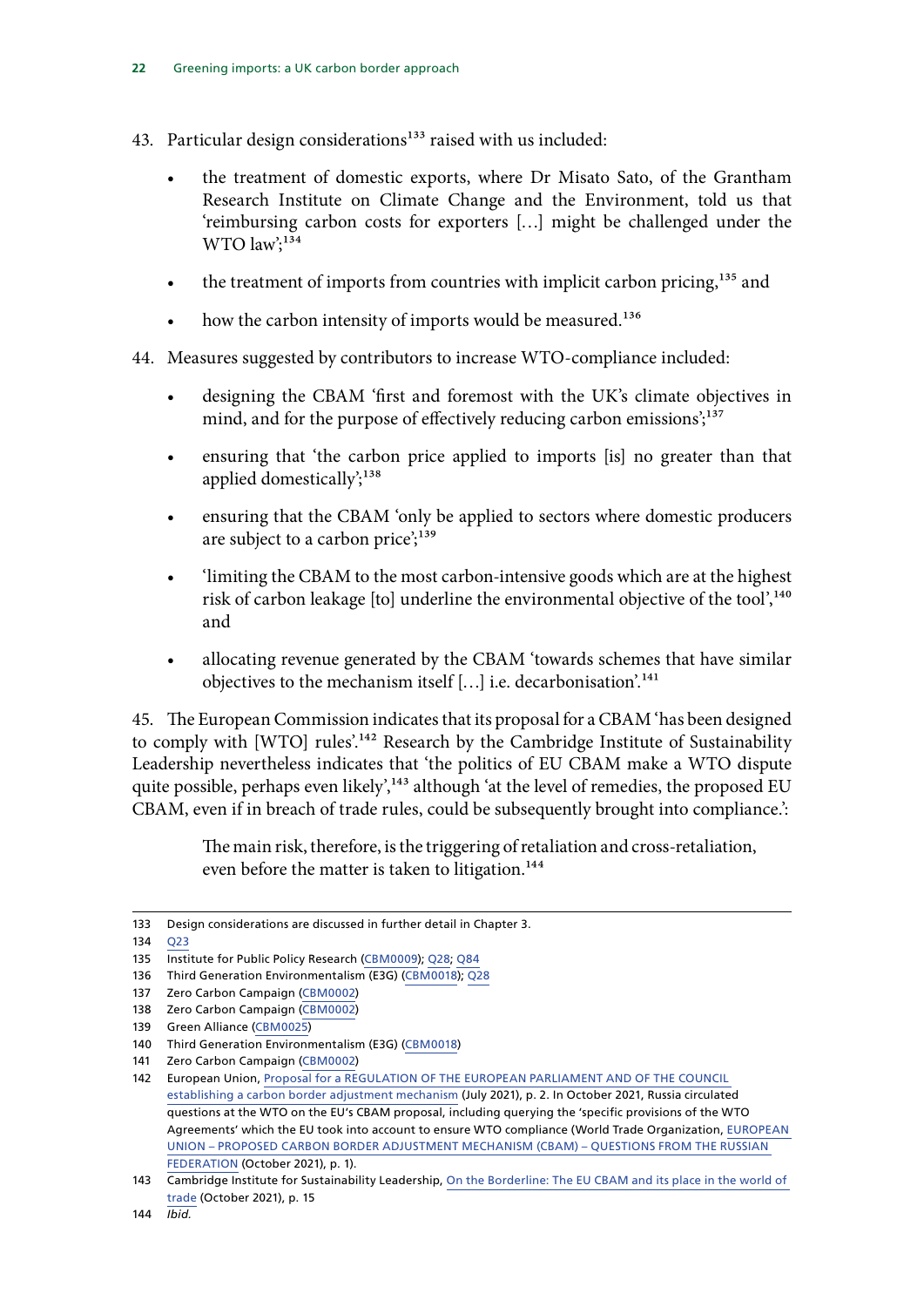<span id="page-26-0"></span>Contributors also raised the risk of retaliatory action from trading partners in response to a UK CBAM.<sup>145</sup> Dr Sanna Markkanen told us that this retaliation 'could be symmetrical or asymmetrical' and could occur 'possibly as soon as the UK announced its intention to implement a CBAM.'146

46. Michael Mehling, of the University of Strathclyde and Massachusetts Institute of Technology, told us that to mitigate these risks, alongside careful design choices, the 'process in which [the CBAM] is prepared and then implemented' should also be considered:

> I think it is tremendously important that the Government, if they start considering this, reach out to trade partners early on, especially the potentially affected trade partners, to engage them. This was a criticism of the EU to some extent. While the Commission said it was engaging behind the scenes, many representatives […] felt there had not been enough engagement. This is incidentally also quite important in the jurisprudence of the WTO dispute settlement body. Panels and the appellate body have often placed great emphasis on the transparency and inclusiveness of the process in which trade partners are integrated and are involved in any trade-related environmental measure.<sup>147</sup>

The Zero Carbon Campaign agreed that the UK would be 'less likely to face a legal challenge if the CBAM has been developed alongside other international partners'.<sup>148</sup> The Brazilian National Confederation of Industry told us that any CBAM should 'be preceded by transparent and open discussions during all drafting stages so that all stakeholders [including] affected trading partners are able to comment and express their views, including with respect to the measure's implementation and operation.'149

47. The Financial Secretary to the Treasury told us that if the UK were to introduce a CBAM, the Government would 'take legal advice on it and ensure that it was in line with our international obligations.'150 She told us that in negotiating and working 'globally to solve this international issue [of climate change]', the Government would need to 'work very closely' with 'countries that have different perspectives and views on climate change'.151

#### *Free Trade Agreements*

48. WWF observed that 'as policies to meet net zero and nature restoration accelerate, it becomes increasingly important to ensure […] the UK's position as a major importer is levered to encourage a wider transition in environmental production via our supply chains.<sup>'152</sup> The UK is currently undergoing a substantial programme of Free Trade Agreement (FTA)

151 [Q159](https://committees.parliament.uk/oralevidence/3460/html/)

<sup>145</sup> Chemical Industries Association ([CBM0003\)](https://committees.parliament.uk/writtenevidence/40294/html/); Citizens' Climate Lobby UK [\(CBM0007\)](https://committees.parliament.uk/writtenevidence/40304/html/); Institute for Public Policy Research ([CBM0009](https://committees.parliament.uk/writtenevidence/40311/html/)); Deloitte LLP ([CBM0021](https://committees.parliament.uk/writtenevidence/40351/html/)); Green Alliance ([CBM0025](https://committees.parliament.uk/writtenevidence/40510/html/))

<sup>146</sup> Cambridge Institute for Sustainability Leadership [\(CBM0029\)](https://committees.parliament.uk/writtenevidence/41145/html/)

<sup>147</sup> [Q28](https://committees.parliament.uk/oralevidence/3092/html/)

<sup>148</sup> Zero Carbon Campaign ([CBM0002\)](https://committees.parliament.uk/writtenevidence/40278/html/)

<sup>149</sup> Brazilian National Confederation of Industry - CNI [\(CBM0019\)](https://committees.parliament.uk/writtenevidence/40348/html/)

<sup>150</sup> [Q165](https://committees.parliament.uk/oralevidence/3460/html/)

<sup>152</sup> WWF-UK [\(CBM0015\)](https://committees.parliament.uk/writtenevidence/40337/html/)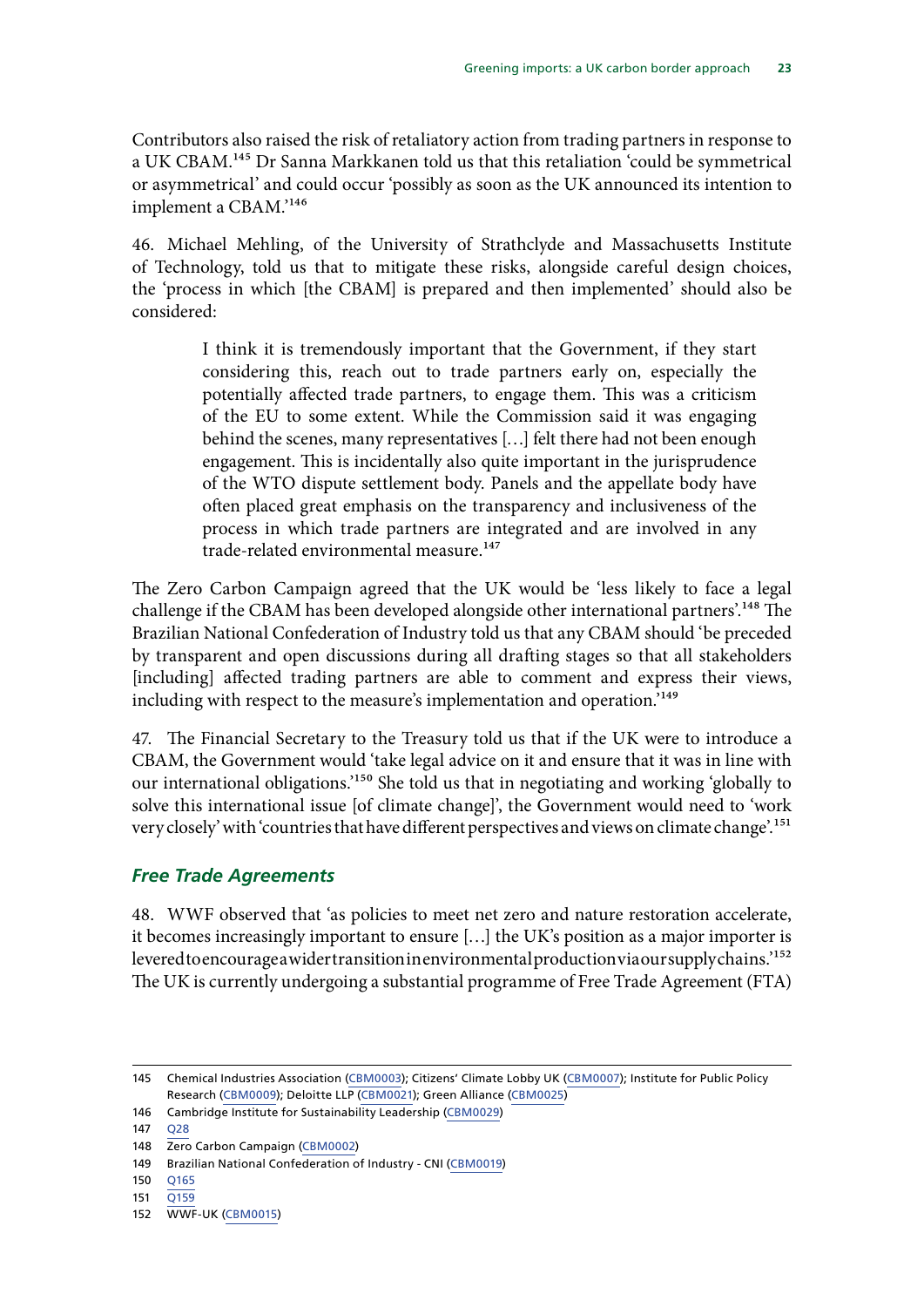negotiations following exit from the European Union,<sup>153</sup> including accession to the Comprehensive and Progressive Agreement for Trans-Pacific Partnership (CPTPP).154 The Climate Change Committee has said that 'the UK's changing global trade relationships at the present time presents an opportunity to stimulate global decarbonisation through trade arrangements' and that 'the growing spread of mid-century territorial emissions Net Zero targets could form a basis for possible [CBAMs]'.<sup>155</sup>

49. Michael Mehling told us that:

free trade agreements, such as the CPTPP, for instance, into which UK accession is being negotiated, include chapters […] that deal with environmental impacts of free trade. They could offer an opportunity, if amended in the future or for any newly negotiated free trade agreements, to also incorporate some reference that allows the parties to this agreement to implement border carbon adjustments or even goes beyond that and tries to agree or set the starting point for some co-operation on general principles, maybe minimum standards, methodologies and so on.<sup>156</sup>

He noted that while this could provide 'the germinating point for something such as a coalition of the willing or a carbon club', this was 'a distant prospect' given the timescales needed for negotiation, but 'would be an important option for the future'.<sup>157</sup>

50. Contributors also told us it was important for a CBAM to be consistent with existing trade agreements.158 Michael Mehling told us that as 'the most likely way the UK would implement [CBAM] would be an adjustment based on the UK ETS', 'it would not be perceived as a tariff […]; it would be considered an adjustment for an internal charge or regulation at the border on imports', which 'would not necessitate a renegotiation of existing agreements'.159

51. In response to our recent report on the UK and global biodiversity, the Government confirmed that the Secretary of State for International Trade would 'work closely with other government departments to assess the environmental impacts of new FTAs, and to improve their coverage and approach.'<sup>160</sup> While the introduction of a CBAM would not require existing agreements to be renegotiated, we nonetheless consider that it will be important for the Government to conduct analysis into how the UK's carbon border approach might interact with FTAs, so as to understand where there are opportunities to further bilateral and multilateral decarbonisation ambitions. The Minister told us that:

<sup>153</sup> Agreements in principle with Australia and New Zealand were reached in 2021, and negotiations from 2022 include: reviews of existing agreements with Canada, Mexico, Switzerland, South Korea, Turkey and Kenya; new negotiations with India, the Gulf Cooperation Council and the Mercosur trade bloc; and ongoing negotiations with the US, and for accession to the CPTPP (National Audit Office, [Progress with trade negotiations](https://www.nao.org.uk/wp-content/uploads/2021/12/Progress-with-trade-negotiations.pdf) (December 2021), p. 51)

<sup>154</sup> The CPTPP has 11 member states: Australia, Brunei Darussalam, Canada, Chile, Japan, Malaysia, Mexico, New Zealand, Peru, Singapore and Vietnam (National Audit Office, [Progress with trade negotiations](https://www.nao.org.uk/wp-content/uploads/2021/12/Progress-with-trade-negotiations.pdf) (December 2021), p. 51)

<sup>155</sup> Climate Change Committee, [The Sixth Carbon Budget](https://www.theccc.org.uk/wp-content/uploads/2020/12/The-Sixth-Carbon-Budget-The-UKs-path-to-Net-Zero.pdf) (December 2020), p. 347

<sup>156</sup> [Q29](https://committees.parliament.uk/oralevidence/3092/html/)

<sup>157</sup> *Ibid.*

<sup>158</sup> Third Generation Environmentalism (E3G) [\(CBM0018\)](https://committees.parliament.uk/writtenevidence/40347/html/); Shell International [\(CBM0023\)](https://committees.parliament.uk/writtenevidence/40361/html/)

<sup>159</sup> [Q28](https://committees.parliament.uk/oralevidence/3092/html/), [Q31](https://committees.parliament.uk/oralevidence/3092/html/)

<sup>160</sup> Environmental Audit Committee, Fifth Special Report of Session 2021–22, *[The UK's footprint on global](https://committees.parliament.uk/publications/8678/documents/88187/default/)  [biodiversity: Government Response to the Committee's Second Report](https://committees.parliament.uk/publications/8678/documents/88187/default/)*, HC 1060, p. 7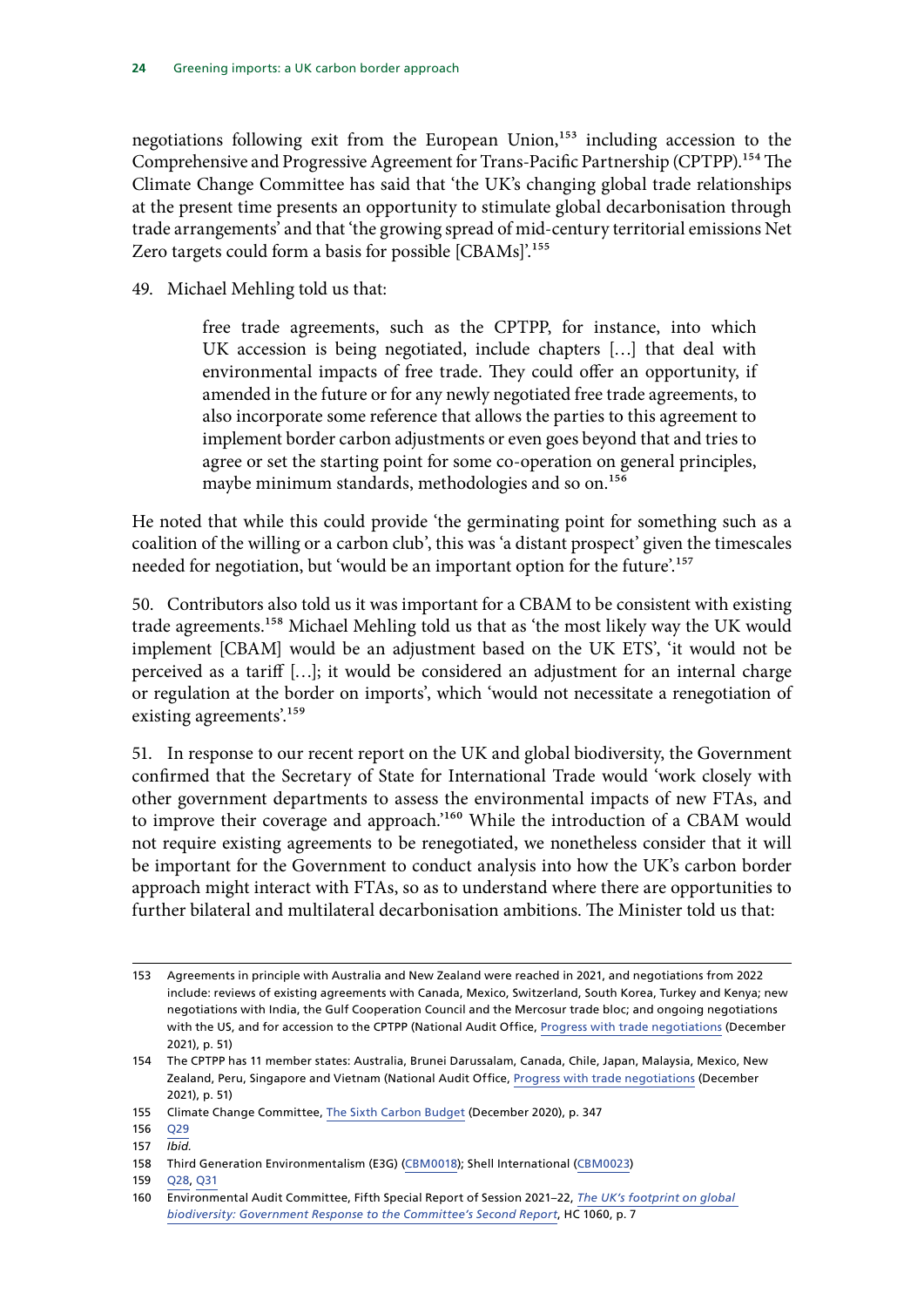Generally we are keen to ensure that FTAs support our climate ambitions. For example, our recent FTA with Australia has an environment chapter that commits both parties to work together to tackle climate change and uphold our obligations under the Paris agreement. I am sure you will be interested in the international schemes that are considering CBAMs of some sort. If we go down that road internationally, that is probably an international agreement outwith a trade agreement, by which I mean separate from: we are not necessarily going to agree to a CBAM within a trade agreement, but obviously we would ensure that we are continuing to meet our net zero ambitions.

52. **The UK is an open, trading economy, and trade can be a powerful lever to drive environmental outcomes. Careful design, alongside inclusive engagement with trading partners, is needed to ensure that any CBAM and wider carbon border approach are aligned with the UK's international obligations and commitments, including the principle of common but differentiated responsibilities and respective capabilities in respect of low- and middle-income country trading partners, as set out in the Paris Agreement and Glasgow Climate Pact.**

53. **As the UK continues to negotiate its own trade agreements following exit from the European Union, there is an opportunity to align trade policy with the UK's role as a leader in climate change action; further analysis is required to understand how the UK's carbon border approach might interact with these negotiations.**

54. *Our recommendations to Government on the design of the carbon border approach are as follows:*

- a) *to ensure, from the outset, that the carbon border approach is designed to adhere to the principles of common but differentiated responsibilities and respective capabilities set out in the Paris Agreement and Glasgow Climate Pact in respect of low- and middle-income country trading partners. This might be through the CBAM design itself, or through a complementary policy in parallel to the CBAM;*
- b) *to ensure that the UK CBAM is designed in accordance with WTO rules;*
- c) *to establish forums to enable inclusive engagement with trading partners on the design and implementation of the carbon border approach. These should include forums specifically for engagement with low- and middle-income country trading partners; and*
- d) *to conduct analysis to understand how the carbon border approach might interact with free trade agreements.*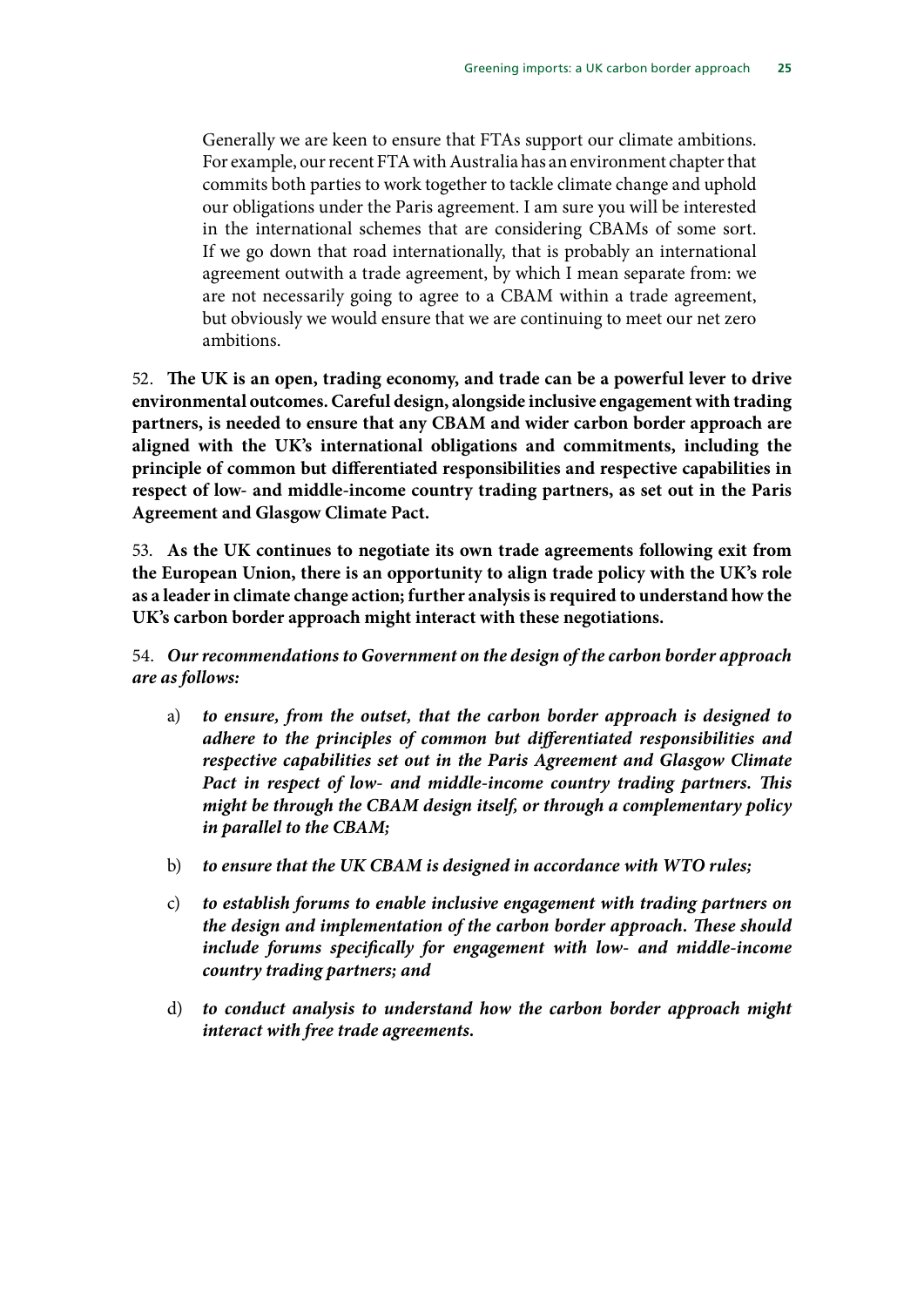#### <span id="page-29-0"></span>**The European Commission proposal for an EU CBAM**

55. As noted above, the European Commission has published a proposal to introduce a CBAM from 2023. This measure, if adopted by member states and the European Parliament, would apply initially to imports of certain iron and steel, cement, fertiliser and aluminium products, and electricity.<sup>161</sup> Under the proposal, from 2026, following a three-year transition period, EU importers would purchase CBAM certificates closely mirroring the EU Emissions Trading System (ETS) price, to bring the carbon price on imports in line with the carbon price paid by EU producers.<sup>162</sup>

56. The Commission proposal affects the geopolitical landscape for the UK carbon border approach, not least as currently, under the Northern Ireland Protocol, electricity generators in Northern Ireland fall under the EU, rather than UK, ETS.<sup>163</sup> We indicate below three areas for consideration in the design of the UK's own carbon border approach, in light of the European Commission's proposal:

- a) Assessment of the impact of the proposed EU CBAM on the UK and communicating this with stakeholders;
- b) A requirement for specific engagement with stakeholders in Northern Ireland during the design of the UK's carbon border approach; and
- c) A linkage between the UK and EU emissions trading schemes.

#### *Impact on the UK of the proposed EU CBAM*

57. It is uncertain at this stage how the proposed EU CBAM, if implemented, might affect the UK. As currently drafted, UK exports of the target products to the EU would not be exempt from the CBAM; the only countries exempt are those within the EU ETS and in Switzerland, which has linked its ETS to the EU ETS.<sup>164</sup> The draft Regulation's explanatory text does note the EU's intention to 'explore possibilities' for concluding agreements [with third countries] to take into account their carbon pricing mechanism', which 'could be considered as an alternative to the application of CBAM in case they ensure a higher degree of effectiveness and ambition to achieve decarbonisation of a sector.<sup>165</sup>

<sup>161</sup> European Commission, [Proposal for a REGULATION OF THE EUROPEAN PARLIAMENT AND OF THE COUNCIL](https://ec.europa.eu/info/sites/default/files/carbon_border_adjustment_mechanism_0.pdf)  [establishing a carbon border adjustment mechanism](https://ec.europa.eu/info/sites/default/files/carbon_border_adjustment_mechanism_0.pdf) (July 2021), p. 23. On 15 March 2022 the Council of Ministers (ECOFIN) adopted a [general approach](https://data.consilium.europa.eu/doc/document/ST-7226-2022-INIT/en/pdf) on the Commission proposal: Council of the European Union, '[Council agrees on the Carbon Border Adjustment Mechanism \(CBAM\)'](https://www.consilium.europa.eu/en/press/press-releases/2022/03/15/carbon-border-adjustment-mechanism-cbam-council-agrees-its-negotiating-mandate/), 15 March 2022.

<sup>162</sup> European Commission, [Proposal for a REGULATION OF THE EUROPEAN PARLIAMENT AND OF THE COUNCIL](https://ec.europa.eu/info/sites/default/files/carbon_border_adjustment_mechanism_0.pdf) [establishing a carbon border adjustment mechanism](https://ec.europa.eu/info/sites/default/files/carbon_border_adjustment_mechanism_0.pdf) (July 2021), p. 13, 17. At page 17 it is noted that 'while on the EU ETS market the price of allowances is determined through auctions, the price of CBAM certificates should reasonably reflect the price of such auctions through averages calculated on a weekly basis. Such weekly average prices reflect closely the price fluctuations of the EU ETS and allow a reasonable margin for importers to take advantage of the price changes of the EU ETS while at the same ensuring that the system remains manageable for the administrative authorities.'

<sup>163</sup> Cabinet Office, [EXPLANATORY MEMORANDUM FOR EUROPEAN UNION LEGISLATION WITHIN THE SCOPE OF](https://europeanmemoranda.cabinetoffice.gov.uk/files/2021/10/2021-10-25_Explanatory_Memorandum_EU_CBAM_final.pdf) [THE UK/EU WITHDRAWAL AGREEMENT AND NORTHERN IRELAND PROTOCOL 10871/21 COM\(2021\) 564: Proposal](https://europeanmemoranda.cabinetoffice.gov.uk/files/2021/10/2021-10-25_Explanatory_Memorandum_EU_CBAM_final.pdf) [for a Regulation of the European Parliament and of the Council establishing a carbon border adjustment](https://europeanmemoranda.cabinetoffice.gov.uk/files/2021/10/2021-10-25_Explanatory_Memorandum_EU_CBAM_final.pdf) [mechanism](https://europeanmemoranda.cabinetoffice.gov.uk/files/2021/10/2021-10-25_Explanatory_Memorandum_EU_CBAM_final.pdf) (October 2021), para 11.

<sup>164</sup> European Commission, [Proposal for a REGULATION OF THE EUROPEAN PARLIAMENT AND OF THE COUNCIL](https://ec.europa.eu/info/sites/default/files/carbon_border_adjustment_mechanism_0.pdf) [establishing a carbon border adjustment mechanism](https://ec.europa.eu/info/sites/default/files/carbon_border_adjustment_mechanism_0.pdf) (July 2021), p. 24

<sup>165</sup> Ibid., p. 2–3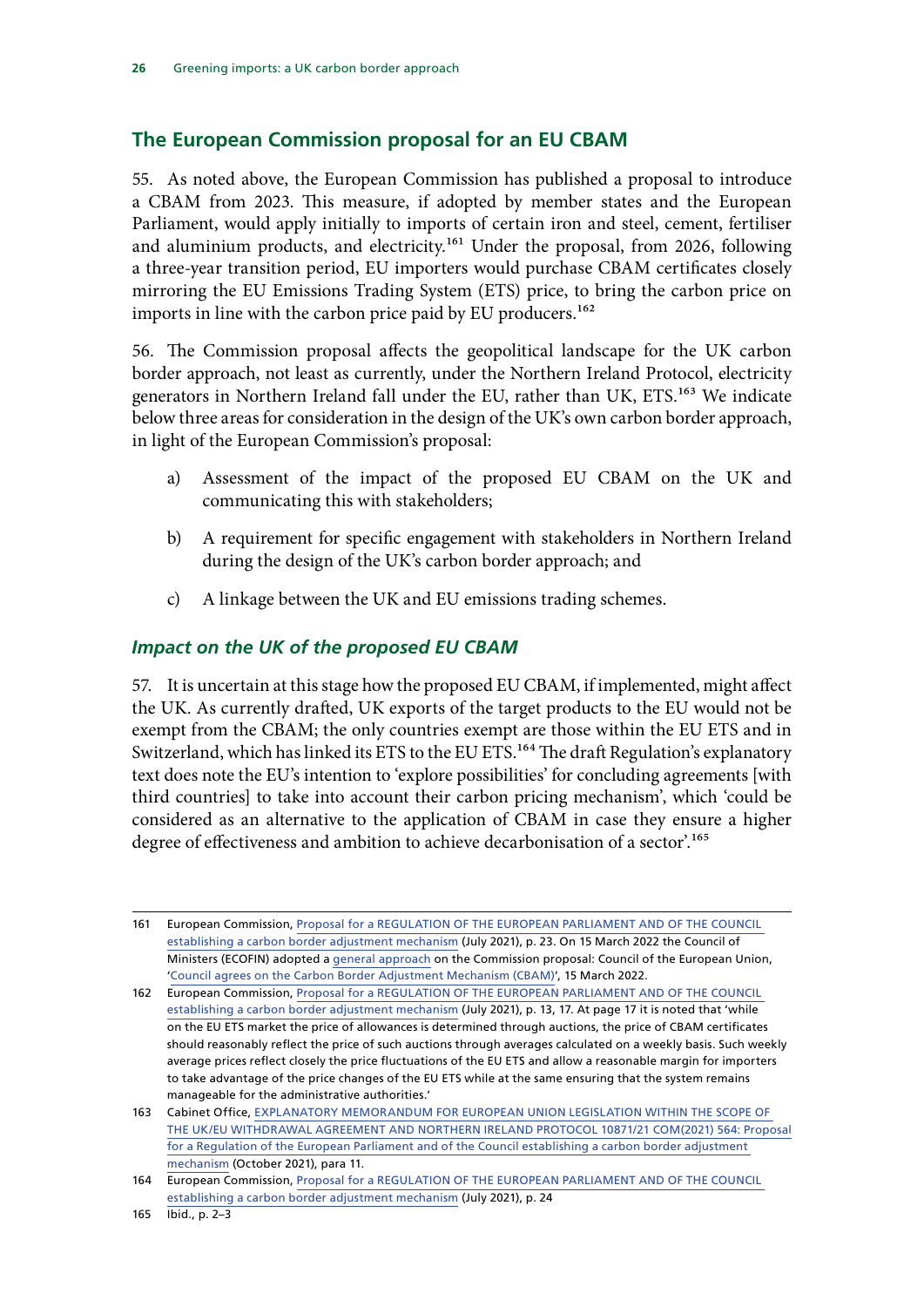58. This is a fast-moving picture, dependent on the development of the Commission's legislative proposal during 2022 and on any agreement between UK and EU. Some discussion took place between the UK and EU at the meeting of the Trade Specialised Committee on Goods on 4 October 2021.<sup>166</sup>

59. Northern Ireland is a particular area of complexity; under the Northern Ireland Protocol, electricity generators in Northern Ireland remain within scope of the EU ETS, which applies to five electricity generating installations in Northern Ireland.<sup>167</sup> The European Commission has indicated its intention to propose that the EU CBAM be applied on imports into Northern Ireland, so as to prevent importers using Northern Ireland as a route into the single market and thereby avoiding the EU CBAM.168 The European Commission has proposed that the EU CBAM be in force from 2023. New EU rules within the scope of the Protocol may indeed be applied to Northern Ireland, but both the EU and UK must agree within the UK-EU Joint Committee governing the Withdrawal Agreement.<sup>169</sup> If the CBAM Regulation were added to the Protocol, it would then be applied to trade between GB and NI, unless an exclusion from the measure were negotiated for GB.170 The Government's Explanatory Memorandum of October 2021 on the Commission's CBAM proposal says 'it is not yet clear whether and how the CBAM, if the proposal is passed in its current form, would apply in Northern Ireland', and that the Government 'will need to monitor the impact of any such proposals on Northern Ireland, including—in this case—how indirect costs related to electricity are accounted for': under the Protocol, 'the EU would have to ask for UK consent to seek for the CBAM to apply in Northern Ireland.'171 While the application of the EU CBAM might be treated as a separate issue, we note that it might equally fall to be considered in the overall context of negotiations over any revision of the Protocol.

60. Contributors pointed to the significance of UK exports to the  $EU$ ,<sup>172</sup> with Richard Warren, of UK Steel, noting that for steel, 'we export between 40% and 50% of everything we make and about 70% of that will go to the EU'.<sup>173</sup> Deloitte told us that where 'UK businesses that trade with countries which do introduce a CBAM', this 'could actually help meet the UK's environmental objectives by encouraging the adoption of low carbon solutions by exporters which may otherwise have not been cost effective or competitive'.<sup>174</sup> Dr Misato Sato told us:

<sup>166</sup> [Minutes](https://ec.europa.eu/info/sites/default/files/minutes_-_first_meeting_of_tsc_on_goods.pdf) of the first Trade Specialised Committee on Goods, 8th October 2021 (European Commission and UK Government, 15 November 2021): "there was a productive exchange […] on the impact of the proposals on trade in goods, and the Parties noted that domestic decarbonising efforts of third countries would be taken into account by the EU CBAM".

<sup>167</sup> Cabinet Office, [EXPLANATORY MEMORANDUM FOR EUROPEAN UNION LEGISLATION WITHIN THE SCOPE OF](https://europeanmemoranda.cabinetoffice.gov.uk/files/2021/10/2021-10-25_Explanatory_Memorandum_EU_CBAM_final.pdf)  [THE UK/EU WITHDRAWAL AGREEMENT AND NORTHERN IRELAND PROTOCOL 10871/21 COM\(2021\) 564: Proposal](https://europeanmemoranda.cabinetoffice.gov.uk/files/2021/10/2021-10-25_Explanatory_Memorandum_EU_CBAM_final.pdf) [for a Regulation of the European Parliament and of the Council establishing a carbon border adjustment](https://europeanmemoranda.cabinetoffice.gov.uk/files/2021/10/2021-10-25_Explanatory_Memorandum_EU_CBAM_final.pdf)  [mechanism](https://europeanmemoranda.cabinetoffice.gov.uk/files/2021/10/2021-10-25_Explanatory_Memorandum_EU_CBAM_final.pdf) (October 2021), para 11

<sup>168</sup> Cabinet Office, [Explanatory Memorandum](https://europeanmemoranda.cabinetoffice.gov.uk/files/2021/08/EM_10875.21_.pdf) on the Proposal for a DIRECTIVE OF THE EUROPEAN PARLIAMENT AND OF THE COUNCIL amending Directive 2003/87/EC establishing a system for greenhouse gas emission allowance trading within the Union

<sup>169</sup> If the UK and EU cannot reach agreement on the addition of new legislation to the list of applicable EU law, the EU may, subject to conditions set out in the Protocol, take remedial measures.

<sup>170</sup> European Scrutiny Committee, Thirteenth Report, HC (2021–22) 121–xii, chapter 2 (1 December 2021)

<sup>171</sup> Ibid., paras 12, 22, 27

<sup>172</sup> Chemical Industries Association ([CBM0003\)](https://committees.parliament.uk/writtenevidence/40294/html/); Professor Michael Gasiorek (Professor of Economics at University of Sussex); Dr Camilla Jensen (Senior Research Fellow in International (Economics) at University of Sussex) [\(CBM0028](https://committees.parliament.uk/writtenevidence/40914/html/)); [Q19;](https://committees.parliament.uk/oralevidence/3092/html/) [Q118](https://committees.parliament.uk/oralevidence/3179/html/)

<sup>173</sup> [Q73](https://committees.parliament.uk/oralevidence/3179/html/)

<sup>174</sup> Deloitte LLP ([CBM0021\)](https://committees.parliament.uk/writtenevidence/40351/html/)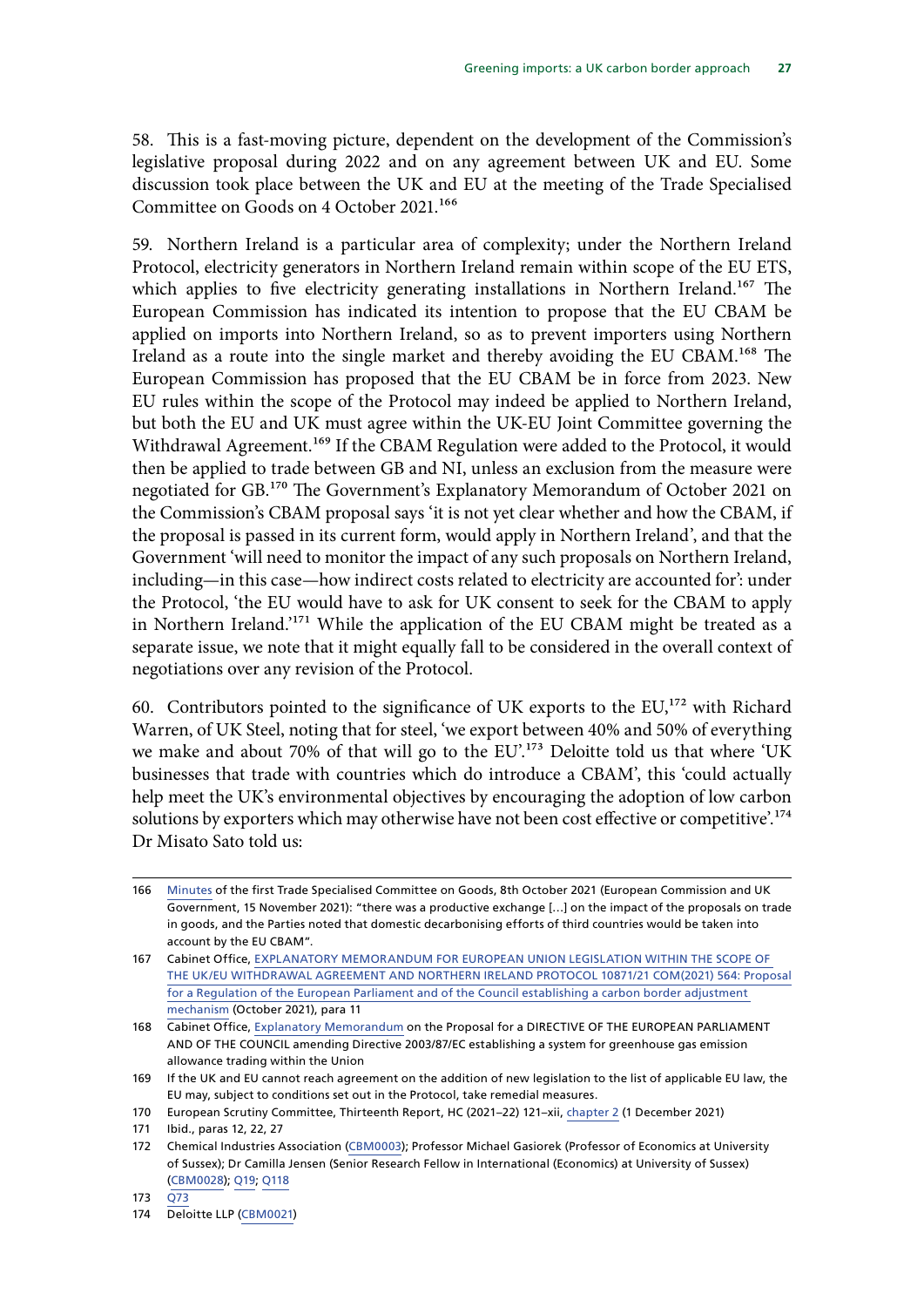The economic impact is likely to be not very big. The UK carbon price is currently higher than Europe's. It is likely to be credited by the EU CBAM, such that for the basic material exports the CBAM covers it will probably not have to pay the EU CBAM when exporting from the UK.

However, there could be some high administrative costs that could accumulate, especially in some imported supply chains, integrated value chains that cross the border or the channel several times. Blanket exemption is quite unlikely but there might be some targeted exclusions. For example, in the electricity sector in Northern Ireland, which is integrated into the EU's electricity market, there will be potential for exemption.<sup>175</sup>

She added that as the EU CBAM formed part of a wider package (the 'Green Deal')<sup>176</sup> of support strategies for industrial decarbonisation, 'ensuring that a similar level of support for decarbonisation is provided to UK industry on this side will have a very important impact on UK competitiveness'.177

61. Contributors also raised concerns that the EU's CBAM might result in high-carbon products covered by the EU CBAM, such as high-carbon steel or cement, produced in countries outside the EU being re-directed and imported instead into the  $UK<sub>i</sub><sup>178</sup>$  the Mineral Products Association told us an equivalent UK CBAM would be needed to prevent this.179 Richard Warren, of UK Steel, said that while additional payments in respect of CBAM certificates would not be required for UK products entering the EU initially 'provided the UK carbon price was at a comparable level to the EU's', this might change 'as the EU ramps down its free allocation, if the UK were not to follow suit and was to continue with levels  $[...]$  that were higher than the EU's'.<sup>180</sup>

62. In the Industrial Decarbonisation Strategy, the Government has indicated that it 'will work with business, academic and government stakeholders in the EU and UK to understand how [an EU CBAM] would affect UK industry, and [is] committed to ensuring […] businesses do not face any unreasonable barriers to trade, given the UK and EU's shared high levels of climate ambition.'181 However, little detail is available of

<sup>175</sup> [Q25](https://committees.parliament.uk/oralevidence/3092/html/)

<sup>176</sup> European Union, [European Green Deal: Commission proposes transformation of EU economy and society to](https://ec.europa.eu/commission/presscorner/detail/en/ip_21_3541)  [meet climate ambitions,](https://ec.europa.eu/commission/presscorner/detail/en/ip_21_3541) accessed 17 November 2021

<sup>177</sup> [Q25.](https://committees.parliament.uk/oralevidence/3092/html/) The European Commission has not published any assessment of the potential impact of its proposal on the UK. The Government's explanatory memorandum on the Commission proposal, prepared in October 2021, observed that "whilst HM Government will continue to track all elements of the CBAM design throughout this process to understand possible impacts on the UK, there are no plans to undertake an Impact Assessment for this instrument".

<sup>178</sup> Zero Carbon Campaign ([CBM0002\)](https://committees.parliament.uk/writtenevidence/40278/html/); Chemical Industries Association ([CBM0003\)](https://committees.parliament.uk/writtenevidence/40294/html/); Mineral Products Association [\(CBM0014\)](https://committees.parliament.uk/writtenevidence/40333/html/); Trade Justice Movement [\(CBM0016\)](https://committees.parliament.uk/writtenevidence/40338/html/); [Q74](https://committees.parliament.uk/oralevidence/3179/html/); [Q76](https://committees.parliament.uk/oralevidence/3179/html/)

<sup>179</sup> Mineral Products Association [\(CBM0014\)](https://committees.parliament.uk/writtenevidence/40333/html/)

<sup>180</sup> [Q73](https://committees.parliament.uk/oralevidence/3179/html/)

<sup>181</sup> GOV.UK, [Industrial Decarbonisation Strategy](https://assets.publishing.service.gov.uk/government/uploads/system/uploads/attachment_data/file/970229/Industrial_Decarbonisation_Strategy_March_2021.pdf) (March 2021), p. 36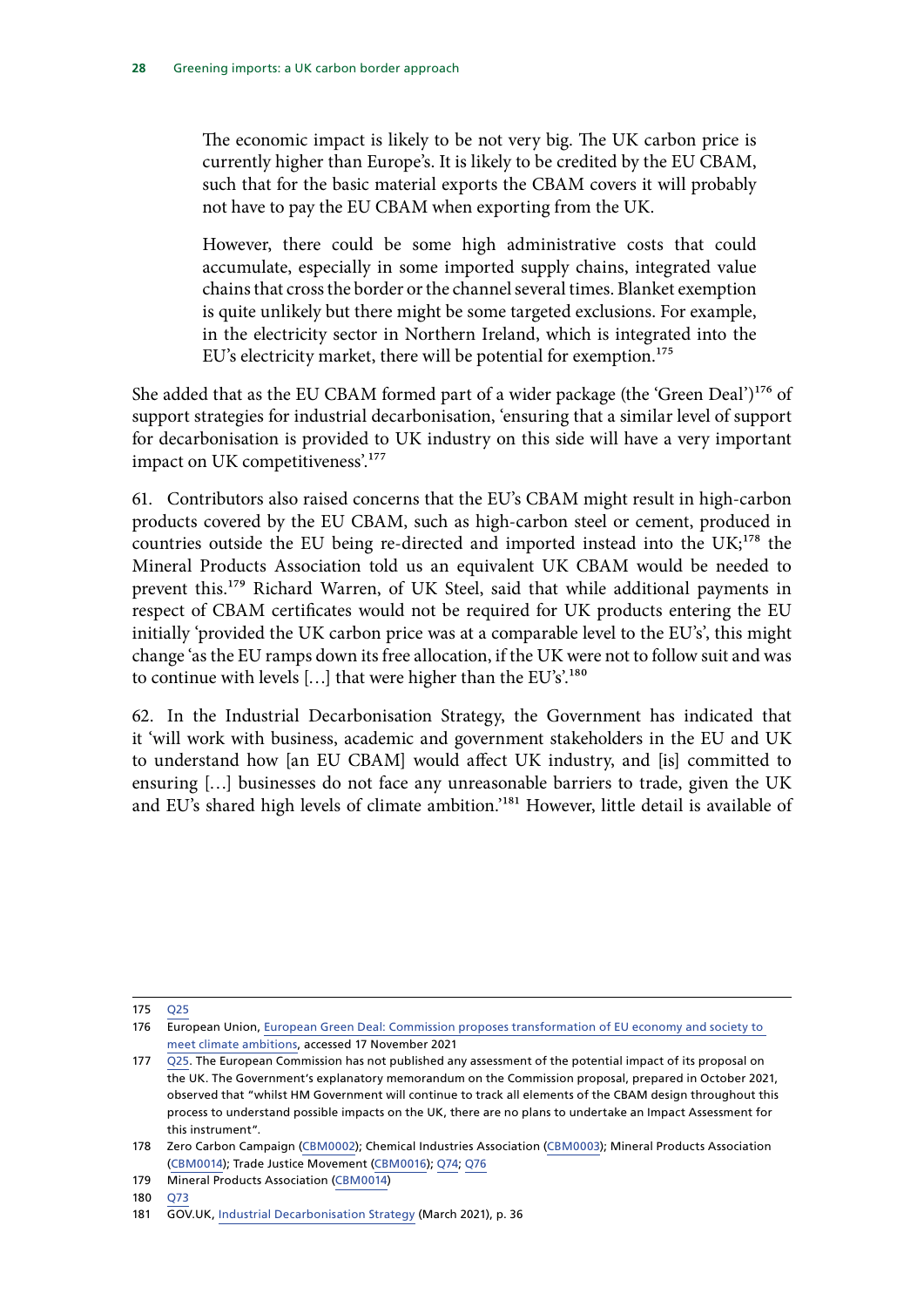the Government's assessment of the potential impact of the EU CBAM on UK industry.<sup>182</sup> Lucy Frazer told us:

> We are following the development of the EU CBAM very closely. Obviously, that might have an impact on UK exporters and manufacturers. […] We would expect the EU to take our ETS into account. Of course, our scheme is modelled on their scheme. If we were doing everything that they were doing under their scheme and the price were similar, we would expect them to take our own scheme into account when they bring in their CBAM.183

Similarly, only limited information is available on the nature of the UK's engagement with the EU on the proposed legislation, with minimal detail available on the content of discussions held between the UK and EU at meetings in July, October and November 2021.184 Mike Williams, Director, Business and International Tax at the Treasury, told us:

> In the spirit of being neighbours, because the UK and EU are very interested in this, we talk to the Commission about quite a lot of the international tax

<sup>182</sup> In its Explanatory Memorandum, the Government said 'the impacts that [the EU CBAM] will have on the UK—including on Northern Ireland—will depend on the final design of the measure, which is likely to change as the EU's legislative procedure progresses' and that the Government 'will continue to track all elements of the CBAM design throughout this process to understand these impacts'. The Government said that under the initial proposal, 'any burden of additional administrative costs caused by the CBAM that would apply to UK businesses would be proportionate to the relevant industrial concentration within UK regions', but did not provide any detail on how this assessment had been reached. The Government also said that 'whilst HM Government will continue to track all elements of the CBAM design […] to understand possible impacts on the UK, there are no plans to undertake an Impact Assessment for this instrument.' (Cabinet Office, [EXPLANATORY](https://europeanmemoranda.cabinetoffice.gov.uk/files/2021/10/2021-10-25_Explanatory_Memorandum_EU_CBAM_final.pdf)  [MEMORANDUM FOR EUROPEAN UNION LEGISLATION WITHIN THE SCOPE OF THE UK/EU WITHDRAWAL](https://europeanmemoranda.cabinetoffice.gov.uk/files/2021/10/2021-10-25_Explanatory_Memorandum_EU_CBAM_final.pdf)  [AGREEMENT AND NORTHERN IRELAND PROTOCOL 10871/21 COM\(2021\) 564: Proposal for a Regulation of the](https://europeanmemoranda.cabinetoffice.gov.uk/files/2021/10/2021-10-25_Explanatory_Memorandum_EU_CBAM_final.pdf)  [European Parliament and of the Council establishing a carbon border adjustment mechanism](https://europeanmemoranda.cabinetoffice.gov.uk/files/2021/10/2021-10-25_Explanatory_Memorandum_EU_CBAM_final.pdf) (October 2021), paras 14, 28 and 35). In a recent letter to the Chair of the European Scrutiny Committee, the Energy Minister said the Government was 'working to build a full understanding of the implications of the proposal, as currently drafted, on the UK', without providing any further detail, for instance on how it was working with business, academic and government stakeholders in the EU and UK in building this understanding. (Cabinet Office, [Letter](https://europeanmemoranda.cabinetoffice.gov.uk/files/2022/01/Response_to_Sir_Cash_CBAM_EM_16.12_.21_.pdf)  [from the Minister of State for Energy, Clean Growth and Climate Change to the Chair of the European Scrutiny](https://europeanmemoranda.cabinetoffice.gov.uk/files/2022/01/Response_to_Sir_Cash_CBAM_EM_16.12_.21_.pdf)  [Committee,](https://europeanmemoranda.cabinetoffice.gov.uk/files/2022/01/Response_to_Sir_Cash_CBAM_EM_16.12_.21_.pdf) 16 December 2021).

<sup>183</sup> [Q166](https://committees.parliament.uk/oralevidence/3460/html/)

<sup>184</sup> The EU's CBAM proposal and draft legislation was published on 14 July 2021 (European Union, [European Green](https://ec.europa.eu/commission/presscorner/detail/en/ip_21_3541)  [Deal: Commission proposes transformation of EU economy and society to meet climate ambitions](https://ec.europa.eu/commission/presscorner/detail/en/ip_21_3541), accessed 17 November 2021). On 15 July 2021, the EU CBAM was discussed at a meeting of the Joint Consultative Working Group, in which 'the EU informed the UK that it considers the measure to be new legislation in scope of the [Northern Ireland] Protocol' (Cabinet Office, [EXPLANATORY MEMORANDUM FOR EUROPEAN](https://europeanmemoranda.cabinetoffice.gov.uk/files/2021/10/2021-10-25_Explanatory_Memorandum_EU_CBAM_final.pdf)  [UNION LEGISLATION WITHIN THE SCOPE OF THE UK/EU WITHDRAWAL AGREEMENT AND NORTHERN IRELAND](https://europeanmemoranda.cabinetoffice.gov.uk/files/2021/10/2021-10-25_Explanatory_Memorandum_EU_CBAM_final.pdf)  [PROTOCOL 10871/21 COM\(2021\) 564: Proposal for a Regulation of the European Parliament and of the Council](https://europeanmemoranda.cabinetoffice.gov.uk/files/2021/10/2021-10-25_Explanatory_Memorandum_EU_CBAM_final.pdf)  [establishing a carbon border adjustment mechanism](https://europeanmemoranda.cabinetoffice.gov.uk/files/2021/10/2021-10-25_Explanatory_Memorandum_EU_CBAM_final.pdf) (October 2021), para 4). In October 2021, at a meeting of the Trade and Cooperation Agreement (TCA) Trade Specialised Committee on Goods, the EU proposal was presented to the UK and 'there was a productive exchange […] on the impact of the proposals on trade in goods, and the Parties noted that domestic decarbonising efforts of third countries would be taken into account by the EU CBAM', and the UK and EU 'agreed to hold further informal technical discussions' (European Union, [Minutes of the first Trade Specialised Committee on Goods, 8th October 2021,](https://ec.europa.eu/info/sites/default/files/minutes_-_first_meeting_of_tsc_on_goods.pdf) para 6). In December 2021, the Chair of the European Select Committee wrote to the Energy Minister to request further detail on the timing and nature of those informal technical discussions and how the Government intended to communicate progress; when the Minister's response did not contain this detail, the Chair reiterated this request in a further letter in February 2022. (European Scrutiny Committee, Thirteenth Report of Session 2021–22, [Documents considered by](https://committees.parliament.uk/publications/8107/documents/83272/default/)  [the Committee on 1 December 2021](https://committees.parliament.uk/publications/8107/documents/83272/default/), HC 121-xii, para 2.27; European Scrutiny Committee, Seventeenth Report of Session 2021–22, [Documents considered by the Committee on 9 February 2022,](https://committees.parliament.uk/publications/8872/documents/89323/default/) HC 121-xv, para 2.8). In his reply of 16 March 2022 the Energy Minister confirmed that Treasury officials had met their European Commission counterparts in November 2021 to discuss details of the Commission proposal: the conversation had 'focused on bettering the UK's understanding of the proposed Regulation, including which elements of the CBAM would likely be implemented through secondary legislation later in 2022.'.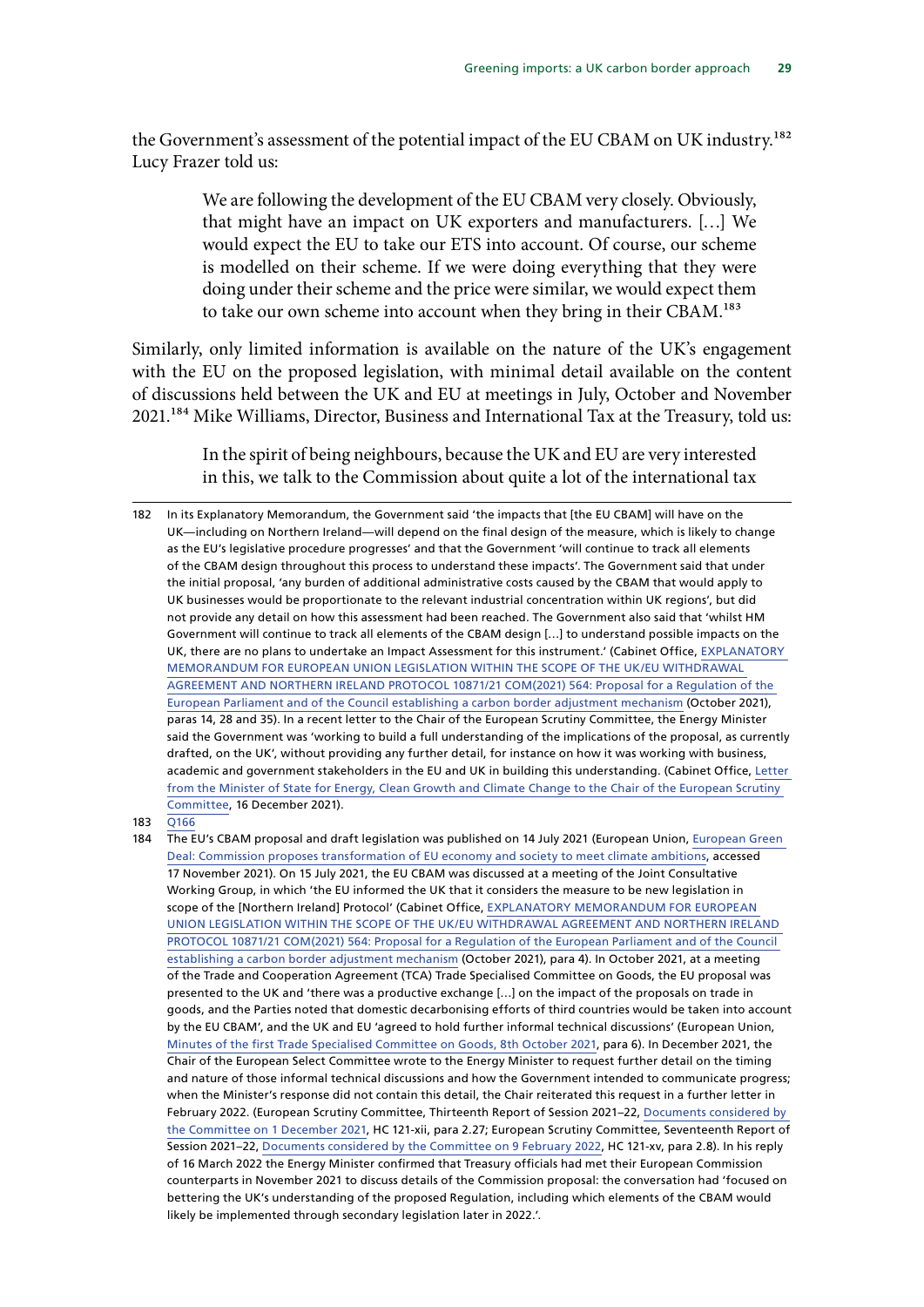<span id="page-33-0"></span>agenda, for example. We also talk to countries that are member states of the EU, because plainly the CBAM will not pass unless the member states sign up to it. The sort of things we have talked to them about are the WTO compatibility, which was mentioned just now and is clearly a very important issue. Just as the UK would have to abide by its international obligations, so would the EU—they are basically similar obligations. There is a question about how we do the measuring and how far you go with the measuring. If you do not want to grind exceedingly small, you have got to have some sort of de minimis or point at which you stop. If different countries have a different point, then the manufacturer of the goods is faced with coping with different tracking for different countries. And then there are the wider sectors. Why has the EU gone initially for the sectors that it has gone for in its proposed [Regulation]?185

63. **In our view, the Government's commitment to work with stakeholders to understand the potential impact of an EU CBAM on UK industry and ensure no unreasonable barriers to trade is welcome. Given the potential UK impacts, clarity is needed on how the Government intends to do this, and urgently, given that the proposed EU CBAM is intended to be fully in effect from the mid-2020s.**

#### *Northern Ireland*

64. As noted above, Northern Ireland electricity generators remain in the EU ETS, while the remaining industries are covered by the UK ETS.<sup>186</sup> As the European Scrutiny Committee observed in a recent report, this adds complexity for the EU CBAM over the carbon price, and it is unclear currently how this will be resolved.<sup>187</sup> Contributors noted that this causes complexity for a UK CBAM too.<sup>188</sup> Accordingly, it is important that there should be specific engagement with stakeholders in Northern Ireland and the EU in the design of the UK carbon border approach.

#### *Linking the UK and EU ETS*

65. Under the Trade and Cooperation Agreement, the UK and EU agreed to 'give serious consideration to linking their respective carbon pricing systems in a way that preserves the integrity of these systems and provides for the possibility to increase their effectiveness'.189 This could be a lengthy process; currently, only Switzerland has linked its ETS with the EU ETS, following ten years of negotiations.<sup>190</sup> The European Scrutiny Committee has described linking the emissions trading schemes as 'the easiest way to

<sup>185</sup> [Q167](https://committees.parliament.uk/oralevidence/3460/html/)

<sup>186</sup> Cabinet Office, [EXPLANATORY MEMORANDUM FOR EUROPEAN UNION LEGISLATION WITHIN THE SCOPE OF](https://europeanmemoranda.cabinetoffice.gov.uk/files/2021/10/2021-10-25_Explanatory_Memorandum_EU_CBAM_final.pdf)  [THE UK/EU WITHDRAWAL AGREEMENT AND NORTHERN IRELAND PROTOCOL 10871/21 COM\(2021\) 564: Proposal](https://europeanmemoranda.cabinetoffice.gov.uk/files/2021/10/2021-10-25_Explanatory_Memorandum_EU_CBAM_final.pdf) [for a Regulation of the European Parliament and of the Council establishing a carbon border adjustment](https://europeanmemoranda.cabinetoffice.gov.uk/files/2021/10/2021-10-25_Explanatory_Memorandum_EU_CBAM_final.pdf)  [mechanism](https://europeanmemoranda.cabinetoffice.gov.uk/files/2021/10/2021-10-25_Explanatory_Memorandum_EU_CBAM_final.pdf) (October 2021), para 11.

<sup>187</sup> European Scrutiny Committee, Thirteenth Report of Session 2021–22, [Documents considered by the Committee](https://committees.parliament.uk/publications/8107/documents/83272/default/)  [on 1 December 2021](https://committees.parliament.uk/publications/8107/documents/83272/default/), HC 121-xii, para 2.11

<sup>188</sup> RWE ([CBM0001](https://committees.parliament.uk/writtenevidence/40167/html/)); Trades Union Congress ([CBM0024](https://committees.parliament.uk/writtenevidence/40441/html/))

<sup>189</sup> GOV.UK, [TRADE AND COOPERATION AGREEMENT BETWEEN THE EUROPEAN UNION AND THE EUROPEAN](https://assets.publishing.service.gov.uk/government/uploads/system/uploads/attachment_data/file/948119/EU-UK_Trade_and_Cooperation_Agreement_24.12.2020.pdf)  [ATOMIC ENERGY COMMUNITY, OF THE ONE PART, AND THE UNITED KINGDOM OF GREAT BRITAIN AND](https://assets.publishing.service.gov.uk/government/uploads/system/uploads/attachment_data/file/948119/EU-UK_Trade_and_Cooperation_Agreement_24.12.2020.pdf)  [NORTHERN IRELAND, OF THE OTHER PART](https://assets.publishing.service.gov.uk/government/uploads/system/uploads/attachment_data/file/948119/EU-UK_Trade_and_Cooperation_Agreement_24.12.2020.pdf) (December 2020), Article 7.3: Carbon pricing, para 6

<sup>190</sup> Cambridge Institute for Sustainability Leadership, [On the Borderline: The EU CBAM and its place in the world of](https://www.cisl.cam.ac.uk/files/cbam_report.pdf)  [trade](https://www.cisl.cam.ac.uk/files/cbam_report.pdf) (October 2021), p. 53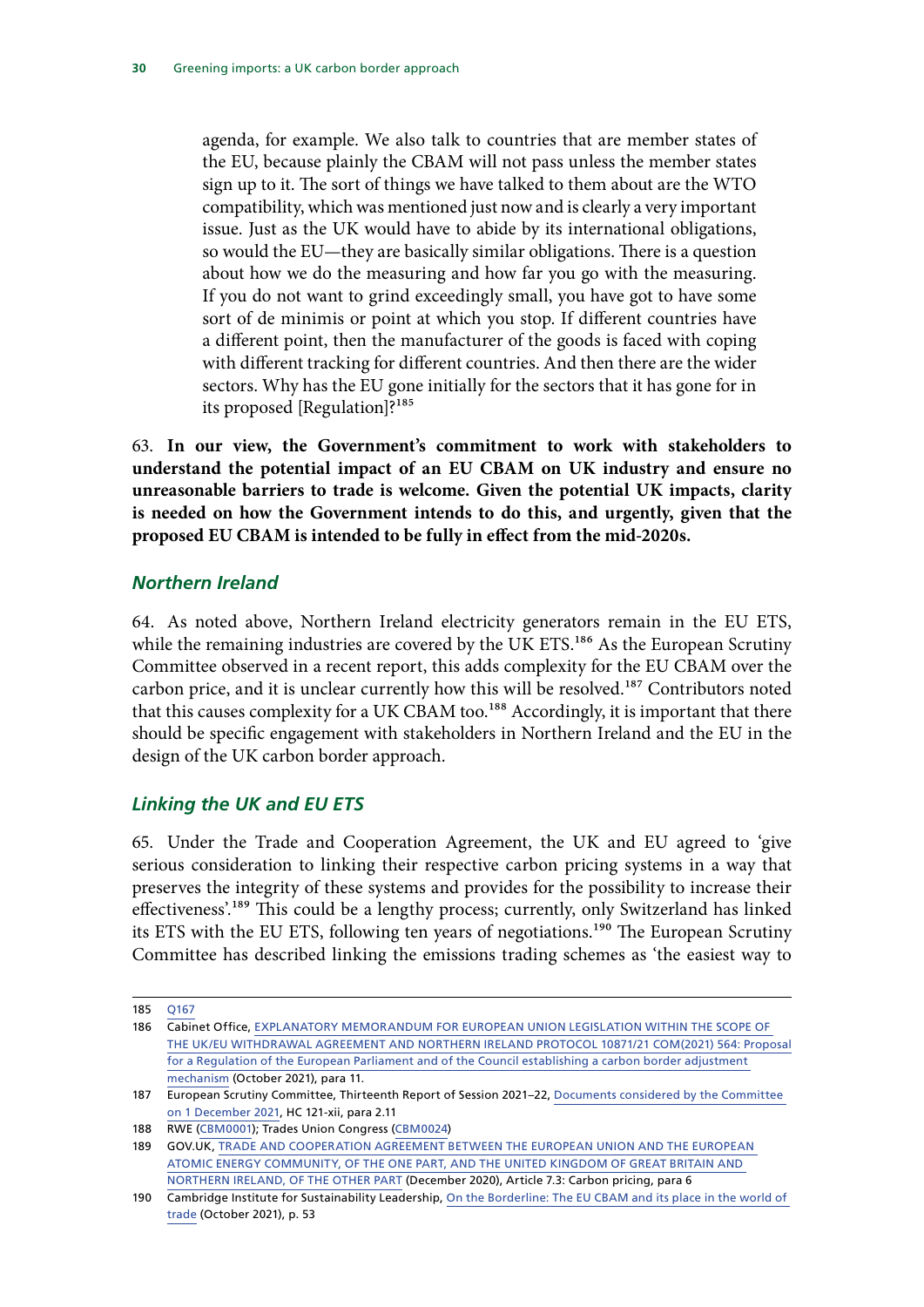mitigate the impact of EU CBAM on the UK'.<sup>191</sup> Dr Sanna Markkanen told us that 'linking the UK ETS to the EU ETS […] would afford exemption to UK producers [from the EU CBAM] and remove all administrative costs as well' making it economically beneficial and 'potentially quite helpful for especially smaller producers in the UK'.<sup>192</sup> Shell told us that a 'standalone UK ETS might be more exposed to the risks of carbon leakage' and that in 'a less liquid UK market, linking the UK and EU ETS is the best way to reduce market instability and volatility.'<sup>193</sup> RWE noted that linking the systems 'would provide a model for further linking and expansion of carbon markets with international trade partners and, if necessary, allow the UK and EU to coordinate their CBAMs to incentivise trading partners to adopt carbon markets.' Paul Dawson, of RWE, told the Committee that linking the systems would be the best way to 'overcome the complexity' in calculating an accurate carbon price in imports of electricity between the EU and UK.<sup>194</sup>

66. The Grantham Research Institute observes that while the 'benefits of high convergence are clear […], that does not mean there are not risks' to linking, although it considers these to be outweighed by the benefits:

> The UK may become linked to a market without a say over how it is governed, in other words it may be a 'rule taker'. There is also the possibility that EU carbon prices may become lower than a counterfactual UK ETS, which could undermine UK decarbonisation efforts. Given the reforms to the EU ETS, however, this scenario looks unlikely. On balance, given that the UK has opted for an emissions trading scheme (rather than a carbon tax), the benefits of linking far exceed these risks.<sup>195</sup>

Dr Richard Leese, of the Mineral Products Association, told us that the assessment of benefit versus risk for the mineral products sector 'depends on which products you are talking about':

> We have a particular issue with lime production in the UK. It is subject to an EU benchmark that was determined by a small number of plants in a small area of Europe with special circumstances and access to biomass. When you add in the cross-sectoral correction factor in the EU ETS, that means that UK lime production is not getting enough allocation even to produce lime above the technical limitations of lime production, which involve process emissions. There are specific circumstances where linking would be massively problematic albeit that overall, for many sectors, linking is the right answer.<sup>196</sup>

<sup>191</sup> European Scrutiny Committee, Thirteenth Report of Session 2021–22, [Documents considered by the Committee](https://committees.parliament.uk/publications/8107/documents/83272/default/)  [on 1 December 2021](https://committees.parliament.uk/publications/8107/documents/83272/default/), HC 121-xii, para 2.22

<sup>192</sup> [Q27](https://committees.parliament.uk/oralevidence/3092/html/)

<sup>193</sup> Shell International [\(CBM0023](https://committees.parliament.uk/writtenevidence/40361/html/)). This was echoed by Richard Warren, of UK Steel, who told us the UK steel sector has 'a higher price and smaller market and that leads to easier manipulation of the market, less liquidity' and that 'linking with the EU ETS is definitely the steel sector's goal,' and Paul Dawson, of RWE, who told us the 'UK price is very fragile and responds to sentiment' and that 'coupling with the EU creates a more reliable price, more market liquidity [making it] easier to manage the risks'. (Q79)

<sup>194</sup> [Q62](https://committees.parliament.uk/oralevidence/3179/html/)

<sup>195</sup> Grantham Research Institute on Climate Change and the Environment, [What does an EU Carbon Border](https://www.lse.ac.uk/granthaminstitute/wp-content/uploads/2021/04/What-does-an-EU-Carbon-Border-Adjustment-Mechanism-mean-for-the-UK_FULL-REPORT.pdf)  [Adjustment Mechanism mean for the UK?](https://www.lse.ac.uk/granthaminstitute/wp-content/uploads/2021/04/What-does-an-EU-Carbon-Border-Adjustment-Mechanism-mean-for-the-UK_FULL-REPORT.pdf) (April 2021), p. 28–29.

<sup>196</sup> [Q79](https://committees.parliament.uk/oralevidence/3179/html/)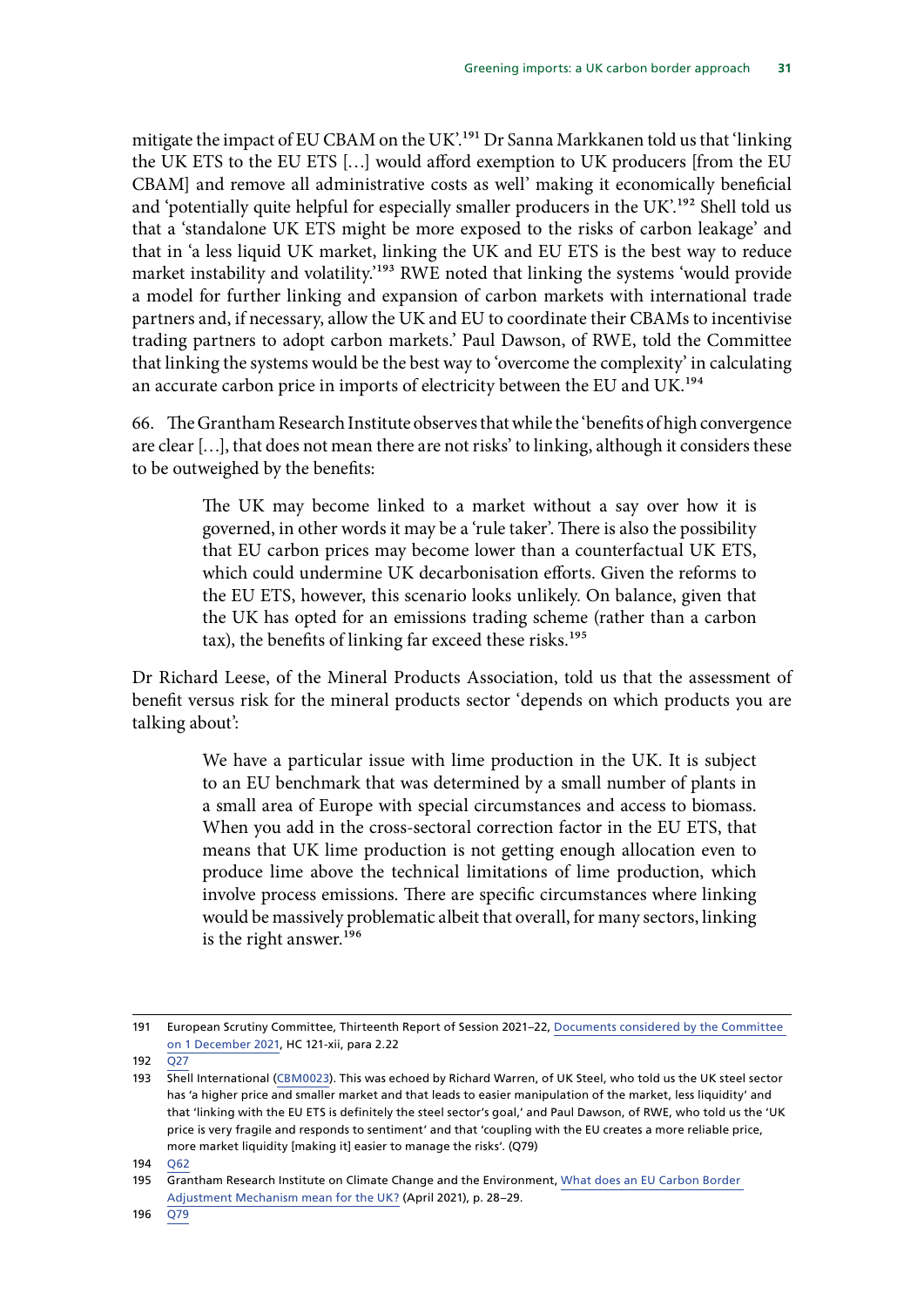Rich Woolley, of the Chemical Industries Association, told us this was also the case for chemicals manufacturing:

> We have one sub-sector with a benchmark that would have particular problems under the EU scheme. Otherwise, we see the benefits as [Dr Richard Leese] outlined—greater liquidity and a level playing field with European competitors—but we can also see the disadvantage that the UK cannot account for its own unique circumstances in its energy transition if it is not in control of policy setting for its carbon pricing. There are benefits and risks to linking.197

67. The Government has included 'exploring linking with other schemes internationally' within its planned actions under the Industrial Decarbonisation Strategy in 2021/22<sup>'198</sup> and has said it 'is open to linking the UK ETS internationally in principle and is considering a range of options, but no decision on any preferred linking partners has yet been made<sup>'199</sup> When we asked what progress had been made to link the UK ETS and the EU ETS, Lucy Frazer told us the Government remained 'open to the possibility of linking the schemes, but we are not yet at that point'.<sup>200</sup> Mike Williams told us:

> It is then a question of mechanics. If you are linked, then how do you ensure there isn't a double charge, say, if you pay in one country and it is then moved into the UK, or the other way around? That is the main issue. If you are not linked but in effect you are trying to do the same thing by different means, why should we necessarily adopt the same mechanism, and how do you avoid double taxation—double charges—even within that system? […] In a sense, that is a challenge that the international tax system has to cope with at the moment. Sometimes you address it by exemption, and you say that because tax is likely to have been paid somewhere else you do not need to do anything in the UK. In other circumstances, you say, "Well, we're not satisfied with that so we will charge you in the UK, but we will give you credit for the foreign tax." So, there are precedents that we can draw on, whether we are linked to the ETS or not.<sup>201</sup>

#### *Our view*

68. In our view, prioritising the linkage of EU and UK carbon pricing systems would have the beneficial effect of removing any impact from the EU's CBAM on UK exporters, as well as resolving the complexity around the treatment of electricity imports to and exports from Northern Ireland. The specific nature and scope of the linking agreement<sup>202</sup> would be determined via negotiation between the UK and EU. Given the evidence we have received of product-specific impacts within sectors, it will be important for the Government to consult with UK stakeholders as an essential first step, so as to understand the different issues at stake across sectors.

<sup>197</sup> O79

<sup>198</sup> GOV.UK, [Industrial Decarbonisation Strategy](https://assets.publishing.service.gov.uk/government/uploads/system/uploads/attachment_data/file/970229/Industrial_Decarbonisation_Strategy_March_2021.pdf) (March 2021), p. 100

<sup>199</sup> GOV.UK, [Net Zero Review: Analysis exploring the key issues](https://assets.publishing.service.gov.uk/government/uploads/system/uploads/attachment_data/file/1026725/NZR_-_Final_Report_-_Published_version.pdf) (October 2021), p. 75

<sup>200</sup> [Q168](https://committees.parliament.uk/oralevidence/3460/html/)

<sup>201</sup> [Q168](https://committees.parliament.uk/oralevidence/3460/html/); [Q169](https://committees.parliament.uk/oralevidence/3460/html/)

<sup>202</sup> For illustration, the ETS linking agreement between Switzerland and the EU is available here: European Union, [Agreement between the European Union and the Swiss Confederation on the linking of their greenhouse gas](https://eur-lex.europa.eu/legal-content/EN/TXT/?uri=uriserv:OJ.L_.2017.322.01.0003.01.ENG&toc=OJ:L:2017:322:TOC)  [emissions trading systems](https://eur-lex.europa.eu/legal-content/EN/TXT/?uri=uriserv:OJ.L_.2017.322.01.0003.01.ENG&toc=OJ:L:2017:322:TOC) (December 2017).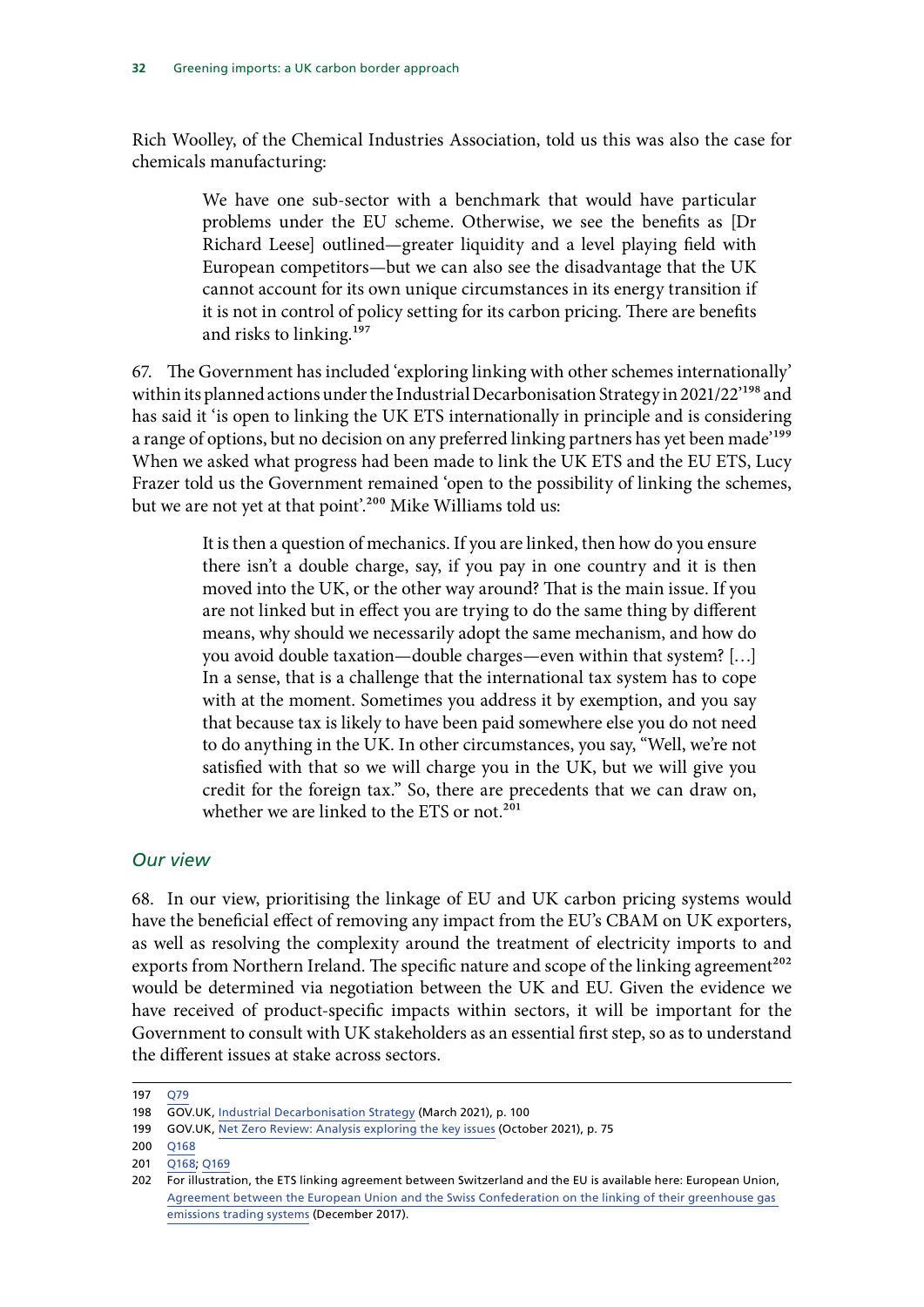69. **It is at present unclear how the proposed EU CBAM might impact the UK, particularly Northern Ireland, where electricity generators are currently under the scope of the EU's ETS. We understand that this is a dynamic discussion which depends on wider continuing negotiation between the UK and EU, as well as developments in the proposed EU CBAM. It is nevertheless important that UK stakeholders are kept informed.**

70. **The Government has committed to ensuring businesses do not face any unreasonable barriers to trade; further detail would be welcome on how it plans to work with stakeholders in the EU and UK to achieve this. Given that electricity generators in Northern Ireland are under the scope of the EU ETS, it will be important to work with stakeholders to understand how this might interact with the UK CBAM and wider carbon border approach.**

71. **The UK and EU have agreed to consider linking the UK and EU ETS systems, which would exempt UK producers from the EU's CBAM (and vice versa), simplifying administrative processes for UK-EU trade; as linking can be a lengthy process, it is important for exploratory work to commence on this now. This may also be a welcome sign that there is a political recognition on both sides that linkage of CBAM schemes in due course could be achievable.**

- 72. *We recommend that the Government:*
	- a) *set out in its response to this report:*
		- i) *how it intends to work with stakeholders in the EU and UK to understand how the proposed EU CBAM, would affect the UK, including in Northern Ireland; and*
		- ii) *how it intends to ensure open and transparent communication on progress on its actions to ensure businesses do not face any unreasonable barriers to trade, to provide greater clarity to UK industry;*
	- b) *engage directly with affected stakeholders in Northern Ireland and the EU during the design stage of any UK carbon border approach, and*
	- c) *before the end of 2022, launch a consultation on measures to link the UK and EU emissions trading schemes.*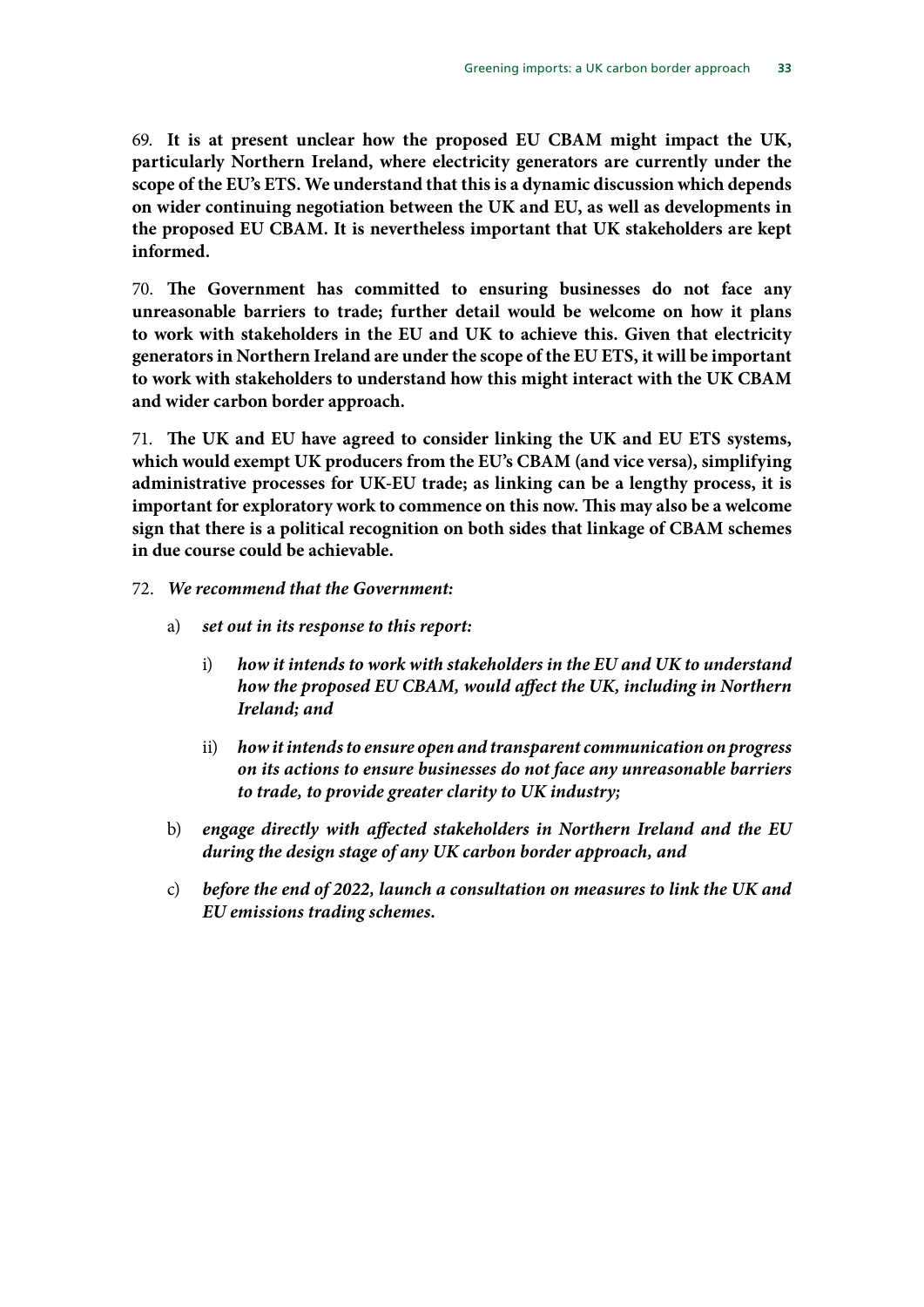# <span id="page-37-0"></span>**3** Further design considerations

#### **Sectors and objectives**

73. The report of the Treasury's Net Zero Review notes that 'while carbon leakage risks can be mitigated, a one size fits all approach should be avoided':

> [...] the specifics of sectors vary a lot, even among those that are tradeable and carbon-intensive. Therefore, a policy response that works for one sector, will not necessarily be appropriate for another sector. At the same time, parity of policy approach is important to avoid shifting demand between sectors - balancing these risks will be important as the UK develops its policy approaches.203

As we concluded in Chapter 1, the UK's carbon border approach should consist of a coordinated set of policies, including CBAM and product standards. The approach must be able to cover the range of imported products with the most appropriate choice of policy response applied in each case. It must also ensure that the approach is inclusive of trading partners, including low- and middle-income country trading partners, as discussed in Chapter 2 above, and considers the impact on consumers, including vulnerable and lowincome households, as we discuss below. So as to meet these objectives, supporting policies may be needed as part of the carbon border approach, where these policy objectives cannot be met through the design of a CBAM or through product standards themselves.

74. This section highlights three aspects to be considered in navigating the design of the carbon border approach to ensure it meets the needs of all sectors while delivering its environmental objectives:

- The need to define objectives from the outset, and to use these objectives to inform design choices;
- Consultation with stakeholders through dedicated forums, and impact assessments for sectors and their supply chains; and
- Consideration of effects on small and medium-sized enterprises and on end users, including consumers.

#### *Defining objectives*

75. In designing any UK CBAM and wider carbon border approach, the Government will need to make a series of decisions between different design considerations. Some of these considerations have already been set out in the literature we have reviewed:<sup>204</sup>

• whether the CBAM is applied as a traditional carbon tax or extension of the UK's ETS;

<sup>203</sup> GOV.UK, [Net Zero Review: Analysis exploring the key issues](https://assets.publishing.service.gov.uk/government/uploads/system/uploads/attachment_data/file/1026725/NZR_-_Final_Report_-_Published_version.pdf) (October 2021), p. 42

<sup>204</sup> For example, Alice Pirlot, Carbon Border Adjustment Measures: A Straightforward Multi-Purpose Climate [Change Instrument?](https://academic.oup.com/jel/advance-article/doi/10.1093/jel/eqab028/6423116?login=true), Journal of Environmental Law, eqab028 (2021), pp. 1–28, and Michael A. Mehling, Harro van Asselt, Kasturi Das, Susanne Droege, and Cleo Verkuijl, [Designing Border Carbon Adjustments for Enhanced](https://www.cambridge.org/core/journals/american-journal-of-international-law/article/designing-border-carbon-adjustments-for-enhanced-climate-action/BF4266550F09E5E4A7479E09C047B984)  [Climate Action,](https://www.cambridge.org/core/journals/american-journal-of-international-law/article/designing-border-carbon-adjustments-for-enhanced-climate-action/BF4266550F09E5E4A7479E09C047B984) The American Journal of International Law, vol. 113:3 (2019), pp. 433–481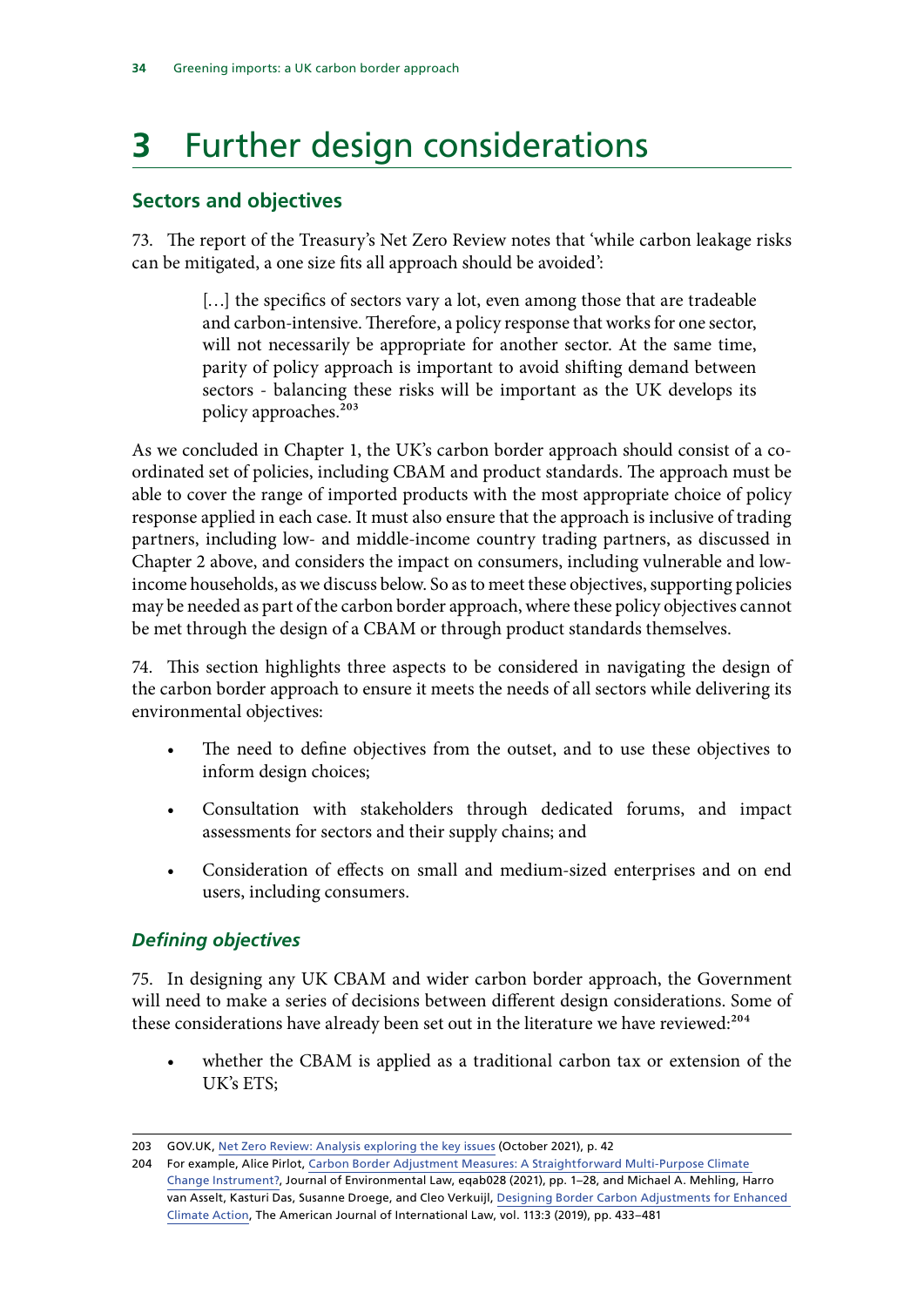- which carbon-intensive imports are best addressed by carbon pricing through the CBAM, and which are best addressed via other mechanisms, such as product standards;
- the treatment of exports;
- the scope and calculation of an import's carbon footprint, including whether to consider only direct emissions or extend to indirect emissions, whether to measure actual emissions or apply a default value, and the methodology for calculating any default value;
- how to account for any explicit carbon price already levied on the import in the exporting jurisdiction, and how to treat imports from countries with implicit forms of carbon pricing; and
- how to allocate the revenue generated by a CBAM.

76. Regarding **product coverage**, a number of contributors told us that CBAM should apply initially on imports of basic industrial materials, such as iron, steel, cement, aluminium, fertiliser and petrochemicals, and pulp and paper,<sup>205</sup> which contributors told us: faced the greatest carbon leakage risk owing to traditionally high-carbon manufacturing techniques and trade exposure;<sup>206</sup> were covered by the UK ETS and thus would represent an extension of the UK's domestic carbon pricing to imports;<sup>207</sup> and for which the calculation of embodied carbon was the least technically complex.<sup>208</sup> Contributors also highlighted the risk that applying CBAM to basic industrial goods might simply transfer the carbon leakage risk to semi-finished and finished goods further down the value chain;<sup>209</sup> Domien Vangenechten, of E3G, said product standards on such goods might be a 'more suitable [way] to address potential carbon leakage issues in sectors down the value chain.'<sup>210</sup> RWE and National Grid Ventures told us that complexity in measuring the carbon content meant electricity was not well suited for inclusion in the CBAM;<sup>211</sup> RWE suggested that linking the EU and UK ETS would be a preferable option for electricity.<sup>212</sup> WWF told us CBAM would not be suitable for food imports, as 'accounting for [greenhouse gas] emissions, but not impacts on biodiversity, water pollution, soil quality, etc., could lead to perverse outcomes', proposing that product standards would be more appropriate and effective.<sup>213</sup>

77. Regarding **the treatment of exports**, several contributors called for the CBAM to consider exports from, as well as imports into, the UK by refunding the carbon price paid by domestic producers for exports.<sup>214</sup> Dr Misato Sato, of the Grantham Research Institute on Climate Change and the Environment, told us that 'reimbursing carbon costs

206 RWE ([CBM0001](https://committees.parliament.uk/writtenevidence/40167/html/)); Third Generation Environmentalism (E3G) [\(CBM0018](https://committees.parliament.uk/writtenevidence/40347/html/)); Shell International [\(CBM0023](https://committees.parliament.uk/writtenevidence/40361/html/))

207 Mineral Products Association [\(CBM0014\)](https://committees.parliament.uk/writtenevidence/40333/html/)

213 WWF-UK [\(CBM0015\)](https://committees.parliament.uk/writtenevidence/40337/html/)

<sup>205</sup> RWE ([CBM0001](https://committees.parliament.uk/writtenevidence/40167/html/)); Zero Carbon Campaign [\(CBM0002](https://committees.parliament.uk/writtenevidence/40278/html/)); Professor Michael Gasiorek (Professor of Economics at University of Sussex); Dr Camilla Jensen (Senior Research Fellow in International (Economics) at University of Sussex) ([CBM0028\)](https://committees.parliament.uk/writtenevidence/40914/html/); CCm Technologies ([CBM0030\)](https://committees.parliament.uk/writtenevidence/41310/html/); [Q17; Q33](https://committees.parliament.uk/oralevidence/3092/html/)

<sup>208</sup> Zero Carbon Campaign ([CBM0002\)](https://committees.parliament.uk/writtenevidence/40278/html/); Third Generation Environmentalism (E3G) [\(CBM0018\)](https://committees.parliament.uk/writtenevidence/40347/html/)

<sup>209</sup> [Q23; Q47](https://committees.parliament.uk/oralevidence/3092/html/); [Q57;](https://committees.parliament.uk/oralevidence/3179/html/) [Q100](https://committees.parliament.uk/oralevidence/3179/html/)

<sup>210</sup>  $\overline{Q41}$  $\overline{Q41}$  $\overline{Q41}$ 

<sup>211</sup> RWE ([CBM0001](https://committees.parliament.uk/writtenevidence/40167/html/)); National Grid Ventures ([CBM0013\)](https://committees.parliament.uk/writtenevidence/40332/html/)

<sup>212</sup> RWE ([CBM0001](https://committees.parliament.uk/writtenevidence/40167/html/))

<sup>214</sup> Mineral Products Association [\(CBM0014\)](https://committees.parliament.uk/writtenevidence/40333/html/); Dr Dominic Hogg (Director at Equanimator Ltd) ([CBM0022\)](https://committees.parliament.uk/writtenevidence/40360/html/); Shell International [\(CBM0023](https://committees.parliament.uk/writtenevidence/40361/html/)); [Q56](https://committees.parliament.uk/oralevidence/3179/html/); [Q57](https://committees.parliament.uk/oralevidence/3179/html/)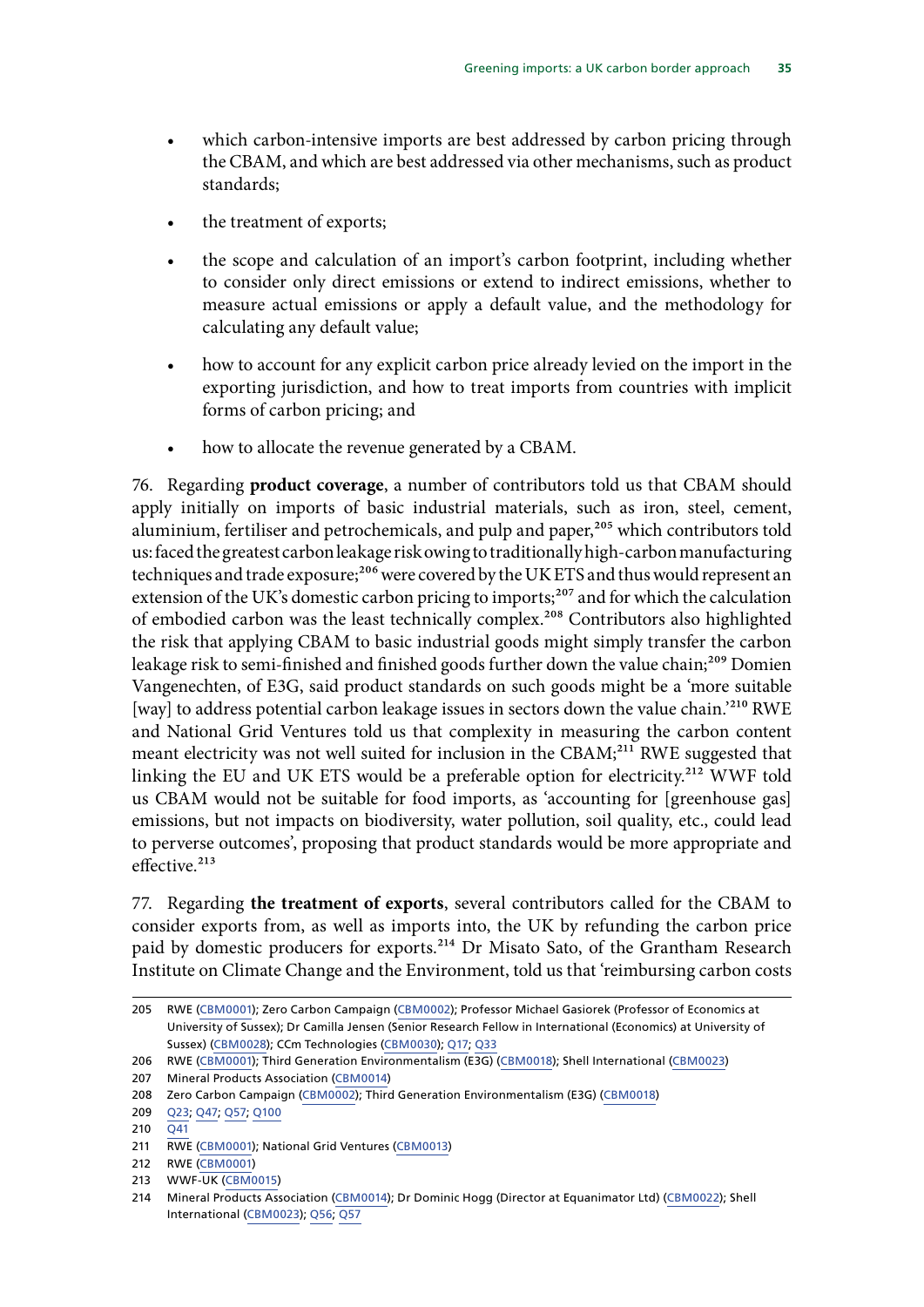for exporters is quite controversial', 'contradicts with the domestic policy goal of driving forward carbon neutral production', and 'might be challenged under the WTO law,' although 'on the other hand, if the exporters are not reimbursed, the leakage risk would still remain'.215 Michael Mehling, of the University of Strathclyde and Massachusetts Institute of Technology, told us 'international WTO rules on prohibited subsidies make it very hard to exempt exports or to rebate or credit exports'.216 Mike Williams, Director, Business and International Tax at the Treasury, told us there were 'more constraints' around the treatment of exports, 'because the bar to a Government, a state, intervening in the market is greater with exports.'217

78. Regarding **the treatment of imports from jurisdictions with different forms of carbon pricing**, Rich Woolley, of the Chemical Industries Association, told us that including 'measures in third-party countries that are not carbon prices […] as a comparative to a carbon price' would 'not create the level playing field we are looking for and it [would] not effectively apply a carbon price to third markets.'218 In contrast, the Brazilian National Confederation of Industry told us any CBAM should 'ensure that efforts and policies to reduce emissions made by other countries and foreign companies will be taken into account when establishing any mechanism, even if these efforts are not related to carbon pricing'.219 Michael Mehling recommended 'flexibility and leeway', as 'many different countries have slightly different approaches to carbon-intensity determination standards or methodologies' and that 'there are some international standards but, by and large, most of them achieve the same outcome.<sup>'220</sup> He added that 'giving a bit of flexibility rather than requiring only a strict UK-based sort of approach might also help to lower resistance and opposition'.221

79. Regarding **the allocation of revenue generated by CBAM**, contributors expressed a range of views. The Mineral Products Association told us it 'could be used to offset other taxes or costs'.222 Several contributors suggested the revenues be used to support decarbonisation,<sup>223</sup> including in low- and middle-income countries,<sup>224</sup> as discussed in Chapter 2 above. The Citizen's Climate Lobby UK suggested the revenue be used to 'ensure public support' through a universal dividend or for 'popular environmental policies such as free public transport'.<sup>225</sup> E3G told us that 'if a CBAM is effective it should catalyse climate action internationally leading to declining revenues as countries invest in cleaner production processes' and 'for both these practical, as well as political reasons, a UK CBAM should not be framed as a fiscal measure.'226

80. Given the range of options open to the UK in the design of the carbon border approach, including in the CBAM, it will be important for the Government to define

<sup>215</sup> [Q23](https://committees.parliament.uk/oralevidence/3092/html/)

<sup>216</sup> [Q36](https://committees.parliament.uk/oralevidence/3092/html/)

<sup>217</sup> [Q152](https://committees.parliament.uk/oralevidence/3460/html/) 218 [Q57](https://committees.parliament.uk/oralevidence/3179/html/)

<sup>219</sup> Brazilian National Confederation of Industry - CNI [\(CBM0019\)](https://committees.parliament.uk/writtenevidence/40348/html/)

<sup>220</sup> [Q28](https://committees.parliament.uk/oralevidence/3092/html/)

<sup>221</sup> [Q28](https://committees.parliament.uk/oralevidence/3092/html/)

<sup>222</sup> Mineral Products Association [\(CBM0014\)](https://committees.parliament.uk/writtenevidence/40333/html/)

<sup>223</sup> Zero Carbon Campaign ([CBM0002\)](https://committees.parliament.uk/writtenevidence/40278/html/); Chemical Industries Association ([CBM0003\)](https://committees.parliament.uk/writtenevidence/40294/html/); Third Generation Environmentalism (E3G) ([CBM0018](https://committees.parliament.uk/writtenevidence/40347/html/)); Shell International ([CBM0023](https://committees.parliament.uk/writtenevidence/40361/html/)); [Q57](https://committees.parliament.uk/oralevidence/3179/html/)

<sup>224</sup> Zero Carbon Campaign ([CBM0002\)](https://committees.parliament.uk/writtenevidence/40278/html/); Citizens' Climate Lobby UK ([CBM0007\)](https://committees.parliament.uk/writtenevidence/40304/html/); Third Generation Environmentalism (E3G) [\(CBM0018\)](https://committees.parliament.uk/writtenevidence/40347/html/); [Q42](https://committees.parliament.uk/oralevidence/3092/html/)

<sup>225</sup> Citizens' Climate Lobby UK ([CBM0007\)](https://committees.parliament.uk/writtenevidence/40304/html/)

<sup>226</sup> Third Generation Environmentalism (E3G) [\(CBM0018\)](https://committees.parliament.uk/writtenevidence/40347/html/)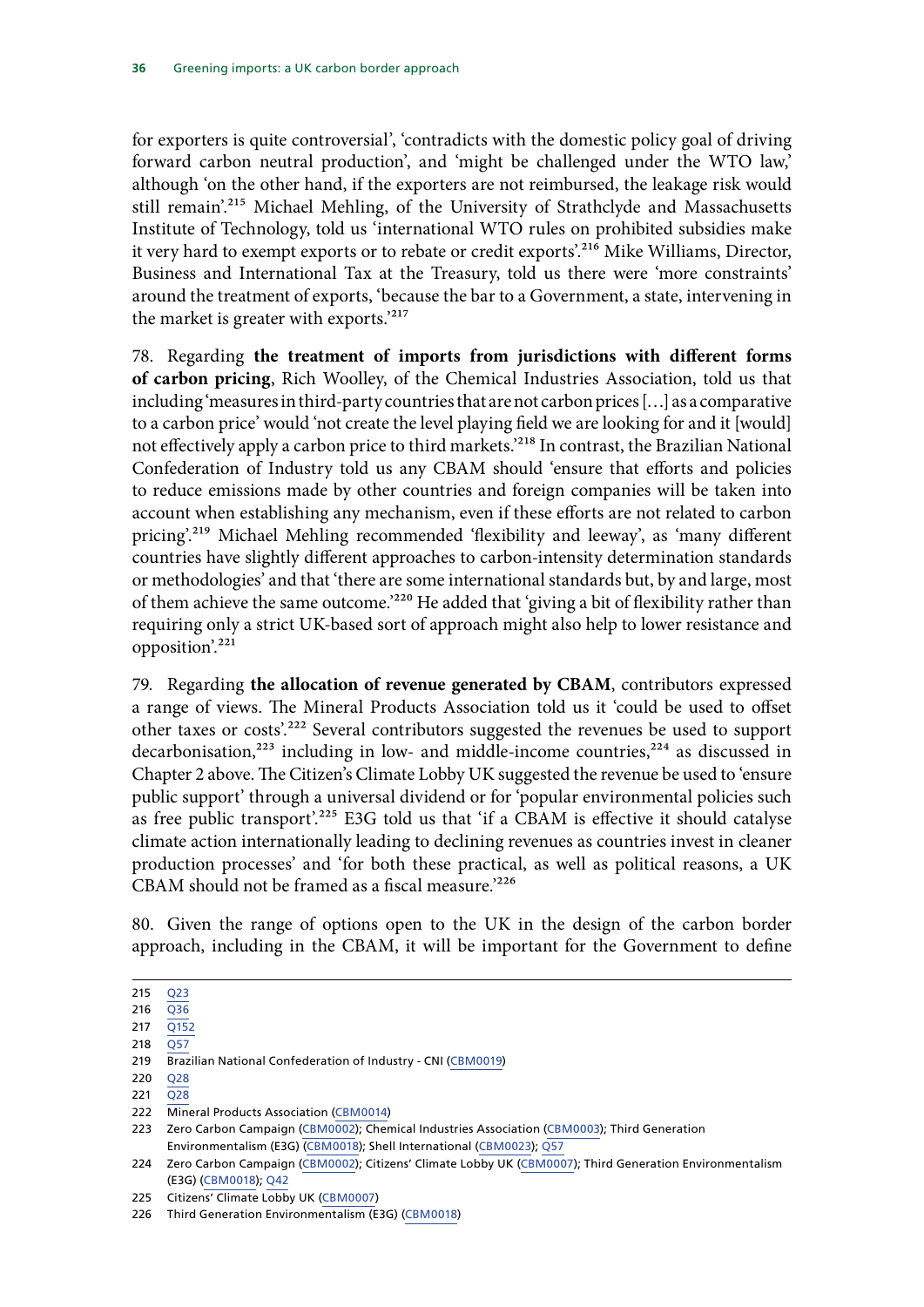<span id="page-40-0"></span>from the outset what its objectives are, in order that the choice of design feature might be guided by these objectives, to ensure an effective policy response. The Government's objectives in establishing any CBAM must encompass the need to drive decarbonisation across the economy to address climate change, whilst minimising any adverse impacts on low- and middle-income countries, vulnerable households and wider environmental goals.

#### *Engagement with industry*

81. To inform its design choices, it is important that the Government consult with all levels of industry and conduct impact assessments covering different sectors, to ensure the design of the carbon border approach, including a CBAM, product standards and supporting policies, reflects the diversity of industry at all stages of the value chain and that the most appropriate policy instrument is used in each case; for transparency, the results of these impact assessments should be shared with industry.

82. The Chemical Industries Association told us:

Industry needs to be involved in the design of a CBAM. The Industrial Decarbonisation Strategy and [the] CCC's 6th Carbon Budget both advocate consideration of a UK CBAM. Yet, aside from this inquiry there has been no open engagement with stakeholders on this topic, from BEIS or the Treasury. Industry is keen to work with the government to ensure the design of any CBAM allows UK manufacturing sites to remain globally competitive whilst decarbonising their operations.<sup>227</sup>

83. Contributors also told us that engagement was important to understand the timescales in which policies should be implemented. Richard Warren, of UK Steel, observed that

> [a key element of engagement] is planning and the trajectory that the Government have in mind for decarbonisation of key sectors. The Government have set an informal or unofficial target of 2035 to have most of steel production decarbonised, certainly the big blast furnace sites in Port Talbot and Scunthorpe. Government would need to introduce the CBAM to fit in with that timetable and I think the UK has an advantage here. In the EU, 27 countries to a certain extent had a CBAM foisted upon them that did not necessarily fit in with their national decarbonisation plans. The UK has the ability here to say, "This is our trajectory, this is our plan for each sector, let's design a CBAM that fits in with that timetable."<sup>228</sup>

Regarding engagement with importers and downstream industries, Fergus McReynolds, of Make UK, told us:

> It is that tandem of making sure that we recognise […] a system of calculating embedded carbon that works with the grain of business. I think it is about understanding how we create the right timeframe for the development of this process and allow businesses time to adjust to that. One of the biggest elements to this is working with the grain in how long it would take a process to take place. How long and how complex a product is to calculate its impact

<sup>227</sup> Chemical Industries Association ([CBM0003\)](https://committees.parliament.uk/writtenevidence/40294/html/) 228 [Q67](https://committees.parliament.uk/oralevidence/3179/html/)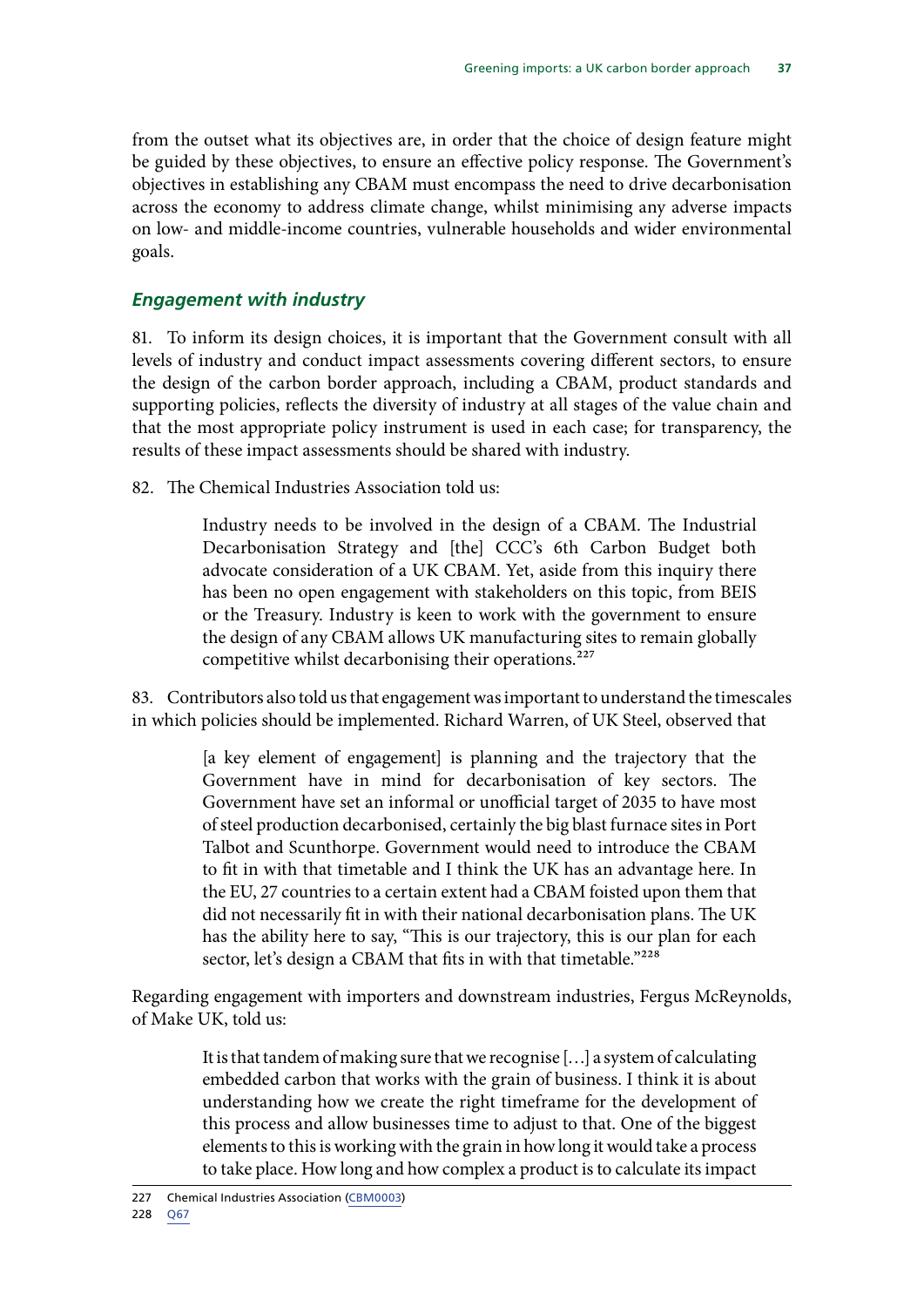<span id="page-41-0"></span>with carbon, and working with that grain and the gradual introduction. Rather than looking at fixed term points in time for introducing things, introduce them in a timeline that meets the requirements of how long it will take that individual industry or those individual businesses to adjust.<sup>229</sup>

84. On the process for this engagement, Dr Scott Steedman, of the British Standards Institution, told us:

> I would like to suggest that, as we emerge or learn to live with [covid-19] and coming to a digital economy, we change the model by which we do this. We talk about timelines and stages and actually we do not have time for that. [...] approaching this in a systems way is a much more productive and rapid way of reaching a consensus with the community—the SME community, the consumer community, the environmental community, Government, academics and so on. That idea that you approach it using the regulator, the relevant Departments, industry, academics and consumers all in one go, [which] has been very effective in a range of specific issues in the last two years. I suggest that this is an ideal candidate […]. You get them all into a room together, convene that community and design the system to get the outcome you want, incentivising SMEs not to have to do paperwork if they change their behaviour, that kind of approach.<sup>230</sup>

We note that such an approach could build on the successful recent experience of the Government's Green Jobs Taskforce, which was convened by Ministers from two Departments and brought together representatives from industry, trade unions and the skills sector.<sup>231</sup>

#### *Effects on small and medium-sized enterprises*

85. We have heard that SMEs, which make up 'the vast majority of manufacturing firms' in the UK,<sup>232</sup> could be particularly affected by carbon border measures. Green Alliance told us that 'smaller businesses are likely to face a disproportionate burden, having fewer resources available for extra administrative work.'233

86. Dr Sanna Markkanen noted that 'SMEs are less likely than big corporations to be able to redesign and adjust their production processes to increase the material efficiency in their production or to use alternative materials instead', and that in the UK, this could impact SMEs 'in the construction sector' or those which 'produce a very significant component that is used in automotive manufacturing or other industries where, let's say, 80% to 90% of this specific component are materials that would be covered by CBAM.'234 She added that SMEs in low- and middle-income countries producing low-carbon products 'might be very adversely impacted' by the administrative costs of demonstrating their production was low-carbon,<sup>235</sup> as noted above in Chapter 2. Accordingly, it is important that the impact on SMEs be considered, and the specific needs of SMEs incorporated into the

- 234 [Q34](https://committees.parliament.uk/oralevidence/3092/html/)
- 235 [Q34](https://committees.parliament.uk/oralevidence/3092/html/)

<sup>229</sup> [Q126](https://committees.parliament.uk/oralevidence/3179/html/)

<sup>230</sup> [Q126](https://committees.parliament.uk/oralevidence/3179/html/)

<sup>231</sup> GOV.UK, [Green Jobs Taskforce](https://www.gov.uk/government/groups/green-jobs-taskforce), accessed 23 February 2022

<sup>232</sup> [Q124](https://committees.parliament.uk/oralevidence/3179/html/)

<sup>233</sup> Green Alliance ([CBM0025](https://committees.parliament.uk/writtenevidence/40510/html/))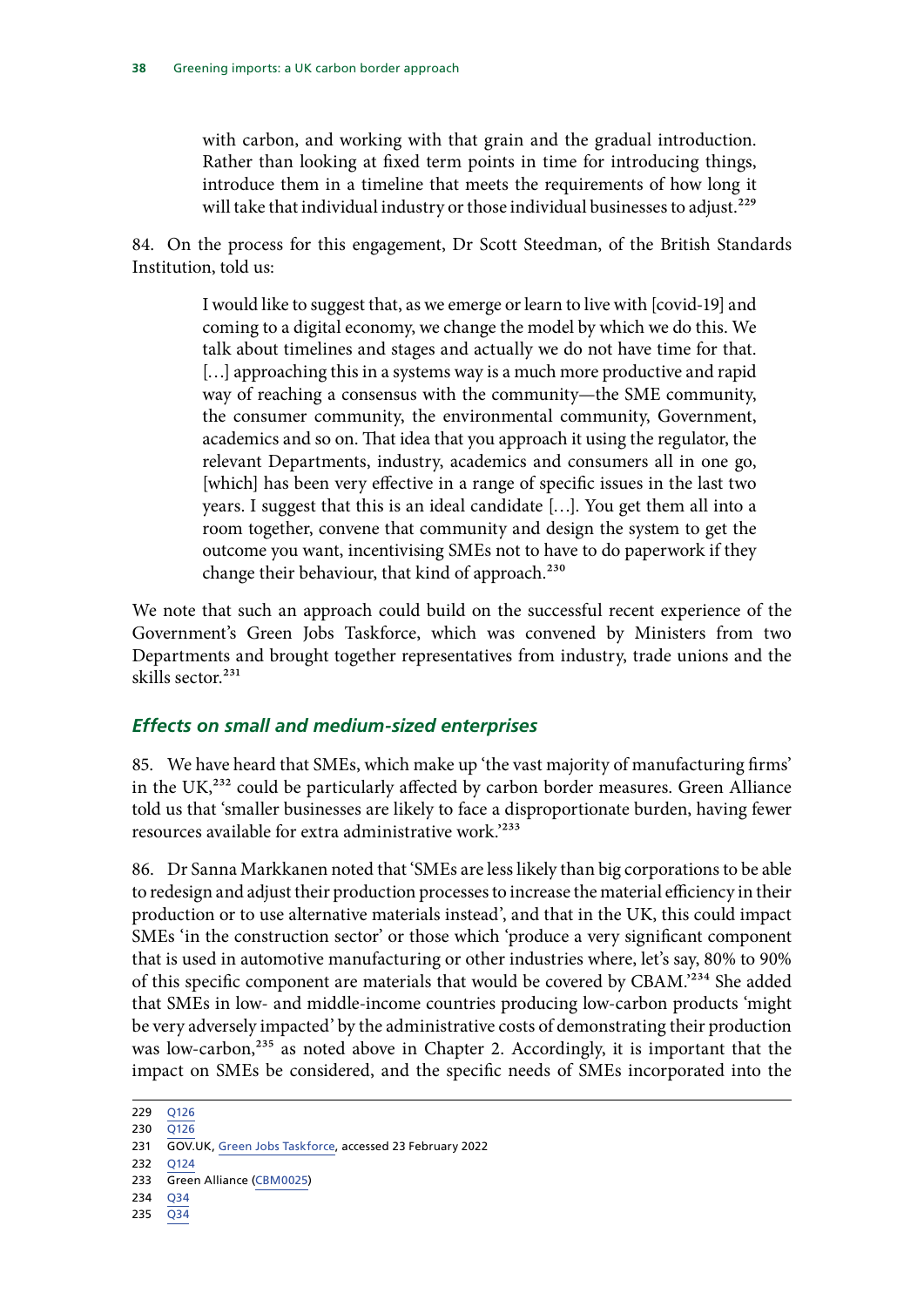design of the approach.

87. To design a system that works for SMEs, Fergus McReynolds told us it was important to have a system 'low in the bureaucracy associated with it but, equally, ensuring that there is a level playing field':

> If we have a system that is recognised, a system where industry is part of the process, […] that is developed in a way that is easy for businesses to input and to use, you create the systems that allow businesses to bed this into their operations. What is important is not to create undue complexity, not creating an unlevel playing field, so creating a set of requirements that one set of SMEs will have to fulfil and another set of SMEs will not when they are selling the same product. That level playing field is important here, but working hand in hand with industry to develop that.<sup>236</sup>

He added that another important element for SMEs was designing a system where there was not 'continuous change', as:

> It is simpler for a business to embed a process and for that to become business as usual. To consistently change is the challenge that SMEs find because […] SMEs are often time poor in personnel and they often lack, in some senses, the knowledge and skills to be able to do that correctly. Therefore, a robust system that is developed with us, that applies to both us and our competitors, and a system that does not change regularly is important for SMEs.<sup>237</sup>

88. **As the report of the Treasury's Net Zero Review notes, there can be no one-sizefits-all mechanism to address carbon leakage risks. The UK's carbon border approach needs to comprise a set of complementary policies, designed to drive industrial decarbonisation in the UK and globally. A CBAM will be an important lever to support decarbonisation in key foundational sectors; complementary mechanisms such as standards, regulation and support for low-carbon technologies are also required to drive this change across the economy.**

89. **To navigate the design options available and ensure a policy response that is effective in achieving its objectives, it is important that the Government articulate from the outset the objectives of the UK's carbon border approach, so that the design is led by these, and understand the potential impacts to industries across all sectors of the economy and at all stages of the value chain, to ensure effective policy responses and implementation. This should include assessment of the impact on SMEs.**

#### 90. *We recommend that the Government:*

a) *clearly define its objectives for any carbon border approach at the outset, and ensure the choice of policy options and design consideration at each stage is led by these objectives. These should encompass the need to drive decarbonisation across the economy to address climate change, whilst ensuring low- and middle-income countries, vulnerable households and wider environmental goals, such as nature, are not adversely impacted;*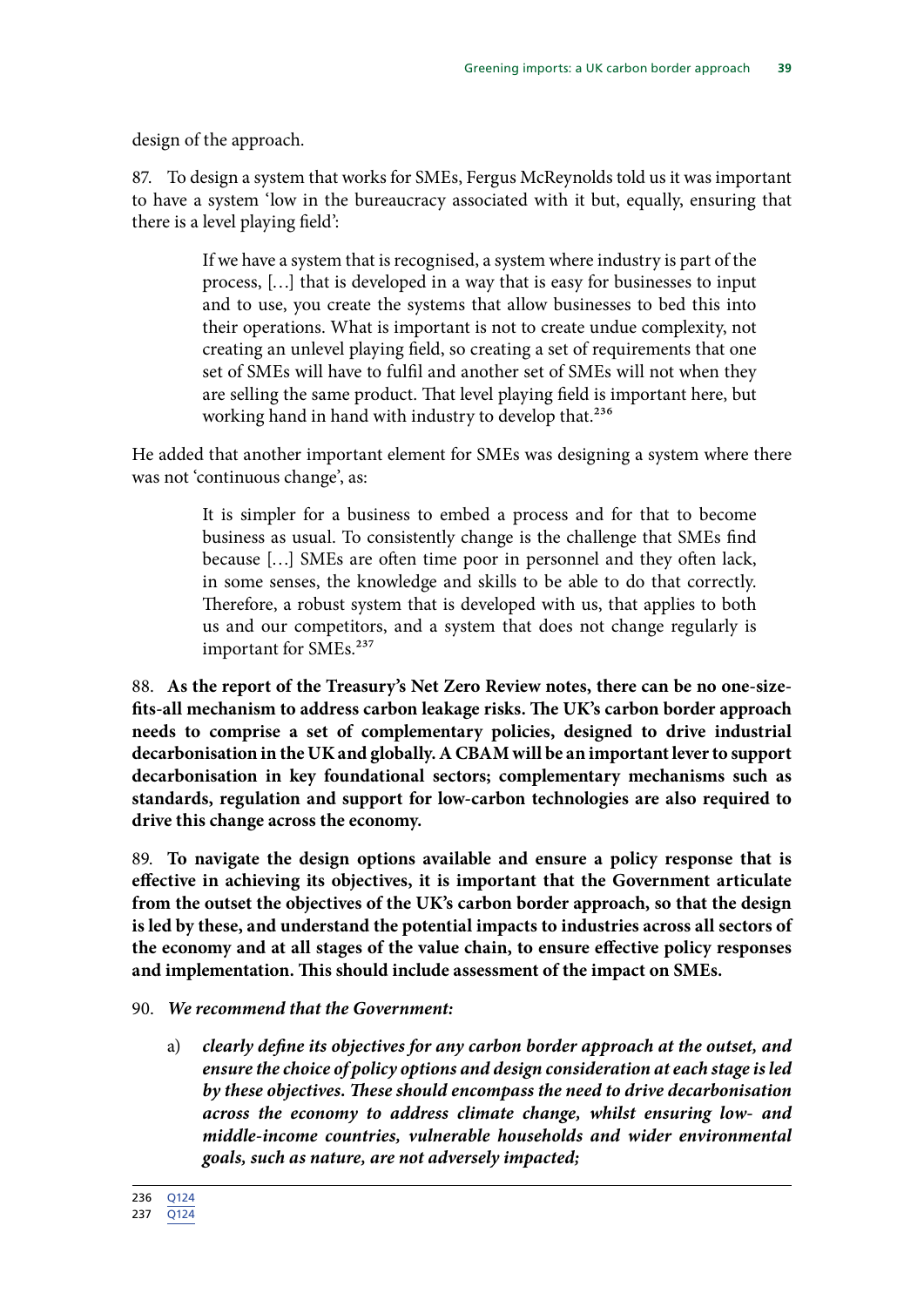- <span id="page-43-0"></span>b) *during the design stage of the carbon border approach, engage with industrial stakeholders and conduct impact analysis across sectors, so as to understand the most effective policy instruments and implementation timescales for each sector and ensure industries at all stages of the value chain, including end users, are involved in the design of the carbon border approach. This engagement should be conducted through specific forums which bring stakeholders,*  including industry, academics, the environmental community and consumer *groups, together alongside representatives from all relevant Government departments.*
- c) *carry out a specific assessment of the impact on SMEs during the design phase of the carbon border approach, and set up a forum for engagement with SMEs. The UK's carbon border approach should also include a plan for communicating changes with SMEs and should ensure that ease of administration is built into design.*

#### **Effects on consumers**

91. As we noted in Chapter 1, explicit carbon pricing works by applying a price, either fixed or market-driven, to a product proportionate to the amount of carbon dioxide emitted in its production; high-carbon products attract a higher carbon price than lowcarbon products. If these costs are passed through from the producer, high-carbon products become more expensive than their low-carbon equivalents.<sup>238</sup> As contributors have noted, this pass-through of the carbon price incentivises downstream industries and consumers to opt for lower-carbon products, which reduces consumption emissions while also increasing the demand for low-carbon products, driving investment in their development.<sup>239</sup>

92. Contributors told the Committee that the current system of free allocation of ETS allowances<sup>240</sup> prevents this pass-through of the carbon price to the consumer.<sup>241</sup> The Mineral Products Association told us that if UK energy intensive industries were to pass through these costs, consumers could 'switch to cheaper imports'.<sup>242</sup> Mike Thompson, of the CCC, told us that carbon border measures such as CBAM and product standards could address this and simultaneously contribute to lower UK production emissions by supporting effective carbon pricing:

> We came at CBAMs and product standards from the perspective of territorial emissions. We were coming at it from the view that this would allow us to do more in the UK to cut our territorial emissions—our UKproduced emissions—because it would allow us to have a higher carbon price without that free allocation and, therefore, with a pass through to the final consumer.243

<sup>238</sup> Mineral Products Association [\(CBM0014\)](https://committees.parliament.uk/writtenevidence/40333/html/); Third Generation Environmentalism (E3G) ([CBM0018](https://committees.parliament.uk/writtenevidence/40347/html/)); [Q13](https://committees.parliament.uk/oralevidence/3092/html/); [Q42](https://committees.parliament.uk/oralevidence/3092/html/); [Q50](https://committees.parliament.uk/oralevidence/3092/html/)

<sup>239</sup> Mineral Products Association [\(CBM0014\)](https://committees.parliament.uk/writtenevidence/40333/html/); Third Generation Environmentalism (E3G) ([CBM0018](https://committees.parliament.uk/writtenevidence/40347/html/))

<sup>240</sup> The Government's current approach to anti-carbon leakage, including free allocation of ETS allowances, is set out above in Chapter 1.

<sup>241</sup> Mineral Products Association [\(CBM0014\)](https://committees.parliament.uk/writtenevidence/40333/html/); [Q42](https://committees.parliament.uk/oralevidence/3092/html/)

<sup>242</sup> Mineral Products Association [\(CBM0014\)](https://committees.parliament.uk/writtenevidence/40333/html/)

<sup>243</sup> [Q42](https://committees.parliament.uk/oralevidence/3092/html/)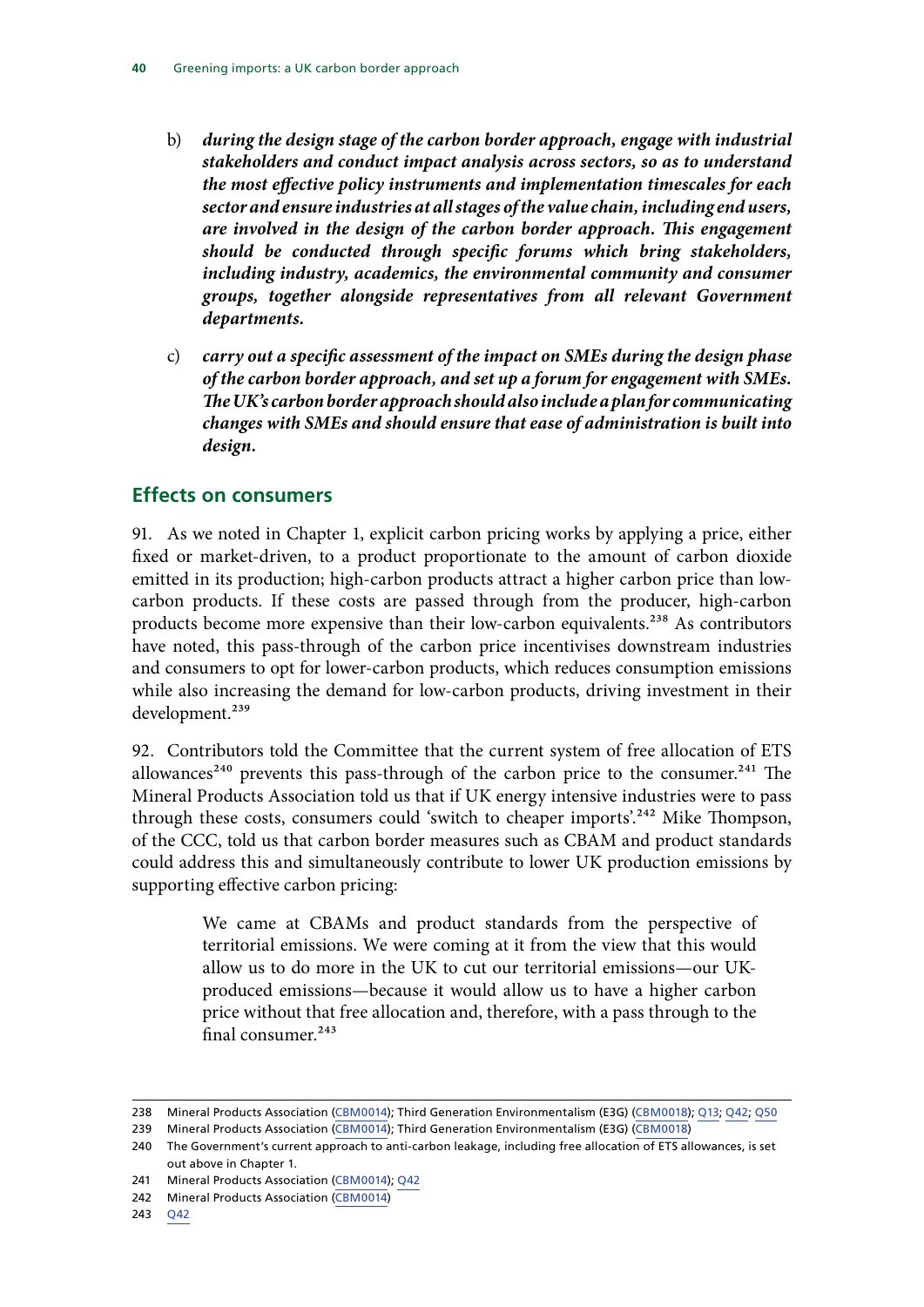93. Contributors differed in their assessment of how far the carbon price might be passed on to end consumers if the UK were to implement a CBAM. E3G considered that 'given the nature of the products that will likely be covered by a CBAM, basic industrial materials, impacts on consumers will be minimal', with only 'a fairly small impact' on the overall cost of final products such as cars or houses.<sup>244</sup> Fergus McReynolds, of Make UK, told us there would be 'a downstream pressure to increase price[s]', while recognising that not every industry would be able to pass its costs on to its consumers.<sup>245</sup> Dr Sanna Markkanen said that while manufacturers would 'most likely pass on [the] increased material cost to their consumers', manufacturers and the construction sector might mitigate the pass-through of carbon costs to end consumers by substituting for alternative materials or improving the material efficiency of their production processes.<sup>246</sup> Dr Markkanen added the caveat that material substitution 'could result in some unintended market distortions'. We note that substitution of high-carbon materials for lower carbon alternatives, or improving resource efficiency, is part of how effective carbon pricing contributes to better outcomes for climate change as described at the start of this section, noting that there will still be a role for monitoring and regulation to ensure any unintended market effects do not result in negative environmental consequences. $247$ 

94. Any pass-through of carbon costs to end consumers must be assessed in the context of the current stark increases in the cost of living, where increases in the global gas price have had a knock-on impact on electricity prices and inflation, hitting low income households particularly hard.<sup>248</sup> Contributors highlighted the importance of engaging the public in the design of the policy, and the need for impact assessments, to better understand societal impacts.<sup>249</sup> The Trade Justice Movement told us that:

> a CBAM should be developed with full consultation of those affected; not just UK citizens, but also developing country voices including civil society [...] As part of the design of the CBAM, there should be a full assessment of how it might affect vulnerable workers, and who ends up bearing the brunt of the taxation. The methods for assessing carbon emissions in production should be made clear and open to challenge, ideally involving both civil society and academic experts.<sup>250</sup>

95. Hannah Dillon, of the Zero Carbon Campaign, noted that, notwithstanding the need for 'interventions  $[...]$  particularly at the vulnerable and low-income household level',  $251$ carbon pricing could help 'increase access to low carbon products' as 'they will be cheaper than high-carbon products', and that there was an opportunity for policy to 'make sure that as many people as possible […] have access to the net-zero transition and are able to

<sup>244</sup> Third Generation Environmentalism (E3G) [\(CBM0018\)](https://committees.parliament.uk/writtenevidence/40347/html/)

<sup>245</sup> [Q120](https://committees.parliament.uk/oralevidence/3179/html/)

<sup>246</sup>  $\overline{Q34}$  $\overline{Q34}$  $\overline{Q34}$ .

<sup>247</sup> This is discussed further in 'Co-ordination' below.

<sup>248</sup> Rising cost of living in the UK, Research Briefing Number [9428](https://researchbriefings.files.parliament.uk/documents/CBP-9428/CBP-9428.pdf), House of Commons Library, January 2022, p. 4, 7, 9; Office for National Statistics, [Energy prices and their effect on households](https://www.ons.gov.uk/economy/inflationandpriceindices/articles/energypricesandtheireffectonhouseholds/2022-02-01), accessed 14 February 2022

<sup>249</sup> Zero Carbon Campaign ([CBM0002\)](https://committees.parliament.uk/writtenevidence/40278/html/); Trade Justice Movement ([CBM0016](https://committees.parliament.uk/writtenevidence/40338/html/)); Shell International ([CBM0023](https://committees.parliament.uk/writtenevidence/40361/html/))

<sup>250</sup> Trade Justice Movement ([CBM0016](https://committees.parliament.uk/writtenevidence/40338/html/))

<sup>251</sup> Analysis within HM Treasury's Net Zero Review finds that 'higher income households consume more carbon than lower income households in absolute terms, but less relative to their income', therefore 'untargeted policies are likely to lead to taxpayers providing most support to the wealthiest and most polluting households to reduce their emissions, because they emit more in absolute terms'. HM Treasury concludes that instead, 'reflecting the significant variation in household characteristics within income deciles, public spending should be targeted at specific decarbonisation measures for low-income households.' GOV.UK, [Net Zero Review: Analysis exploring the](https://assets.publishing.service.gov.uk/government/uploads/system/uploads/attachment_data/file/1026725/NZR_-_Final_Report_-_Published_version.pdf) [key issues](https://assets.publishing.service.gov.uk/government/uploads/system/uploads/attachment_data/file/1026725/NZR_-_Final_Report_-_Published_version.pdf) (October 2021), p. 46–47, 49.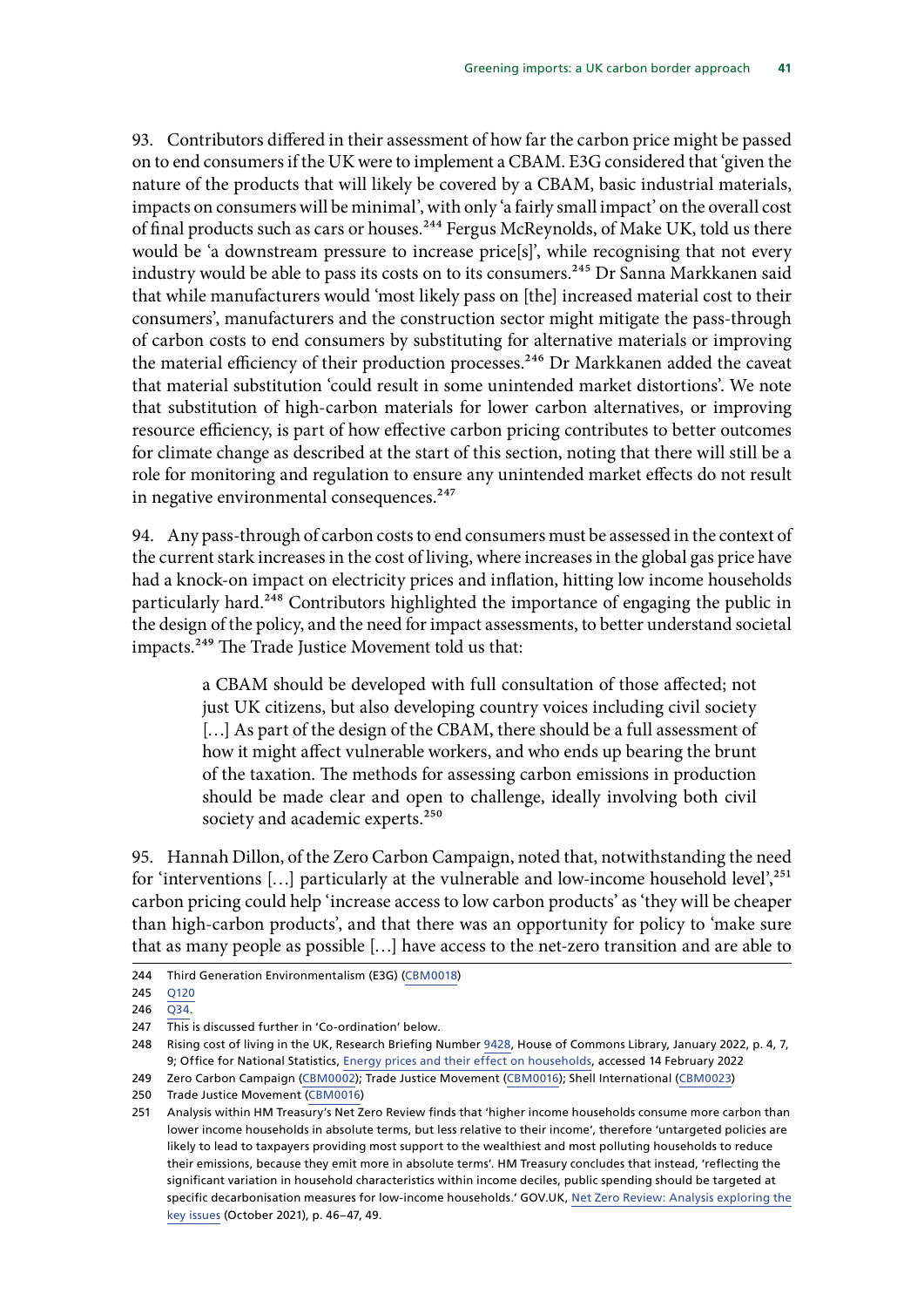benefit from it, regardless of circumstance.<sup>252</sup>

96. The report of the Treasury's Net Zero Review confirms the Treasury's intention to minimise consumer impacts in the design of any anti-carbon leakage policies.<sup>253</sup> When we asked whether the Government had done any modelling on how CBAM might impact households, Mike Williams, Director, Business and International Tax at the Treasury, told  $11S$ 

> In reality, we have not got that far. […] the Government are looking at the CBAM; we haven't got to that. Of course, in considering introducing a new tax, we would try to work out not only who, up front, paid the tax, which would probably be the importer if you had the CBAM, but who would ultimately bear the burden of that tax. We do do distributional analyses.<sup>254</sup>

On building wider public consensus, Lucy Frazer told us:

on the broader question about climate change […] and its impact on the individual, in financial terms—I think there is an acceptance across the board, including politically, that, absolutely, we must deal with climate change. It is a challenge that is facing us as a world, and we must deal with it. I would not assume that there are no economic benefits to tackling climate change; there are some. For example, if we, as a nation, are at the cutting edge of technologies that help to reduce carbon, that brings investment and jobs to this country. It is not a zero-sum game; it could be a win-win.<sup>255</sup>

97. **Pricing the carbon element, so low-carbon products become less expensive than high-carbon ones, is a powerful lever to reduce consumption emissions, to support the development of low-carbon products and increase access to such products. Currently, high energy prices and rises in inflation are contributing to stark rises in living costs; it is important that the design of any carbon border approach include a strategy for public engagement to build consensus around the importance of the policy response as a measure to combat climate change, alongside assessments to understand any potential impact on consumers, including vulnerable and low-income households, to ensure any supporting policies which might be required can be incorporated into the approach.**

98. *We recommend that the Government, at the design stage:*

- a) *include a strategy to engage with the public in the design of the carbon border approach to develop and maintain public support and keep the public informed of the changes that would occur, the rationale and methodology supporting the changes, and their impact and timescales; and*
- b) *conduct analysis to understand any potential impact on consumers, including vulnerable and low-income households, and ensure the carbon border approach includes any measures needed to address this.*

252 [Q50](https://committees.parliament.uk/oralevidence/3092/html/)

<sup>253</sup> GOV.UK, [Net Zero Review: Analysis exploring the key issues](https://assets.publishing.service.gov.uk/government/uploads/system/uploads/attachment_data/file/1026725/NZR_-_Final_Report_-_Published_version.pdf) (October 2021), p. 41, 68

<sup>254</sup> [Q161](https://committees.parliament.uk/oralevidence/3460/html/)

<sup>255</sup> [Q162](https://committees.parliament.uk/oralevidence/3460/html/)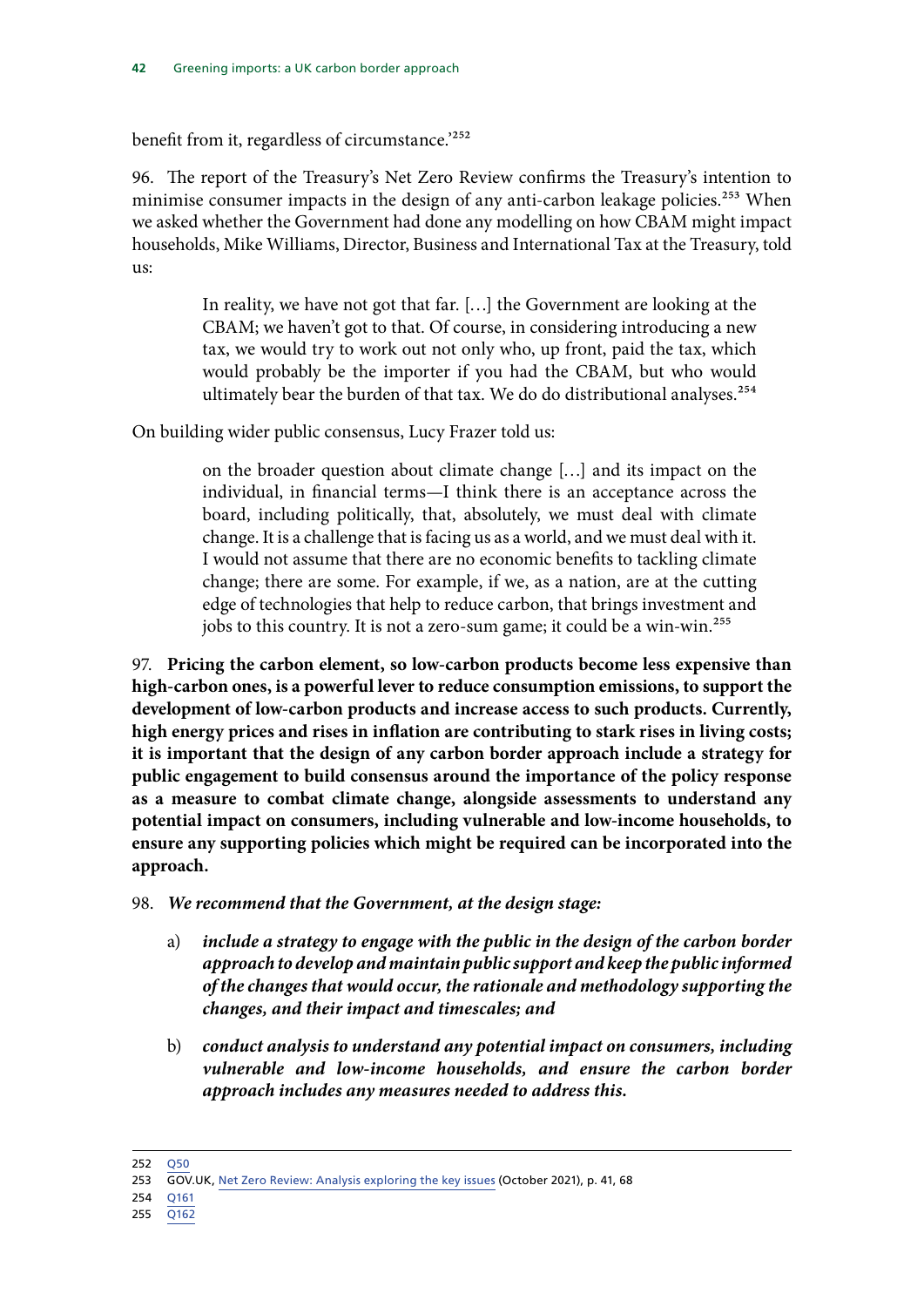#### <span id="page-46-0"></span>*Co-ordination and monitoring*

99. While the Treasury is responsible for carbon leakage policy, overall responsibility for emissions reduction and industrial decarbonisation sits with the Department for Business, Energy and Industrial Strategy (BEIS), which shares responsibility with the Treasury for the UK ETS. Any action taken to green the UK's imports will naturally interact with trade policy, where the Department for International Trade (DIT) is in the lead; the Trade Justice Movement told us that 'along with many other civil society organisations and business groups', it was 'concerned about a disconnect between the UK's climate ambition and its new trade policy.'256

100. Researchers from Lancaster University and Teesside University questioned how a UK CBAM might interact with the tax and customs arrangements in proposed UK freeports.<sup>257</sup> They told us that if freeports were 'exempt from a CBAM (or a CBAM [were] applied differently within freeport sites) due to their exemption from normal tax and customs rules, there is an evident risk that they could contribute to significant additional carbon leakage', and that 'the simplified customs regime within freeport sites also adds an extra dimension of complexity to the application of CBAMs within freeports, as it is likely to increase the difficulty of accurately and comprehensively tracing the provenance and history of imported goods and components.<sup>'258</sup>

101. Contributors also highlighted the importance of alignment with wider environmental objectives, to ensure that policies focused on emissions did not inadvertently result in adverse impacts on biodiversity, water pollution or soil quality.<sup>259</sup>

102. As a policy area with cross-cutting impacts, it is important that the UK's carbon border approach is aligned with: trade policy, led by DIT, as well as wider climate and environment strategy, led by BEIS and Defra; and development strategy, led by the Foreign, Commonwealth and Development Office. The Treasury's central role is likely to be beneficial in enabling this co-ordination; Dr Dominic Hogg told us that 'given the Treasury's central role in setting tax policy, and making final decisions as to how tax revenue will be spent, its role has to be considered pivotal in achieving the desired outcomes.'260

103. As we noted in our recent *Green Jobs* report, where policy areas cut across Departmental boundaries, there must also be oversight at a sufficient level to identify and manage successfully any inter-Departmental interdependencies and conflicts which might arise.<sup>261</sup>

<sup>256</sup> Trade Justice Movement ([CBM0016](https://committees.parliament.uk/writtenevidence/40338/html/))

<sup>257</sup> Dr Andy Yuille (Researcher Co-Investigator at Lancaster University); Professor David Tyfield (Professor at Lancaster University); Professor Matthew Cotton (Professor at Teesside University); Dr Nick Gray (Researcher Co-Investigator at Teesside University) [\(CBM0010](https://committees.parliament.uk/writtenevidence/40325/html/))

<sup>258</sup> Dr Andy Yuille (Researcher Co-Investigator at Lancaster University); Professor David Tyfield (Professor at Lancaster University); Professor Matthew Cotton (Professor at Teesside University); Dr Nick Gray (Researcher Co-Investigator at Teesside University) [\(CBM0010](https://committees.parliament.uk/writtenevidence/40325/html/))

<sup>259</sup> Zero Carbon Campaign ([CBM0002\)](https://committees.parliament.uk/writtenevidence/40278/html/); WWF-UK [\(CBM0015\)](https://committees.parliament.uk/writtenevidence/40337/html/)

<sup>260</sup> Dr Dominic Hogg (Director at Equanimator Ltd) [\(CBM0022](https://committees.parliament.uk/writtenevidence/40360/html/))

<sup>261</sup> Environmental Audit Committee, Third Report of Session 2021–22, [Green Jobs](https://committees.parliament.uk/publications/7615/documents/79773/default/), HC 75, para 23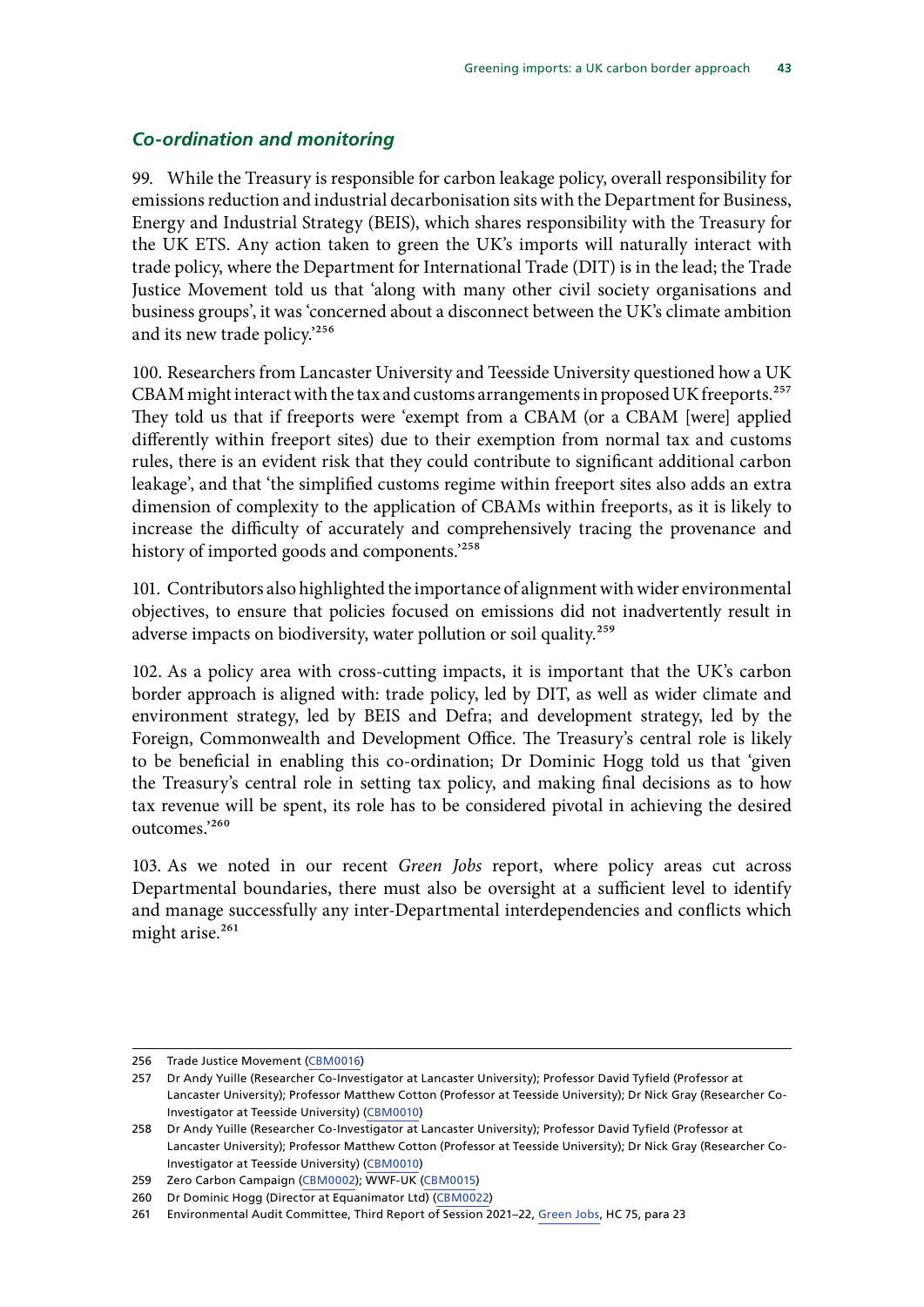104. We consider that the Cabinet Committees on climate action would be well placed to provide this oversight.<sup>262</sup> Lucy Frazer told us she was 'regularly in subcommittees of the Cabinet discussing a range of cross-Government issues':

> [...] in the work that we have done on the ETS, I have worked very closely with BEIS and [Energy Minister] Greg Hands. Only a number of weeks ago, I was in a climate action and implementation committee with all the key players from the Department—there were probably seven or eight Departments represented at that, led by Alok Sharma—and of course, there is the climate action strategy committee chaired by the Prime Minister. This is not novel; this is not the only area where there is cross-Departmental interest. Most areas of Government have a need to work cross-Departmentally.<sup>263</sup>

She told us that the interaction between freeports and carbon leakage policy was 'something that [the Government] would look into and consider'.<sup>264</sup> Mike Williams added that the need to understand how different policies might interact was 'a reason for consulting because you cannot be sure that you would spot all the interactions', and 'consulting gives stakeholders a chance to flag things that they are bothered about'.<sup>265</sup>

105. As HM Treasury notes in the final report of the Net Zero Review, 'both technology and the level of emissions mitigation effort in trading partners may change over time, possibly abruptly, which could change the levels of leakage risk in any given sector, and potentially the balance between different mitigating options' entailing that 'options should be kept under review.'<sup>266</sup> Furthermore, measures such as CBAM are novel. Therefore, it is important that as part of the design of the carbon border approach, the Government set in place plans for ongoing monitoring of the impacts of the approach once implemented. Dr Misato Sato, of the Grantham Research Institute on Climate Change and the Environment, told us:

> I think it will be very difficult to assess causal effect of the CBAM on reducing leakage, creating a level playing field and so on. I guess that we could keep an eye on the trade intensity and some of these carbon leakage indicators. However, there is likely to be a phase-in and phase-out period with the CBAM free allocation. Many other measures will be implemented at the same time to try to drive forward large-scale decarbonisation, like rapid investment in these sectors.

> [… W]e should focus more on to what extent CBAM really reduces uncertainty and delivers these investments for these sectors, even perceived uncertainty, how much the move to a CBAM really gives confidence to the sectors that by going low carbon they will be able to recoup their investment costs and drive forward or kick-start that decarbonisation process. […] Close industry consultation is important for this rather than ex-post economic

<sup>262</sup> GOV.UK, [List of Cabinet Committees,](https://www.gov.uk/government/publications/the-cabinet-committees-system-and-list-of-cabinet-committees) accessed 23 February 2022. These are: the Climate Action Strategy Committee chaired by the Prime Minister, responsible for domestic and international climate strategy; and the Climate Action Implementation Committee chaired by Rt Hon Alok Sharma MP (initially in his previous role as Secretary of State for BEIS, and now in his role as President of UNFCCC COP), responsible for matters related to COP26 delivery, net zero, and building UK resilience to climate impact.

<sup>263</sup> [Q172](https://committees.parliament.uk/oralevidence/3460/html/)

<sup>264</sup> [Q176](https://committees.parliament.uk/oralevidence/3460/html/)

<sup>265</sup> [Q178](https://committees.parliament.uk/oralevidence/3460/html/)

<sup>266</sup> GOV.UK, [Net Zero Review: Analysis exploring the key issues](https://assets.publishing.service.gov.uk/government/uploads/system/uploads/attachment_data/file/1026725/NZR_-_Final_Report_-_Published_version.pdf) (October 2021), p. 42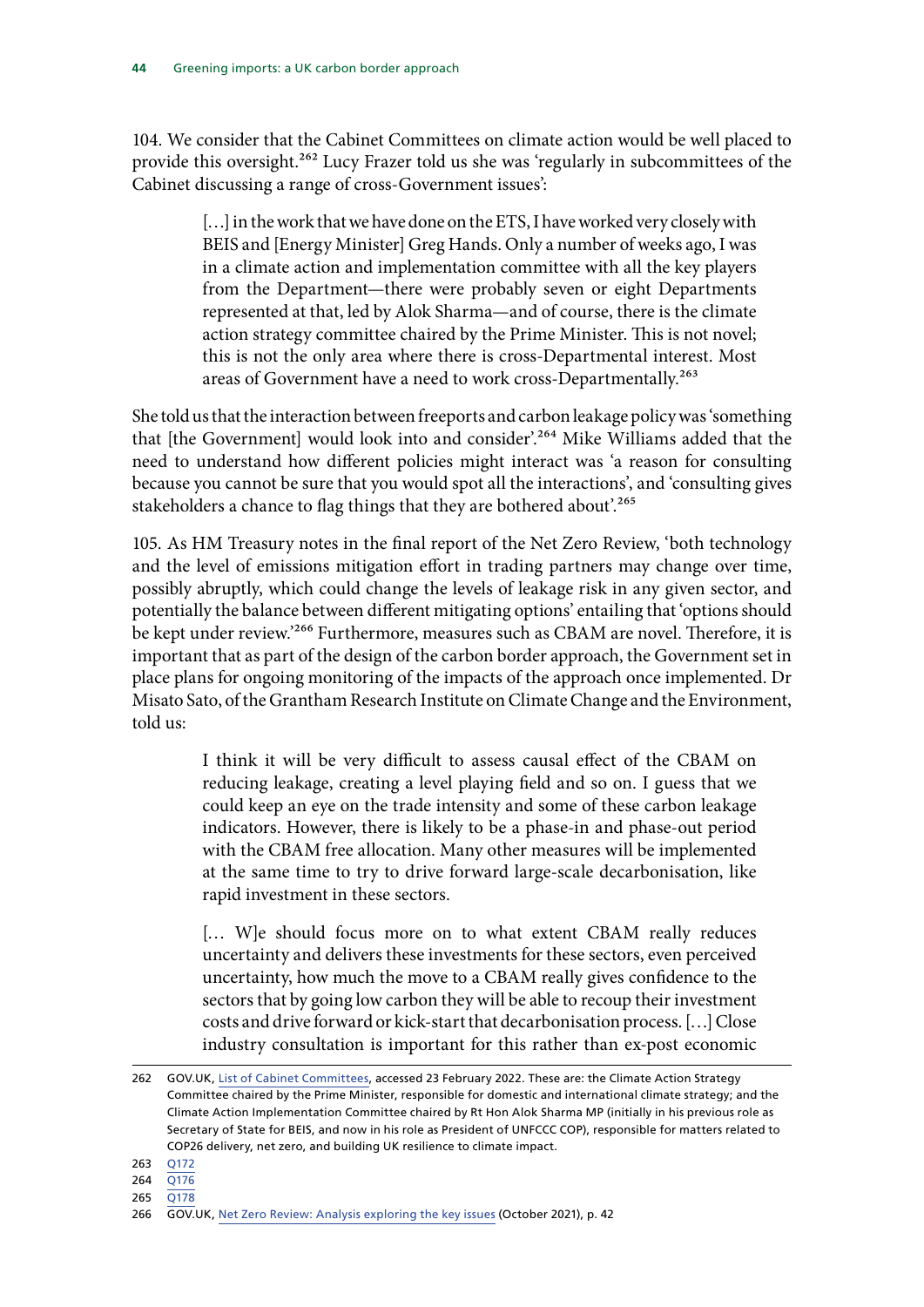analysis in five or 10 years' time.<sup>267</sup>

Rich Woolley, of the Chemical Industries Association, told us:

there needs to be a long-term iterative process of engagement with Government so that when these issues are identified, we can come back to the table and discuss them. From the beginning, there will need to be a mechanism for how to intervene properly to make sure that we can correct things that seem to be going wrong with any scheme we introduce.<sup>268</sup>

We consider that it will be important for this ongoing engagement also to include the wider stakeholders identified above in this Chapter and Chapter 2, including industry, trading partners, including low- and middle-income country trading partners, and consumers.

106. **The UK's carbon border approach needs to be aligned with the Government's wider environmental policies, and integrated into trade, development and fiscal policy. The context for carbon border measures is not fixed, and CBAM in particular represents a new policy lever. It is important that the UK's design for a carbon border approach include a strategy for ongoing monitoring of its impact, to ensure its objectives are being achieved.**

107. *We recommend that the Government:*

- a) *ensure, through the oversight of both Cabinet Committees on Climate Action, that the UK's carbon border approach is aligned with existing environmental, trade, development and fiscal policy, through both its design and implementation stages. This should include setting out how the carbon border approach would interact with the tax and customs arrangements in Freeports; and*
- b) *during the design stage, establish methods for monitoring and understanding the impacts of the carbon border approach once implemented. This should include mechanisms for periodic consultation with stakeholders, including those in industry, academics, the environmental community and consumer groups.*

*We expect any statement of policy on the UK's carbon border approach to be presented to Parliament.*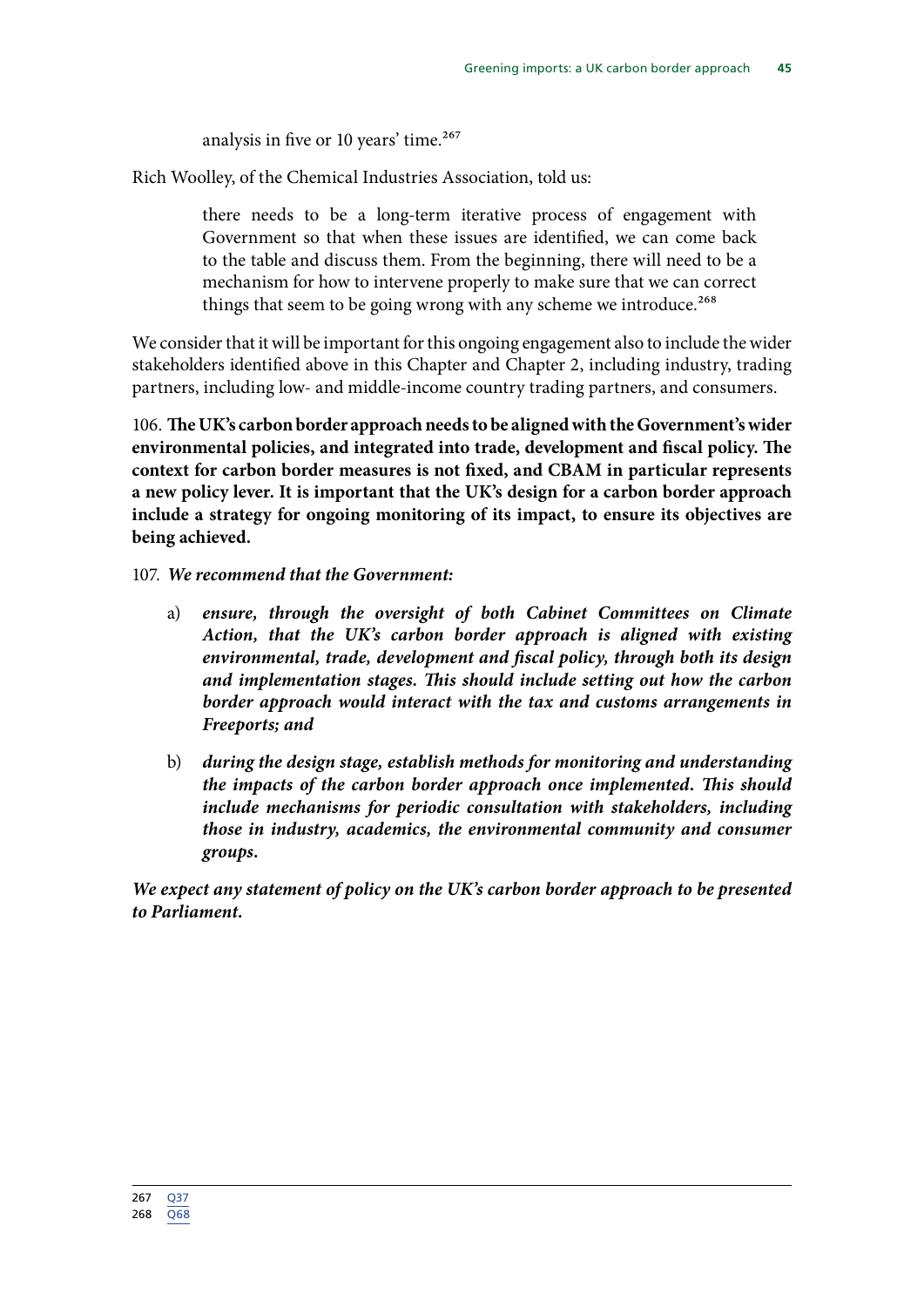## <span id="page-49-0"></span>Conclusions and recommendations

#### A UK carbon border approach

- 1. Effective carbon pricing is crucial to decarbonisation, but cannot be achieved without effective anti-carbon leakage policies in place. The Government's current approach to addressing the risks of carbon leakage, including free allocation of Emissions Trading Scheme (ETS) allowances, is insufficient on its own to incentivise industrial decarbonisation effectively. A clear policy response is needed to address this; we consider that a UK carbon border approach is the most appropriate response. (Paragraph 30)
- 2. Multilateral and global approaches to carbon pricing represent the most appropriate way to support global decarbonisation. Since the process to negotiate and agree these is lengthy, they cannot provide the urgent action necessary in the short term. Pursuing a unilateral carbon border approach does not preclude continuing to push for global action; rather, unilateral action may support these efforts by encouraging other jurisdictions to strengthen their own decarbonisation policies and spurring co-operation on multilateral solutions, while delivering the action needed to address emissions in the meantime. It is important that unilateral action is aligned with the UK's international obligations and commitments. (Paragraph 31)
- 3. While net zero policies address the UK's territorial production emissions, 43% of the UK's consumption emissions arise from imports. The UK's principal carbon pricing mechanism, the ETS, applies to domestic production, but no carbon price is currently applied to imports of the same products. A CBAM could address this, enabling a carbon price to be applied to consumption emissions arising from both domestic production and imports of products covered by the ETS. In particular, CBAM has the potential to help build support for green policies in historic manufacturing areas where opportunities for a renaissance in low-carbon UK-based manufacturing are likely to be greatest. (Paragraph 32)
- 4. Alongside CBAM, the UK's carbon border approach needs to comprise a set of complementary policies, including product standards, to tackle consumption emissions beyond those covered by explicit carbon pricing, and support decarbonisation across the economy. Careful design is needed to ensure the carbon border approach is successful in achieving its environmental objectives while mitigating the risks of adverse impacts. (Paragraph 33)
- 5. *We recommend that the Government commence work immediately on developing a comprehensive UK carbon border approach, in order that this might be implemented during the 2020s. We recommend that this include a CBAM as part of a co-ordinated set of policies including product standards, alongside work to build consensus with trading partners, industry and consumers on the need for this policy response. The Chancellor of the Exchequer should provide an initial report to the House on progress on a CBAM not later than Budget 2023. We recommend that the Government build on its COP26 climate leadership internationally through pursuing long-term multilateral solutions alongside this ambitious UK approach.* (Paragraph 34)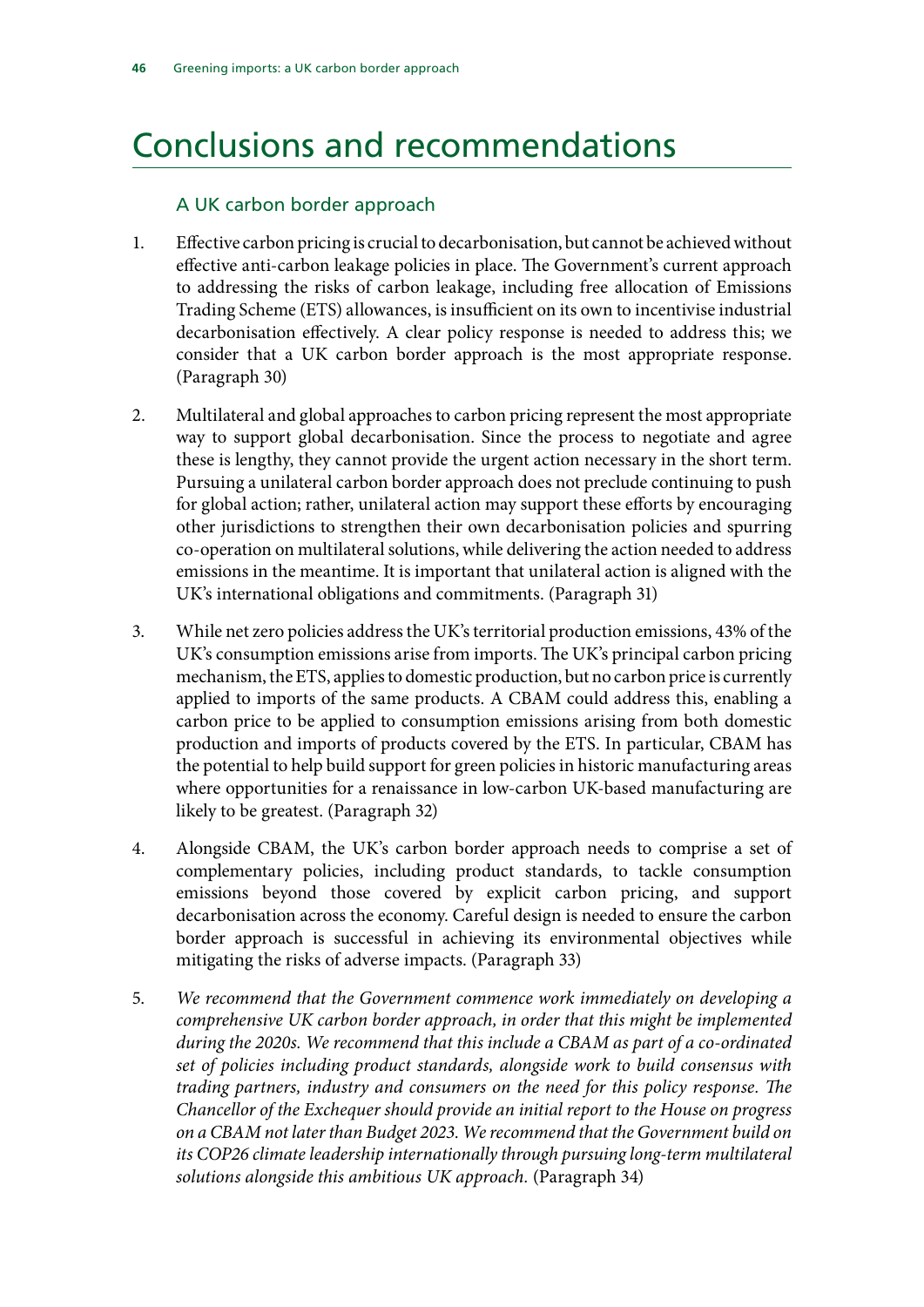#### Geopolitical considerations

- 6. The UK is an open, trading economy, and trade can be a powerful lever to drive environmental outcomes. Careful design, alongside inclusive engagement with trading partners, is needed to ensure that any CBAM and wider carbon border approach are aligned with the UK's international obligations and commitments, including the principle of common but differentiated responsibilities and respective capabilities in respect of low- and middle-income country trading partners, as set out in the Paris Agreement and Glasgow Climate Pact. (Paragraph 52)
- 7. As the UK continues to negotiate its own trade agreements following exit from the European Union, there is an opportunity to align trade policy with the UK's role as a leader in climate change action; further analysis is required to understand how the UK's carbon border approach might interact with these negotiations. (Paragraph 53)
- 8. *Our recommendations to Government on the design of the carbon border approach are as follows:*
	- *a) to ensure, from the outset, that the carbon border approach is designed to adhere to the principles of common but differentiated responsibilities and respective capabilities set out in the Paris Agreement and Glasgow Climate Pact in respect of low- and middle-income country trading partners. This might be through the CBAM design itself, or through a complementary policy in parallel to the CBAM;*
	- *b) to ensure that the UK CBAM is designed in accordance with WTO rules;*
	- *c) to establish forums to enable inclusive engagement with trading partners on the design and implementation of the carbon border approach. These should include forums specifically for engagement with low- and middle-income country trading partners; and*
	- *d) to conduct analysis to understand how the carbon border approach might interact with free trade agreements.* (Paragraph 54)
- 9. In our view, the Government's commitment to work with stakeholders to understand the potential impact of an EU CBAM on UK industry and ensure no unreasonable barriers to trade is welcome. Given the potential UK impacts, clarity is needed on how the Government intends to do this, and urgently, given that the proposed EU CBAM is intended to be fully in effect from the mid-2020s. (Paragraph 63)
- 10. It is at present unclear how the proposed EU CBAM might impact the UK, particularly Northern Ireland, where electricity generators are currently under the scope of the EU's ETS. We understand that this is a dynamic discussion which depends on wider continuing negotiation between the UK and EU, as well as developments in the proposed EU CBAM. It is nevertheless important that UK stakeholders are kept informed. (Paragraph 69)
- 11. The Government has committed to ensuring businesses do not face any unreasonable barriers to trade; further detail would be welcome on how it plans to work with stakeholders in the EU and UK to achieve this. Given that electricity generators in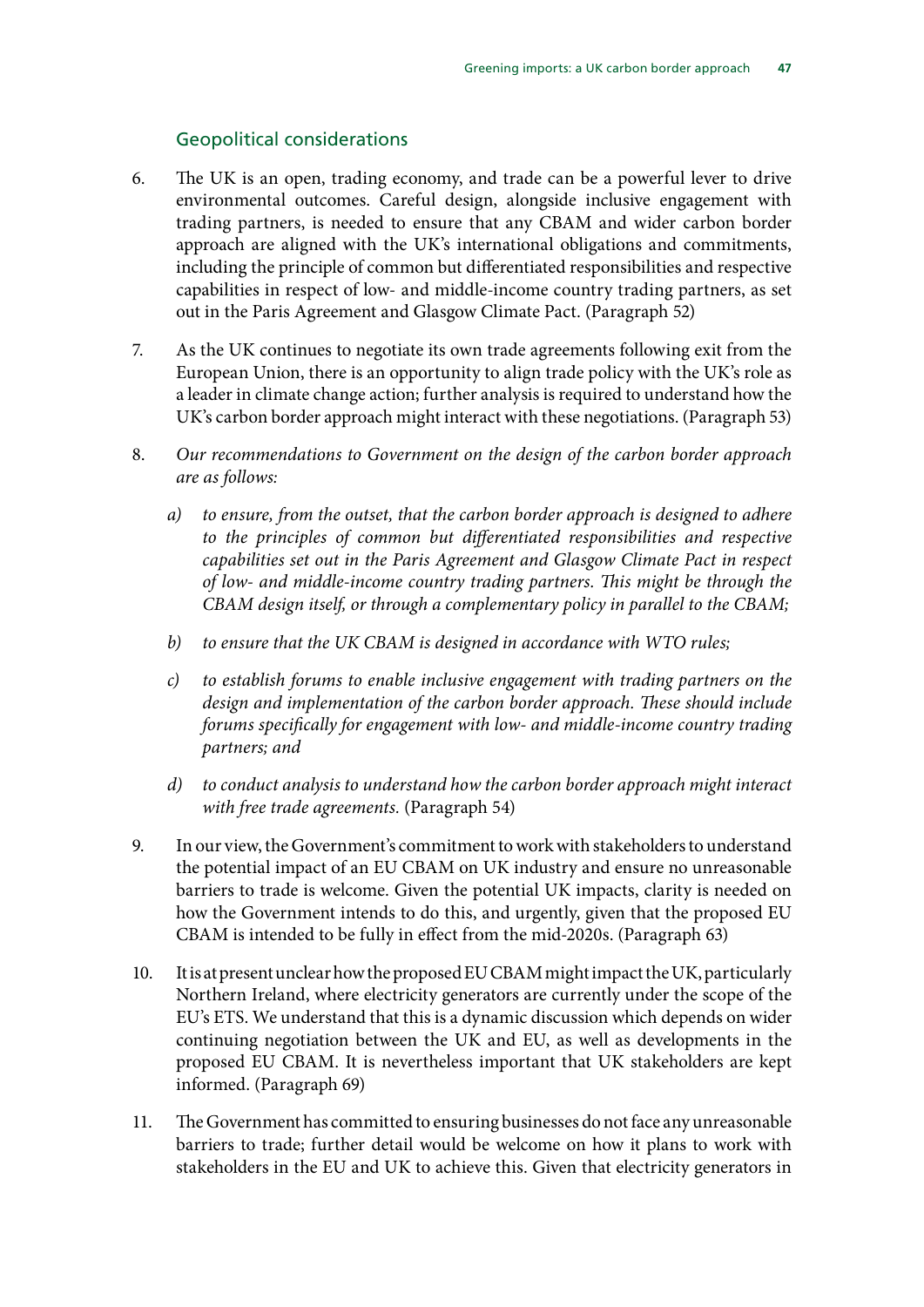Northern Ireland are under the scope of the EU ETS, it will be important to work with stakeholders to understand how this might interact with the UK CBAM and wider carbon border approach. (Paragraph 70)

- 12. The UK and EU have agreed to consider linking the UK and EU ETS systems, which would exempt UK producers from the EU's CBAM (and vice versa), simplifying administrative processes for UK-EU trade; as linking can be a lengthy process, it is important for exploratory work to commence on this now. This may also be a welcome sign that there is a political recognition on both sides that linkage of CBAM schemes in due course could be achievable. (Paragraph 71)
- 13. *We recommend that the Government:*
	- *a) Set out in its response to this report:*
	- *b) how it intends to work with stakeholders in the EU and UK to understand how the proposed EU CBAM, would affect the UK, including in Northern Ireland; and*
	- *c) how it intends to ensure open and transparent communication on progress on its actions to ensure businesses do not face any unreasonable barriers to trade, to provide greater clarity to UK industry;*
	- *d) Engage directly with affected stakeholders in Northern Ireland and the EU during the design stage of any UK carbon border approach, and*
	- *e) Before the end of 2022, launch a consultation on measures to link the UK and EU emissions trading schemes.* (Paragraph 72)

#### Further design considerations

- 14. As the report of the Treasury's Net Zero Review notes, there can be no one-size-fitsall mechanism to address carbon leakage risks. The UK's carbon border approach needs to comprise a set of complementary policies, designed to drive industrial decarbonisation in the UK and globally. A CBAM will be an important lever to support decarbonisation in key foundational sectors; complementary mechanisms such as standards, regulation and support for low-carbon technologies are also required to drive this change across the economy. (Paragraph 88)
- 15. To navigate the design options available and ensure a policy response that is effective in achieving its objectives, it is important that the Government articulate from the outset the objectives of the UK's carbon border approach, so that the design is led by these, and understand the potential impacts to industries across all sectors of the economy and at all stages of the value chain, to ensure effective policy responses and implementation. This should include assessment of the impact on SMEs. (Paragraph 89)
- 16. *We recommend that the Government:*
	- *a) clearly define its objectives for any carbon border approach at the outset, and ensure the choice of policy options and design consideration at each stage is led by these objectives. These should encompass the need to drive decarbonisation across*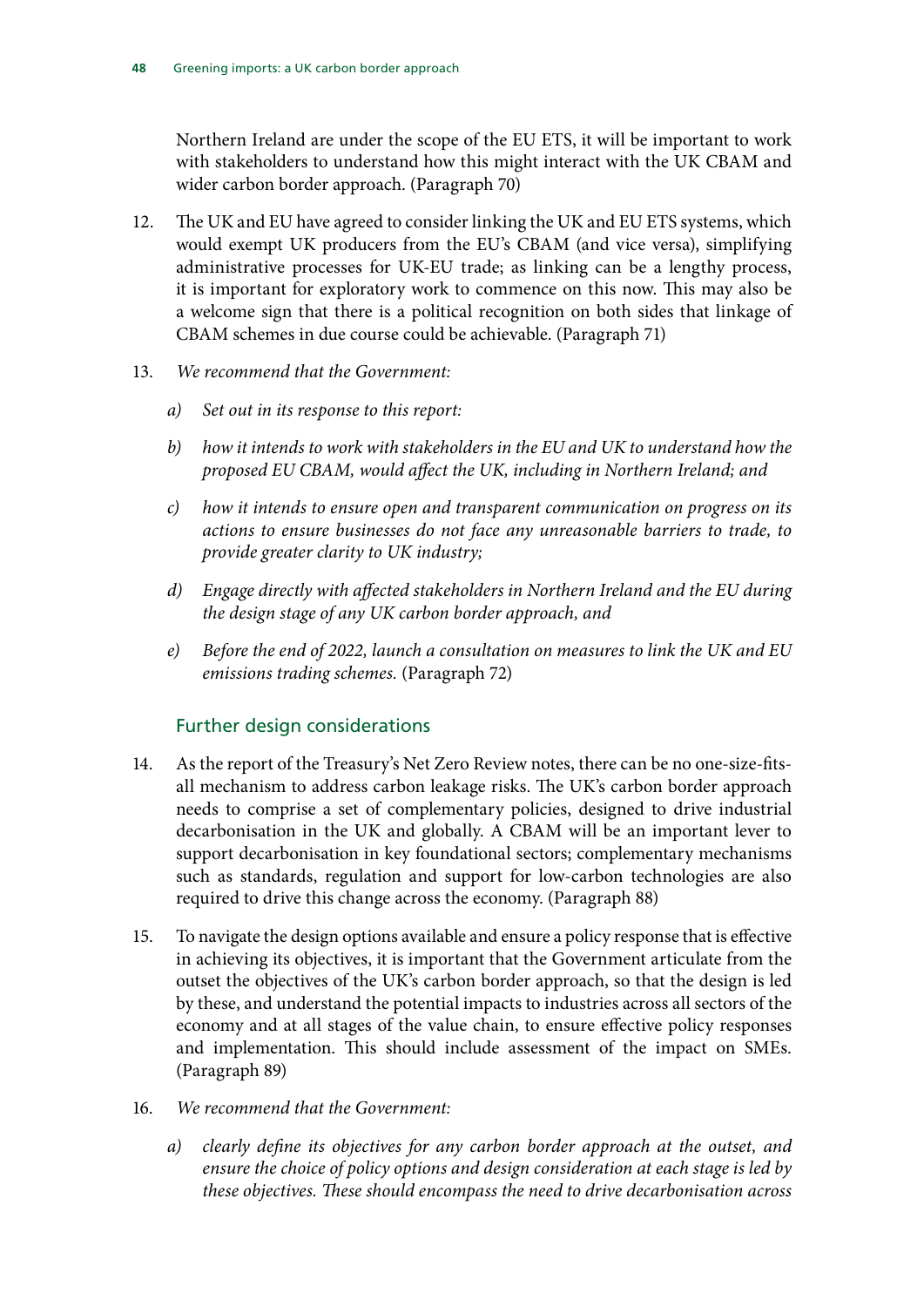*the economy to address climate change, whilst ensuring low- and middle-income countries, vulnerable households and wider environmental goals, such as nature, are not adversely impacted;*

- *b) During the design stage of the carbon border approach, engage with industrial stakeholders and conduct impact analysis across sectors, so as to understand the most effective policy instruments and implementation timescales for each sector and ensure industries at all stages of the value chain, including end users, are involved in the design of the carbon border approach. This engagement should be conducted through specific forums which bring stakeholders, including industry, academics, the environmental community and consumer groups, together alongside representatives from all relevant Government departments.*
- *c) Carry out a specific assessment of the impact on SMEs during the design phase of the carbon border approach, and set up a forum for engagement with SMEs. The UK's carbon border approach should also include a plan for communicating changes with SMEs and should ensure that ease of administration is built into design.* (Paragraph 90)
- 17. Pricing the carbon element, so low-carbon products become less expensive than high-carbon ones, is a powerful lever to reduce consumption emissions, to support the development of low-carbon products and increase access to such products. Currently, high energy prices and rises in inflation are contributing to stark rises in living costs; it is important that the design of any carbon border approach include a strategy for public engagement to build consensus around the importance of the policy response as a measure to combat climate change, alongside assessments to understand any potential impact on consumers, including vulnerable and lowincome households, to ensure any supporting policies which might be required can be incorporated into the approach. (Paragraph 97)
- 18. *We recommend that the Government, at the design stage:*
	- *a) Include a strategy to engage with the public in the design of the carbon border approach to develop and maintain public support and keep the public informed of the changes that would occur, the rationale and methodology supporting the changes, and their impact and timescales; and*
	- *b) Conduct analysis to understand any potential impact on consumers, including vulnerable and low-income households, and ensure the carbon border approach includes any measures needed to address this.* (Paragraph 98)
- 19. The UK's carbon border approach needs to be aligned with the Government's wider environmental policies, and integrated into trade, development and fiscal policy. The context for carbon border measures is not fixed, and CBAM in particular represents a new policy lever. It is important that the UK's design for a carbon border approach include a strategy for ongoing monitoring of its impact, to ensure its objectives are being achieved. (Paragraph 106)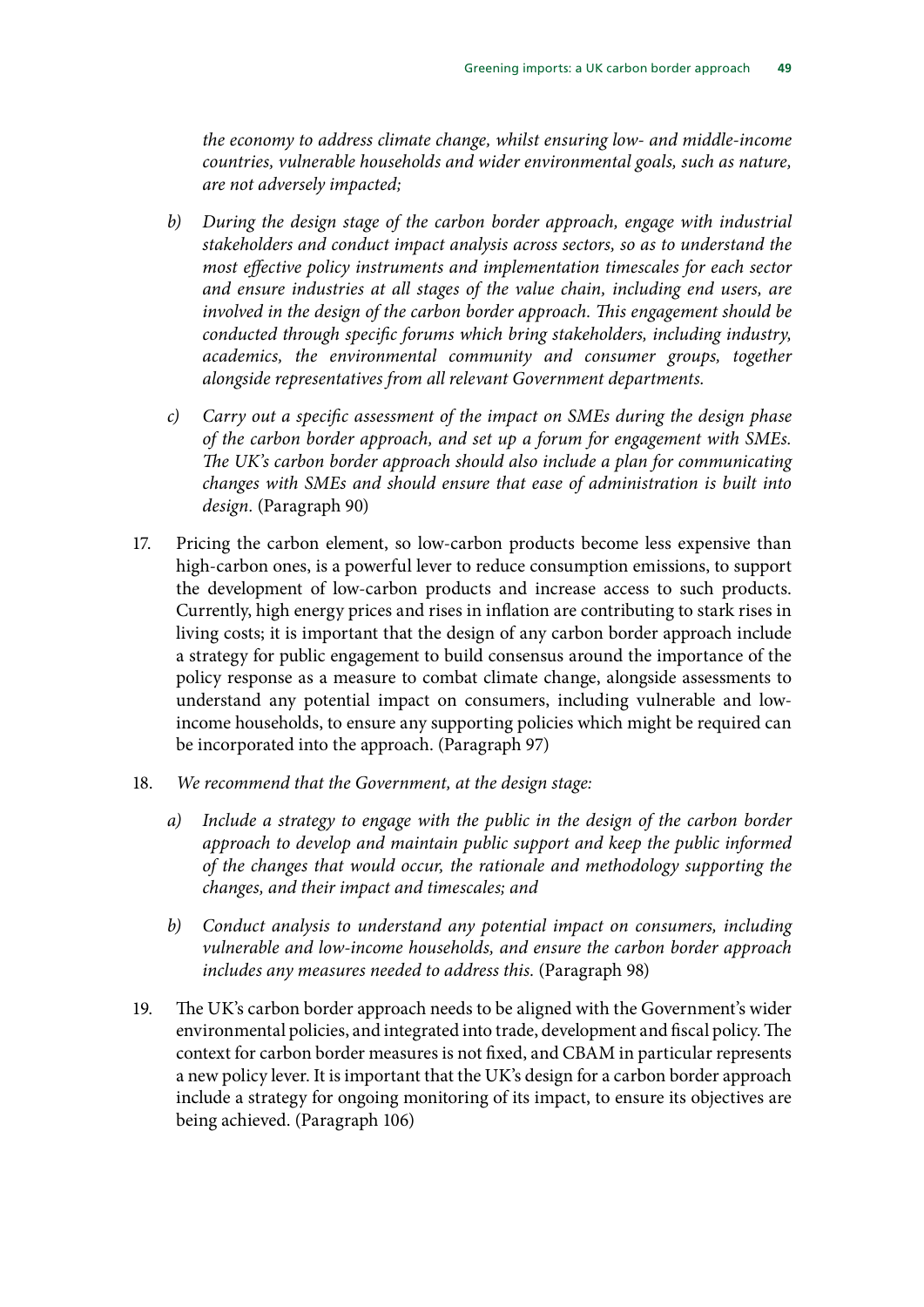- 20. *We recommend that the Government:*
	- *a) Ensure, through the oversight of both Cabinet Committees on Climate Action, that the UK's carbon border approach is aligned with existing environmental, trade, development and fiscal policy, through both its design and implementation stages. This should include setting out how the carbon border approach would interact with the tax and customs arrangements in Freeports; and*
	- *b) During the design stage, establish methods for monitoring and understanding the impacts of the carbon border approach once implemented. This should include mechanisms for periodic consultation with stakeholders, including those in industry, academics, the environmental community and consumer groups.*

*We expect any statement of policy on the UK's carbon border approach to be presented to Parliament.* (Paragraph 107)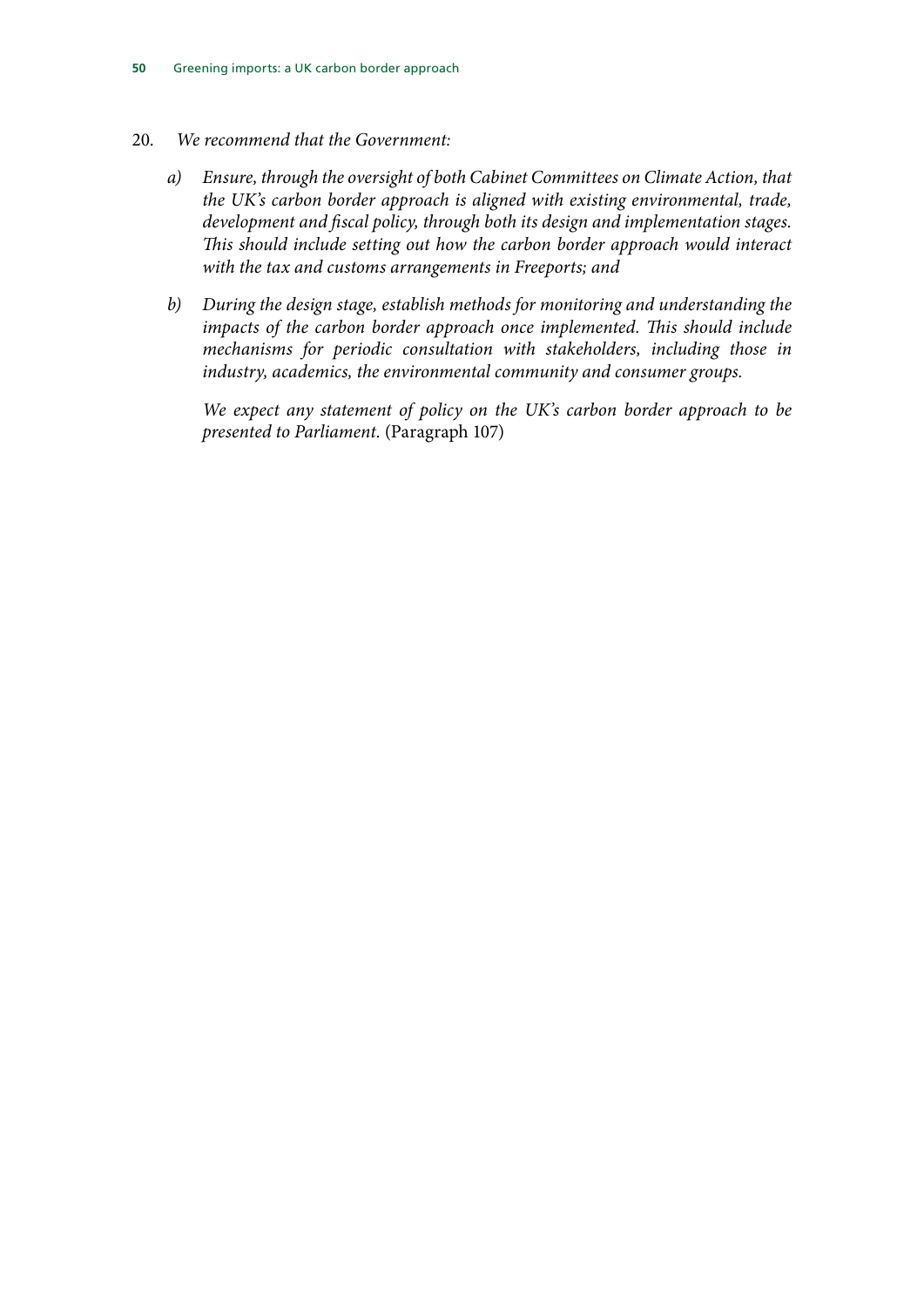### <span id="page-54-0"></span>Formal minutes

#### **Wednesday 23 March 2022**

#### **Members present**

Philip Dunne, in the Chair

Sir Robert Goodwill

Clive Lewis

Cherilyn Mackrory

Jerome Mayhew

Dr Matthew Offord

Valerie Vaz

#### **Carbon border adjustment mechanisms**

The Committee deliberated.

Draft Report (*Greening imports: a UK carbon border approach*), proposed by the Chair, brought up and read.

Paragraphs 1 to 107 read and agreed to.

Summary agreed to.

*Resolved*, That the Report be the Fifth Report of the Committee to the House.

*Ordered*, That the Chair make the Report to the House.

*Ordered*, That embargoed copies of the Report be made available, in accordance with the provisions of Standing Order No. 134.

[…]

#### **Adjournment**

Adjourned till Wednesday 30 March at 2.00 pm.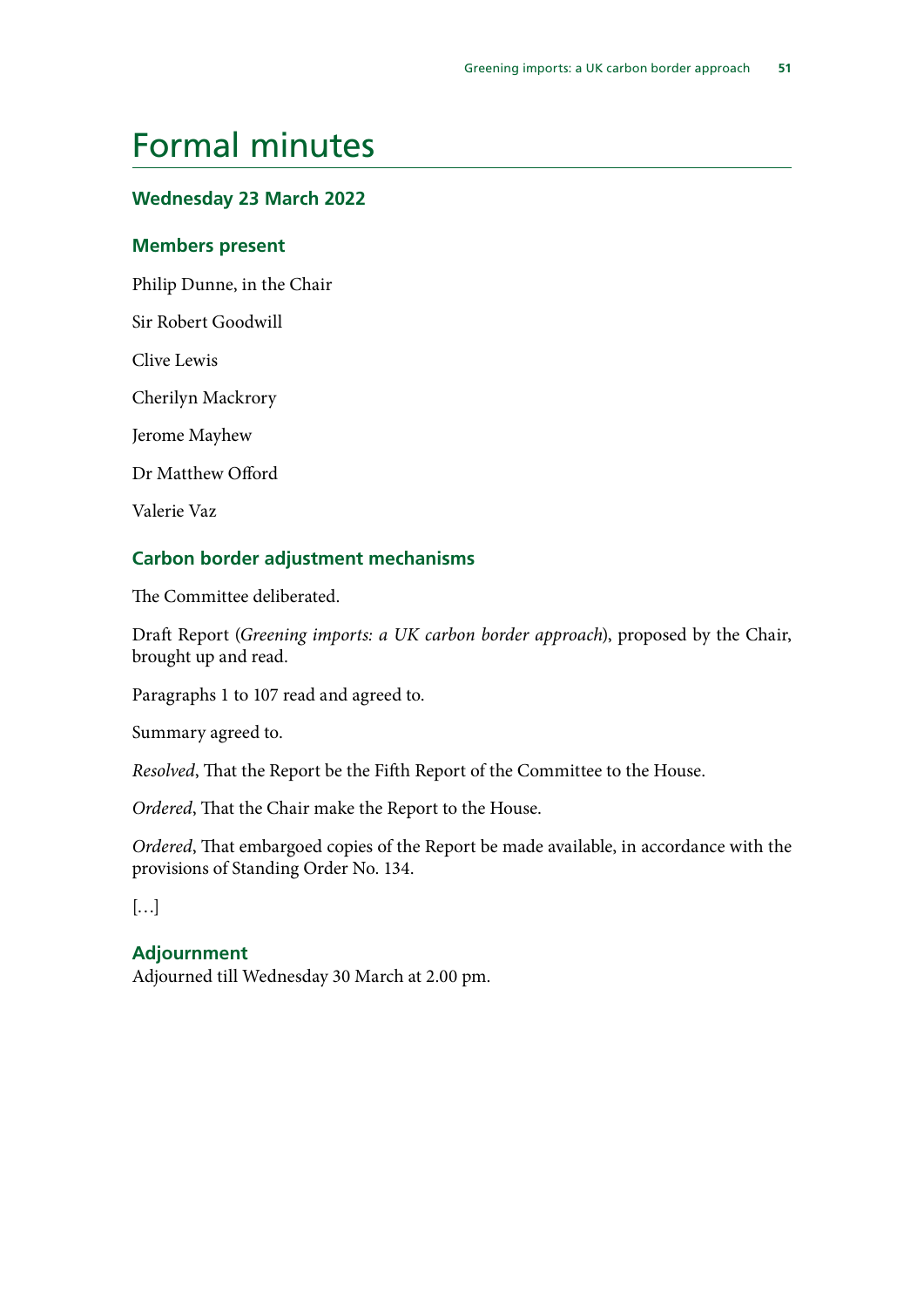### <span id="page-55-0"></span>**Witnesses**

The following witnesses gave evidence. Transcripts can be viewed on the [inquiry publications](https://committees.parliament.uk/work/1535/default/publications/oral-evidence/) [page](https://committees.parliament.uk/work/1535/default/publications/oral-evidence/) of the Committee's website.

#### **Wednesday 24 November 2021**

| Sir Dieter Helm, Professor of Economic Policy, University of Oxford                                                                                                                                                                                                                                                                                                                                                                                                                | 01–21   |  |  |  |
|------------------------------------------------------------------------------------------------------------------------------------------------------------------------------------------------------------------------------------------------------------------------------------------------------------------------------------------------------------------------------------------------------------------------------------------------------------------------------------|---------|--|--|--|
| Dr Sanna Markkanen, Research Programme Lead and Senior Analyst, Cambridge<br>Institute for Sustainability Leadership; Michael Mehling, Professor of Practice,<br>University of Strathclyde School of Law, Deputy Director, Center for Energy and<br>Environmental Policy Research, Massachusetts Institute of Technology; Misato<br>Sato, Assistant Professorial Research Fellow, Grantham Research Institute on<br>Climate Change and the Environment, London School of Economics | Q22–37  |  |  |  |
| Mike Thompson, Chief Economist, Climate Change Committee; Domien<br>Vangenechten, Policy Advisor - Industrial Decarbonisation, Third Generation<br>Environmentalism (E3G); Hannah Dillon, Head of Campaign, Zero Carbon<br>Campaign                                                                                                                                                                                                                                                | 038–52  |  |  |  |
| <b>Wednesday 8 December 2021</b>                                                                                                                                                                                                                                                                                                                                                                                                                                                   |         |  |  |  |
| Paul Dawson, Head of Regulatory Affairs, RWE Supply & Trading GmbH; Dr<br>Richard Leese, Director, Cement, Industrial Policy, Energy & Climate Change,<br>Mineral Products Association; Richard Warren, Head of Policy and External<br>Affairs, UK Steel; Rich Woolley, Head of Energy and Climate Change, Chemical<br><b>Industries Association</b>                                                                                                                               | 053–91  |  |  |  |
| Mr Pawel Kisielewski, Chief Executive Officer, CCm Technologies; Fergus<br>McReynolds, Director of EU & International Affairs, Make UK; Dr Scott<br>Steedman, Director-General, Standards, British Standards Institution                                                                                                                                                                                                                                                           | 092–126 |  |  |  |

#### **Wednesday 23 February 2022**

**Rt Hon Lucy Frazer QC MP**, Financial Secretary to the Treasury, HM Treasury; **Mike Williams**, Director, Business and International Tax, HM Treasury Q127-181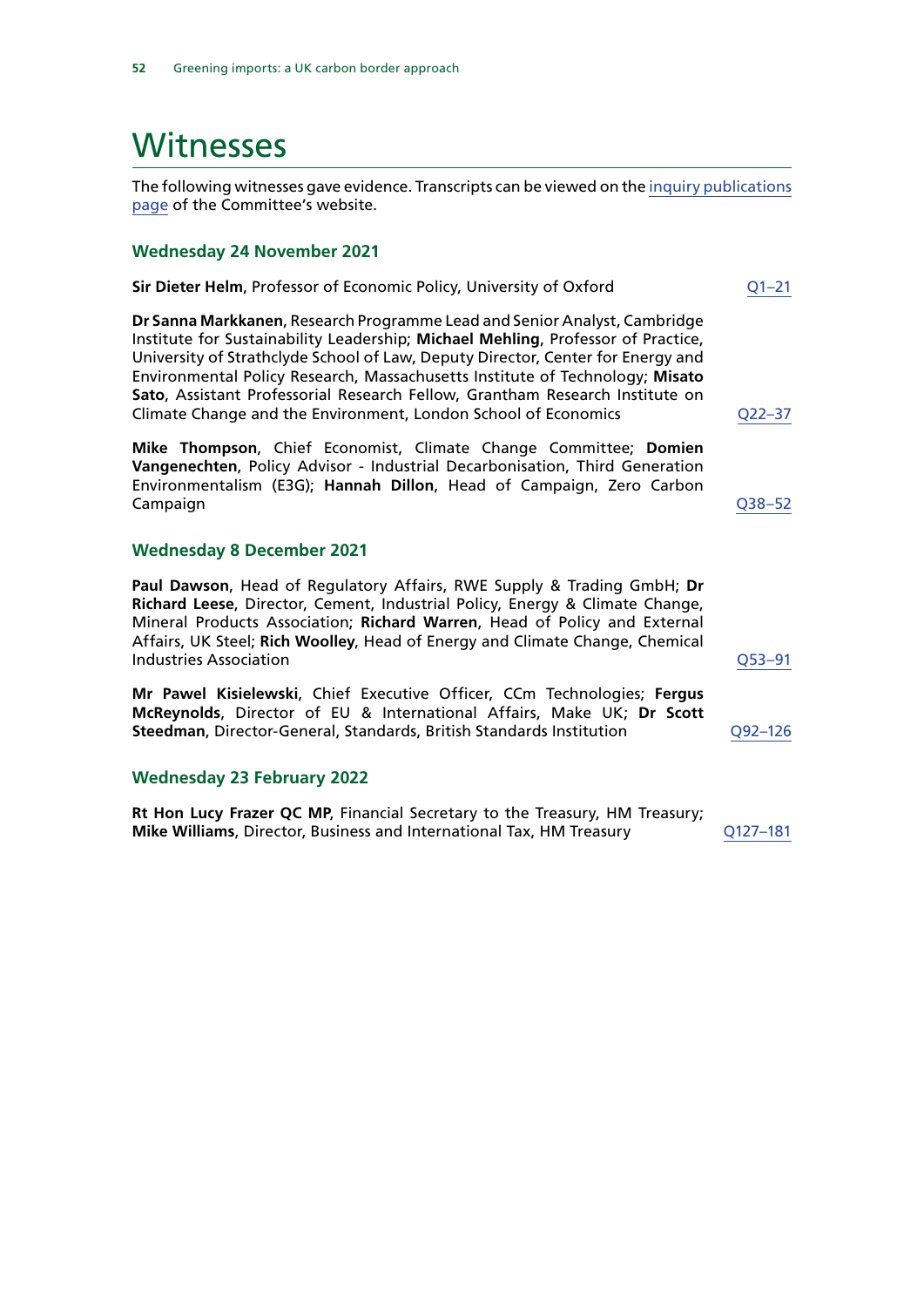### <span id="page-56-0"></span>Published written evidence

The following written evidence was received and can be viewed on the [inquiry publications](https://committees.parliament.uk/work/1535/default/publications/written-evidence/) [page](https://committees.parliament.uk/work/1535/default/publications/written-evidence/) of the Committee's website.

CBM numbers are generated by the evidence processing system and so may not be complete.

- Brazilian National Confederation of Industry CNI [\(CBM0019](https://committees.parliament.uk/writtenevidence/40348/html/))
- British Standards Institution [\(CBM0020\)](https://committees.parliament.uk/writtenevidence/40349/html/)
- CCm Technologies [\(CBM0030\)](https://committees.parliament.uk/writtenevidence/41310/html/)
- CCm Technologies [\(CBM0011\)](https://committees.parliament.uk/writtenevidence/40327/html/)
- Cambridge Institute for Sustainability Leadership [\(CBM0029](https://committees.parliament.uk/writtenevidence/41145/html/))
- Chemical Industries Association [\(CBM0003\)](https://committees.parliament.uk/writtenevidence/40294/html/)
- Citizens' Climate Lobby UK [\(CBM0007](https://committees.parliament.uk/writtenevidence/40304/html/))
- 8 Council on Geostrategy [\(CBM0008\)](https://committees.parliament.uk/writtenevidence/40307/html/)
- Deloitte LLP [\(CBM0021\)](https://committees.parliament.uk/writtenevidence/40351/html/)
- Gasiorek, Professor Michael (Professor of Economics, University of Sussex); and Dr Camilla Jensen (Senior Research Fellow in International (Economics), University of Sussex) ([CBM0028](https://committees.parliament.uk/writtenevidence/40914/html/))
- Green Alliance ([CBM0025](https://committees.parliament.uk/writtenevidence/40510/html/))
- HM Treasury [\(CBM0027\)](https://committees.parliament.uk/writtenevidence/40714/html/)
- Hogg, Dr Dominic (Director, Equanimator Ltd) [\(CBM0022](https://committees.parliament.uk/writtenevidence/40360/html/))
- Institute for Public Policy Research ([CBM0009\)](https://committees.parliament.uk/writtenevidence/40311/html/)
- International Emissions Trading Association (IETA) [\(CBM0012\)](https://committees.parliament.uk/writtenevidence/40331/html/)
- Mineral Products Association [\(CBM0014\)](https://committees.parliament.uk/writtenevidence/40333/html/)
- National Grid Ventures [\(CBM0013](https://committees.parliament.uk/writtenevidence/40332/html/))
- Pirlot, Dr Alice (Research Fellow, Oxford University Centre for Business Taxation) ([CBM0031](https://committees.parliament.uk/writtenevidence/42611/html/))
- RWE [\(CBM0001](https://committees.parliament.uk/writtenevidence/40167/html/))
- Russell, Professor David (Company Chairman, emh group) [\(CBM0004](https://committees.parliament.uk/writtenevidence/40298/html/))
- Shell International ([CBM0023\)](https://committees.parliament.uk/writtenevidence/40361/html/)
- Third Generation Environmentalism (E3G) [\(CBM0018\)](https://committees.parliament.uk/writtenevidence/40347/html/)
- Trade Justice Movement ([CBM0016\)](https://committees.parliament.uk/writtenevidence/40338/html/)
- Trades Union Congress [\(CBM0024\)](https://committees.parliament.uk/writtenevidence/40441/html/)
- WWF-UK ([CBM0015\)](https://committees.parliament.uk/writtenevidence/40337/html/)
- Yuille, Dr Andy (Researcher Co-Investigator, Lancaster University); Professor David Tyfield (Professor, Lancaster University); Professor Matthew Cotton (Professor, Teesside University); and Dr Nick Gray (Researcher Co-Investigator, Teesside University) [\(CBM0010](https://committees.parliament.uk/writtenevidence/40325/html/))
- Zero Carbon Campaign ([CBM0002](https://committees.parliament.uk/writtenevidence/40278/html/))